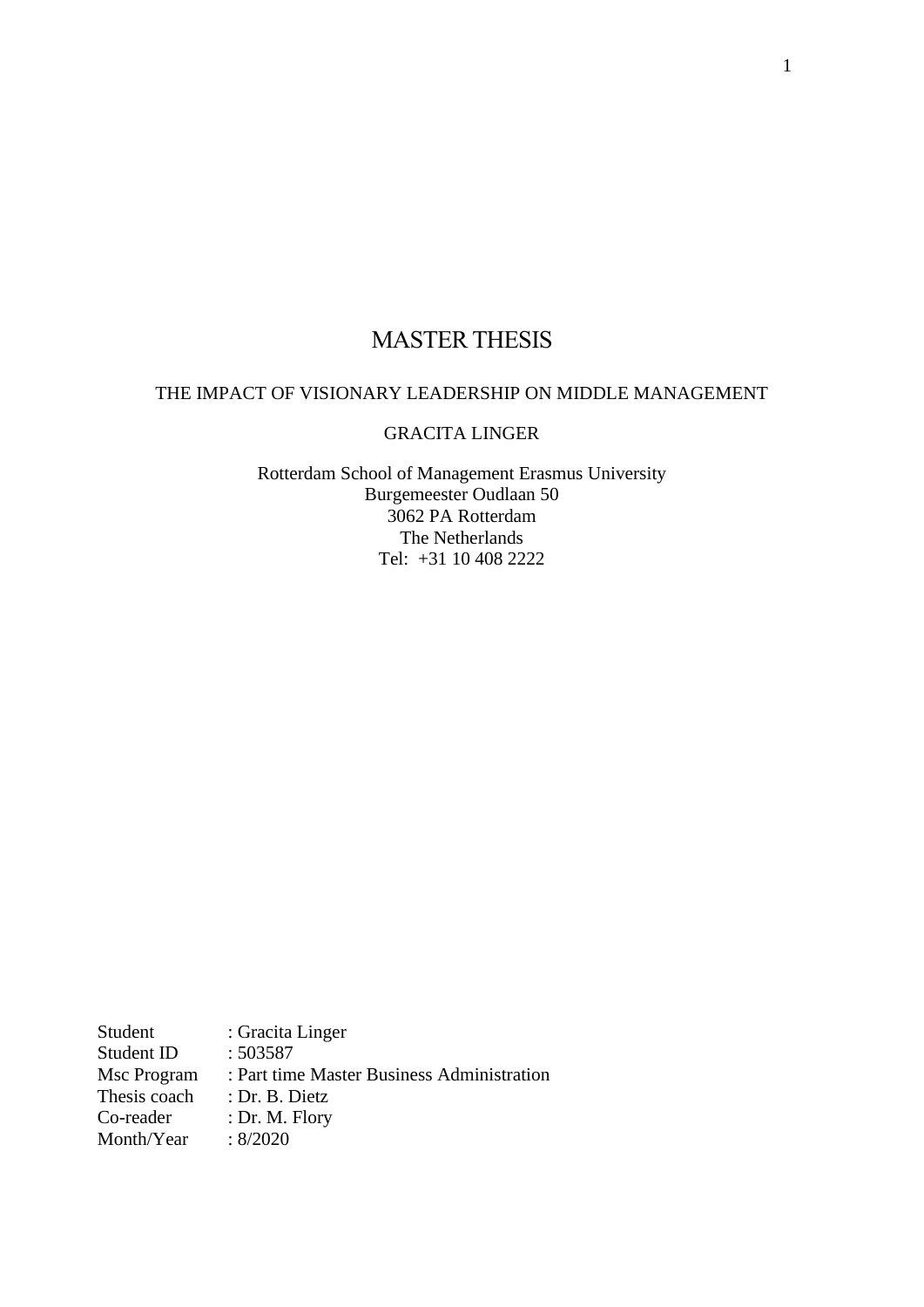# **TABLE OF CONTENT**

| 1.             |  |
|----------------|--|
| 2.             |  |
|                |  |
|                |  |
|                |  |
|                |  |
|                |  |
| 3.             |  |
|                |  |
|                |  |
|                |  |
| $\mathbf{4}$ . |  |
|                |  |
|                |  |
|                |  |
|                |  |
|                |  |
|                |  |
|                |  |
| 5.             |  |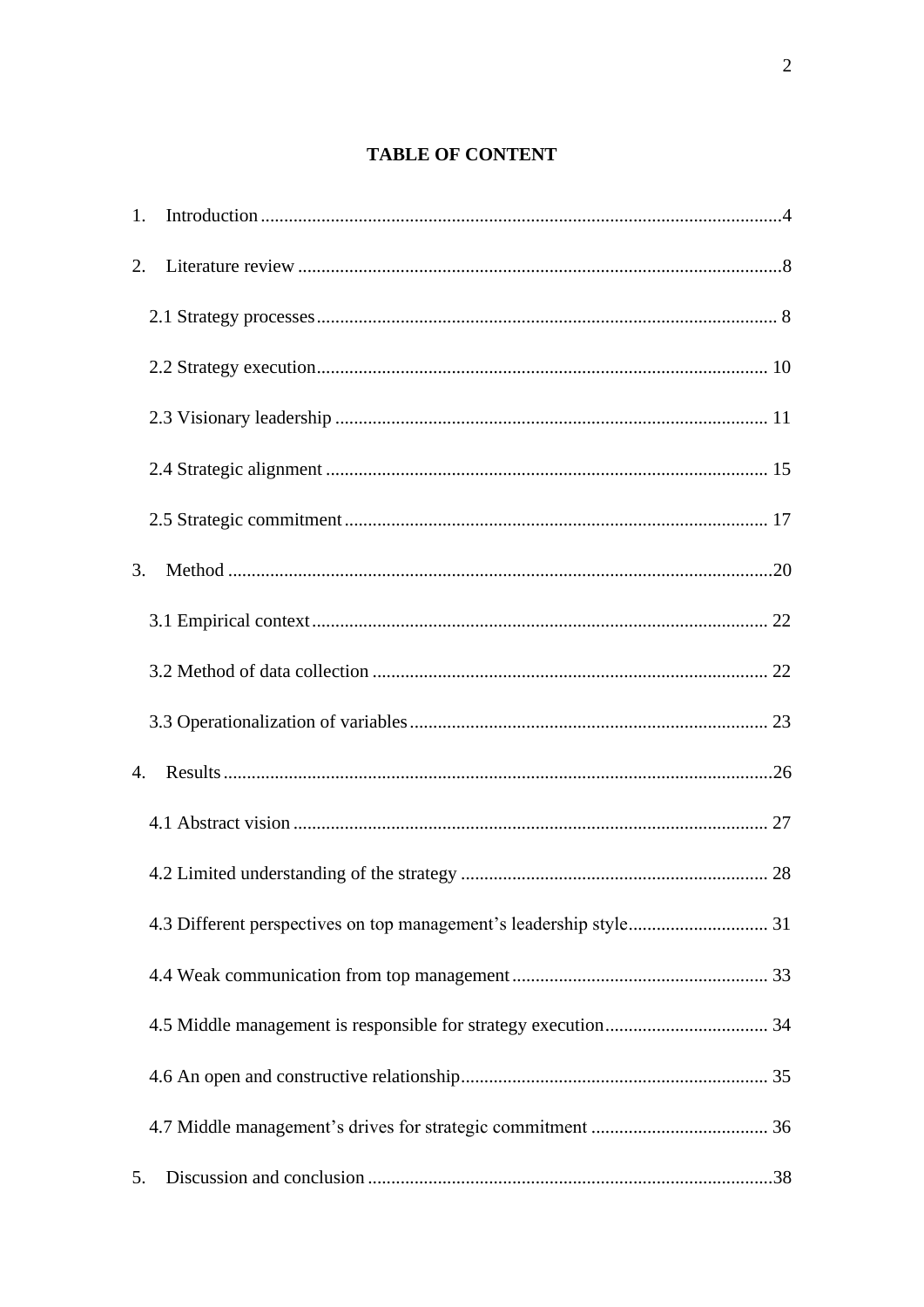| 5.2 |  |
|-----|--|
|     |  |
|     |  |
|     |  |
|     |  |
|     |  |
|     |  |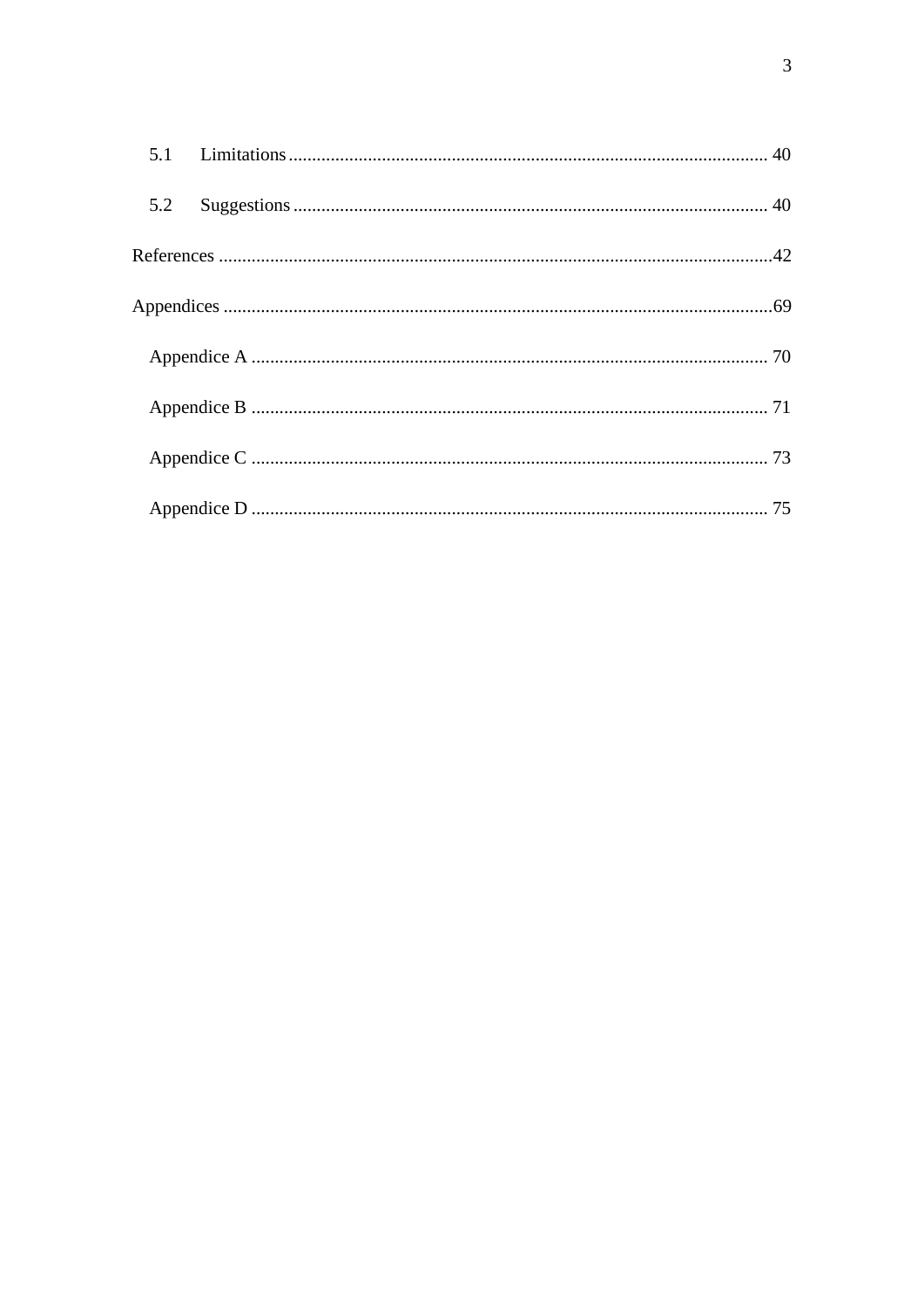#### **1. INTRODUCTION**

<span id="page-3-0"></span>Strategy, a set of critical choices, is an important aspect in how companies achieve their objectives and create their long-term success. Based on its strategy, a company can create a strong ground for competitive advantage (Barney, 1996) and distinguish itself in how it meets its customers' needs (Porter & Thomas, 2015). In other words, a company's strategy creates a unique and valuable market position and involves a different set of activities for a long period of time (Porter, 1996).

Brilliant strategies however do not always bring companies great competitive positions on their markets. According to Burgelman (1991), Lee and Puranam (2016) and Noble (1999) a well formulated strategy becomes ineffective when people throughout the company fail or are unable to translate the formulated strategy and put it into practice. Therefore, to stay competitive a company needs solid execution of its strategy (Neilson, Martin, & Powers, 2008). Unfortunately, when it comes to strategy execution most companies struggle (Neilson et al., 2008). Research performed by Neilson et al. (2008) indicates that most companies fail because they ignore the most important and powerful drivers for effective strategy execution.

On the assumption of the importance of solid strategy execution (Neilson, Martin, & Powers, 2008) and that most companies struggle when executing strategy (Neilson et al., 2008), creating commitment for strategy can be a challenge (Balogun & Johnson, 2005; Beer & Eisenstat, 2000; Hailey & Balogun, 2002; Labianca, Gray, & Brass, 2000). To reach collective success, leadership is crucial (Burke, Stashevsky & Burke, 2006; Morgeson, DeRue, & Karam, 2010; Zaccaro, Ely & Conjar, 2009). Therefore, leadership at all levels is required for strategy execution to be successful (O'Reilly, Caldwell, Chatman, Lapiz, & Self, 2010; Woolridge, Schmid, & Floyd, 2008; Balogun & Johnson,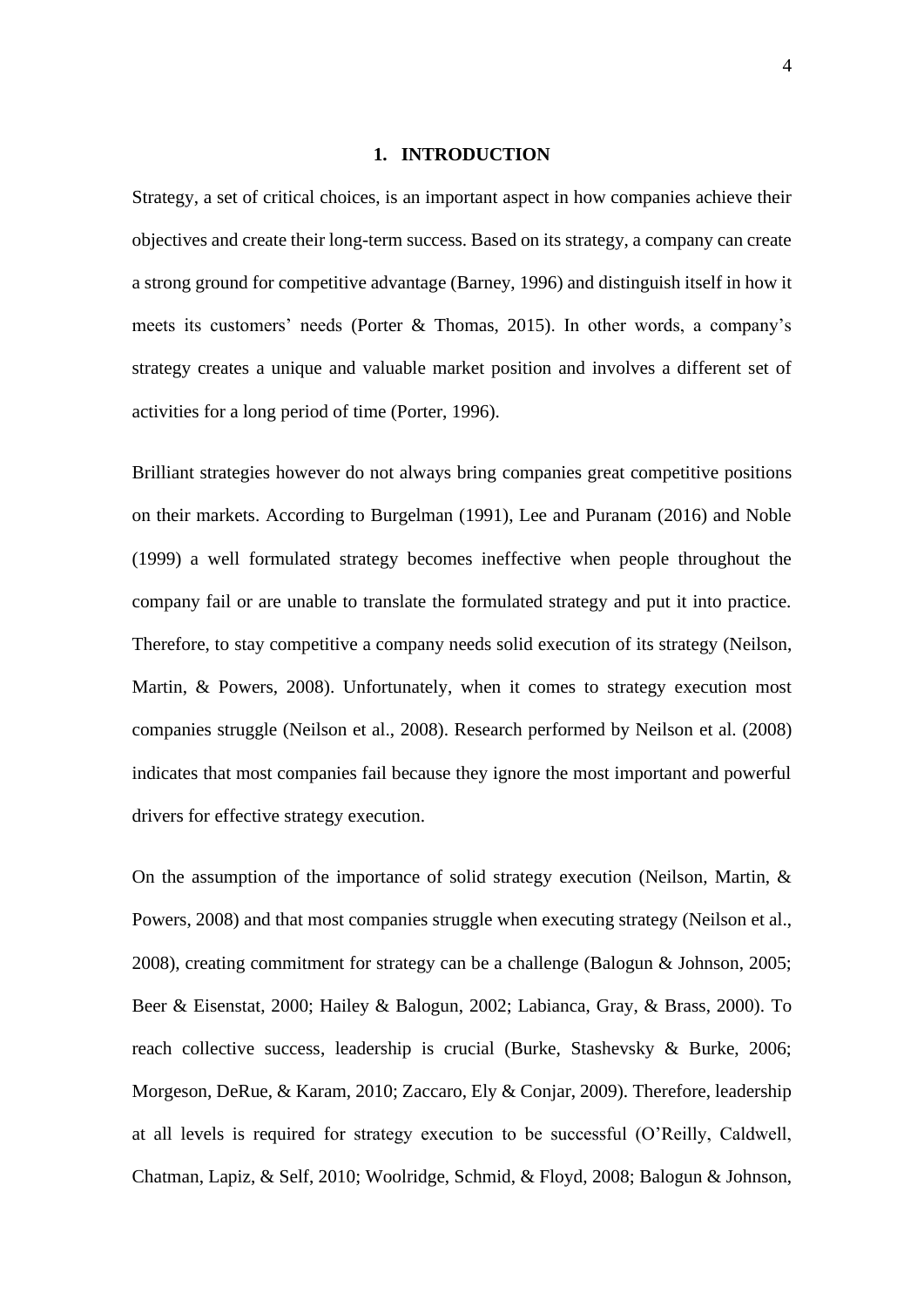2005; Floyd & Woolridge, 1999). And that is why managers on top-, middle and operational level play a vital role in executing strategy and achieving strategic goals (Ates, Tarakci, Porck, Van Knippenberg, & Groenen, 2018). A manager's strategic role depends however on his position and is based on his hierarchical level (Floyd & Lane, 2000). For example, strategy can only be successfully executed when top management demonstrates visionary leadership (Neilson et al., 2008). And, for an organization to successfully implement its strategy, the role of middle managers in the strategy process (Woolridge, Schmid and Floyd, 2008), and their psychological processes, such as positive and negative feelings (Dess, 1987), must be taken into account (Woolridge, Schmid and Floyd, 2008).

#### *Various management roles*

According to Floyd and Lane (2000), top management's role, when it comes to executing strategy, can be specified into formalizing strategy and directing all activities towards desired outcomes. Middle management is responsible for strategy execution (Floyd & Lane, 2000). From that perspective, middle management facilitates and guides employees, shares information and creates adaptability (Floyd & Lane, 2000). Towards top management, it is middle management that synthesizes, blends strategic hands-on information, sells issues, presents alternatives, and champions strategy (Floyd & Lane, 2000). Operational management's role in the strategy execution process focusses on conforming, adjusting, and experimenting (Floyd & Lane, 2000).

Of the various management roles that are part of the strategy process, middle managers have a unique position and deploy a critical set of interactions (Floyd & Woolridge, 1992; Kanter, 1982). Especially since middle managers evaluate information that is related to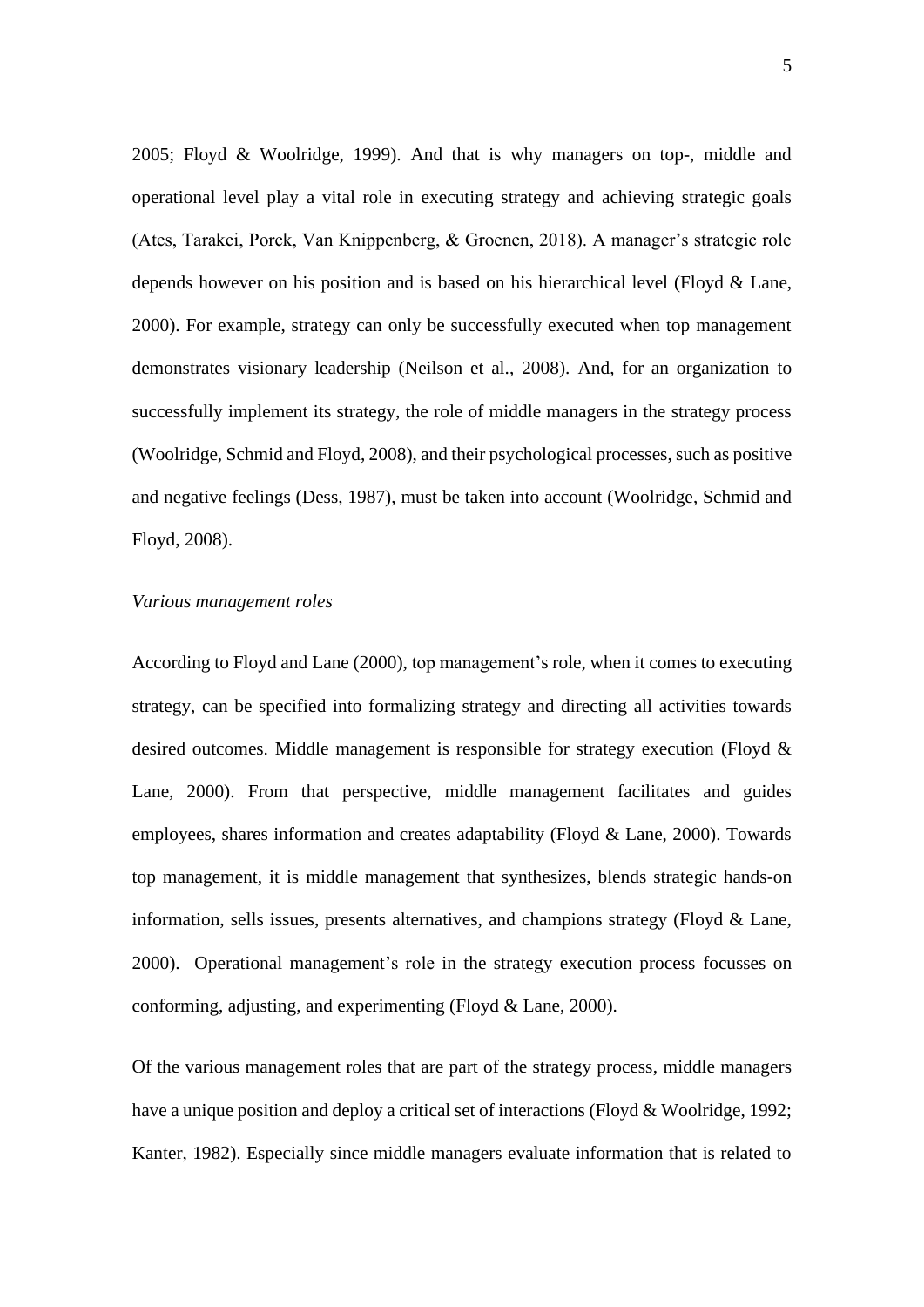the company's strategy (Floyd & Woolridge, 1992; Kanter, 1982), its operations and its markets. Therefore, part of middle managers' role is to bring top management's attention to strategic issues and support their understandings of situations (Dutton, Ashford, O'Neill, Hayes, & Wierba, 1997; Dutton & Ashford, 1993).

Given their role and position, middle managers have more knowledge of the company's strategic situation than managers at an operating level (Walsh, 1995). More than top managers, middle managers are familiar with operational issues, product markets and factor markets (Walsh, 1995). Middle managers interpret strategy and translate it into actions for the daily operations (Woolridge et al., 2008; Floyd &Woolridge, 1992). Also, middle managers communicate required actions and explain logic of the company strategy to their direct reports (Woolridge et al., 2008; Floyd & Woolridge, 1992). Therefore, middle management has a critical and established role when it comes to their influence on the process of strategy execution and its outcomes (Huy, 2011). Middle manager's strategic role can simply be distinguished by unique combinations of cognitive and behavioural components (Woolridge et al., 2008; Floyd and Woolridge, 1992).

Strategy literature highlights that middle management is often strategically misaligned. This means that middle management's view and understanding of the company strategy often deviates from the company strategy as formulated and determined by top management (Meyer, 2006; Woolridge & Floyd, 1990; Burgelman, 1991; Guth & Macmillan, 1986). Literature also emphasizes that middle management often is not strategically committed and therefore takes efforts that are counterproductive or even sabotage strategy implementation (Meyer, 2006; Woolridge & Floyd, 1990; Burgelman, 1991; Guth & Macmillan, 1986). Middle management should therefore not always be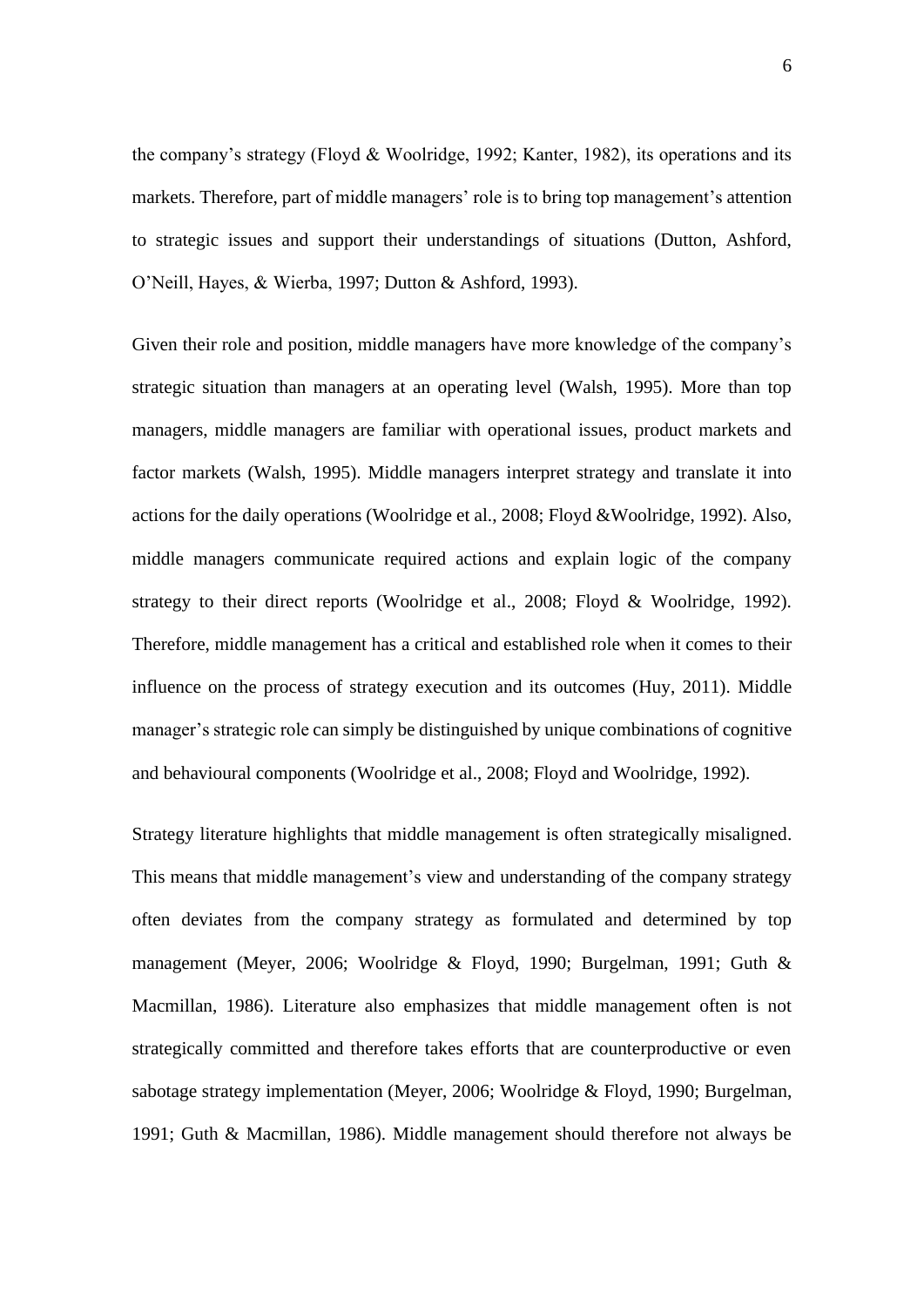expected to be strategically aligned and strategically committed to the pursuit of implementation of the company strategy as formulated and defined by top management.

Research done by Ateş et al. (2018) demonstrate that when middle management is not strategically aligned and not strategically committed to top management's strategy it negatively relates with strategic alignment and strategic commitment throughout the company. According to Ateş et al. (2018), middle management's actions can even inflict commitment to strategy throughout the entire company and ultimately harm strategy execution. For successful strategy execution it is therefore important that middle management is aligned and committed to the company strategy.

According to Neilson et al. (2008) strategy can only be successfully executed when top management demonstrates visionary leadership and influences middle management (Love, Priem, & Lumpkin, 2002; Hambrick & Mason, 1984; Mintzberg, 1978). Research however does not provide much theories and insight on how top management can influence middle management for them to become strategically committed and to take on a key role in effectively implementing strategy. Without comprehension of these aspects there is a lacuna in our understanding of how top management's visionary leadership effects middle management's strategic commitment (Woolridge et al., 2008; Hutzschenreuter, & Kleindienst, 2006; Balogun, 2003; Huy, 2002). To contribute to existing literature a qualitative research on top management's visionary leadership and its effect on strategic commitment among middle management in the hospitality industry will be conducted in the hospitality sector.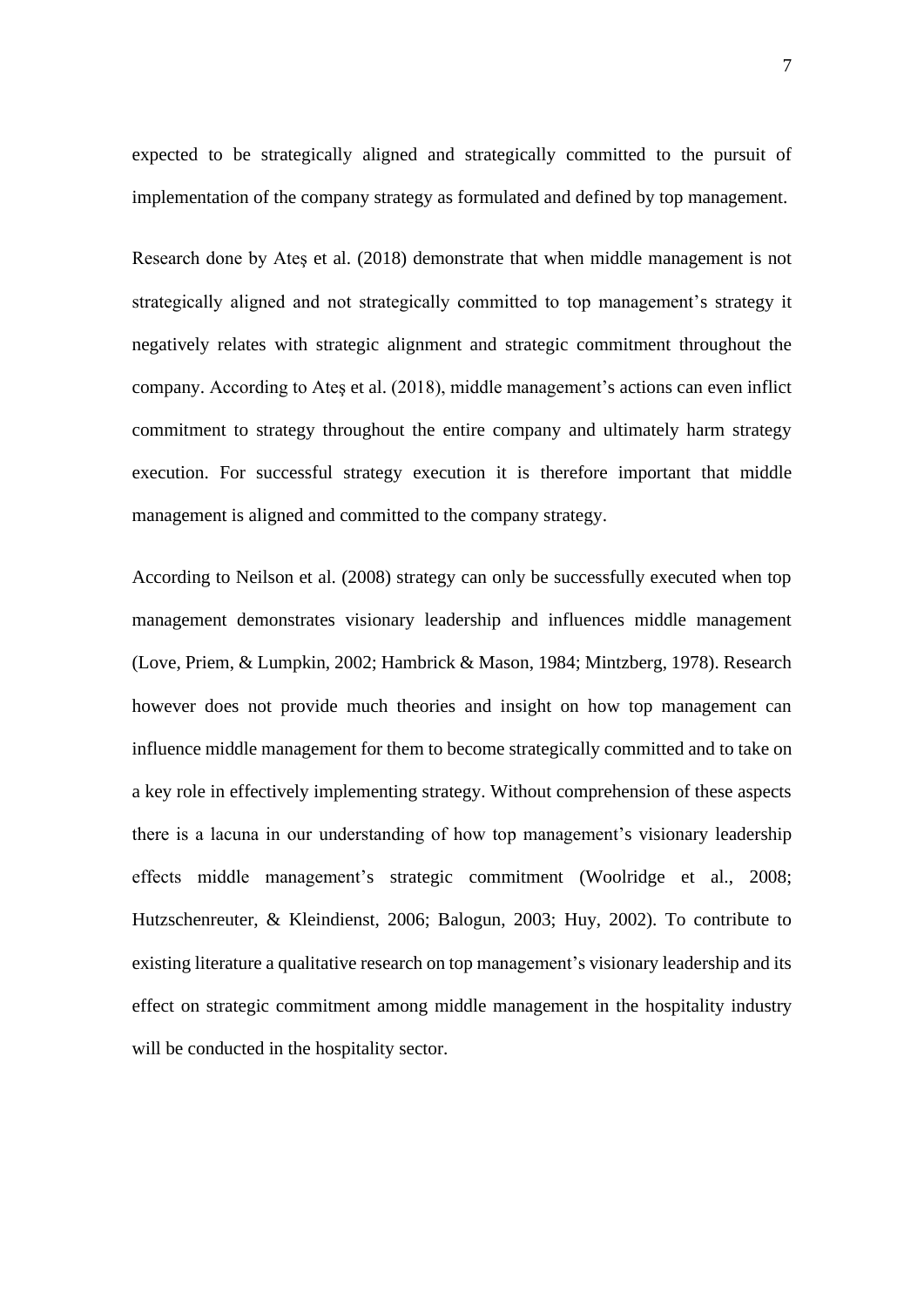### **2. LITERATURE REVIEW**

<span id="page-7-0"></span>This literature review provides the theoretical reasoning for this research. It is also the basis for theory development and is leading to identify gaps in existing literature. This literature review aims to create an understanding of concepts on strategy processes, visionary leadership, strategic alignment, and strategic commitment among middle management, as key variables in this study.

#### <span id="page-7-1"></span>**2.1 Strategy processes**

To get an understanding of strategy processes, a definition of the meaning of process within the context of strategic management is required (Van de Ven, 1992).

In literature on strategic management, the meaning of process differs in three ways (Van de Ven, 1992). First, the meaning of process is explained as a logic explanation of the relationship between dependent and independent variables (Van de Ven, 1992). Second, as categorized concepts referring to actions performed by individuals or organizations, and third, as sequential events that indicate how things change over time (Van de Ven, 1992).

The most frequent used meaning of process is process as categories of concepts that are related to actions by individuals and organizations (Van de Ven, 1992). Examples of these categories are frequency of communication, decision making techniques, workflows, strategy formulation and implementation (Van de Ven, 1992).

According to Van de Ven (1992) statements that address how and reasons why a strategy develops over time can be defined as a theory of process. Such theory helps to understand the basic concepts on strategy related to formulation, implementation, or any other substantive topic (Van de Ven, 1992). Van de Ven and Poole (1991) found that there are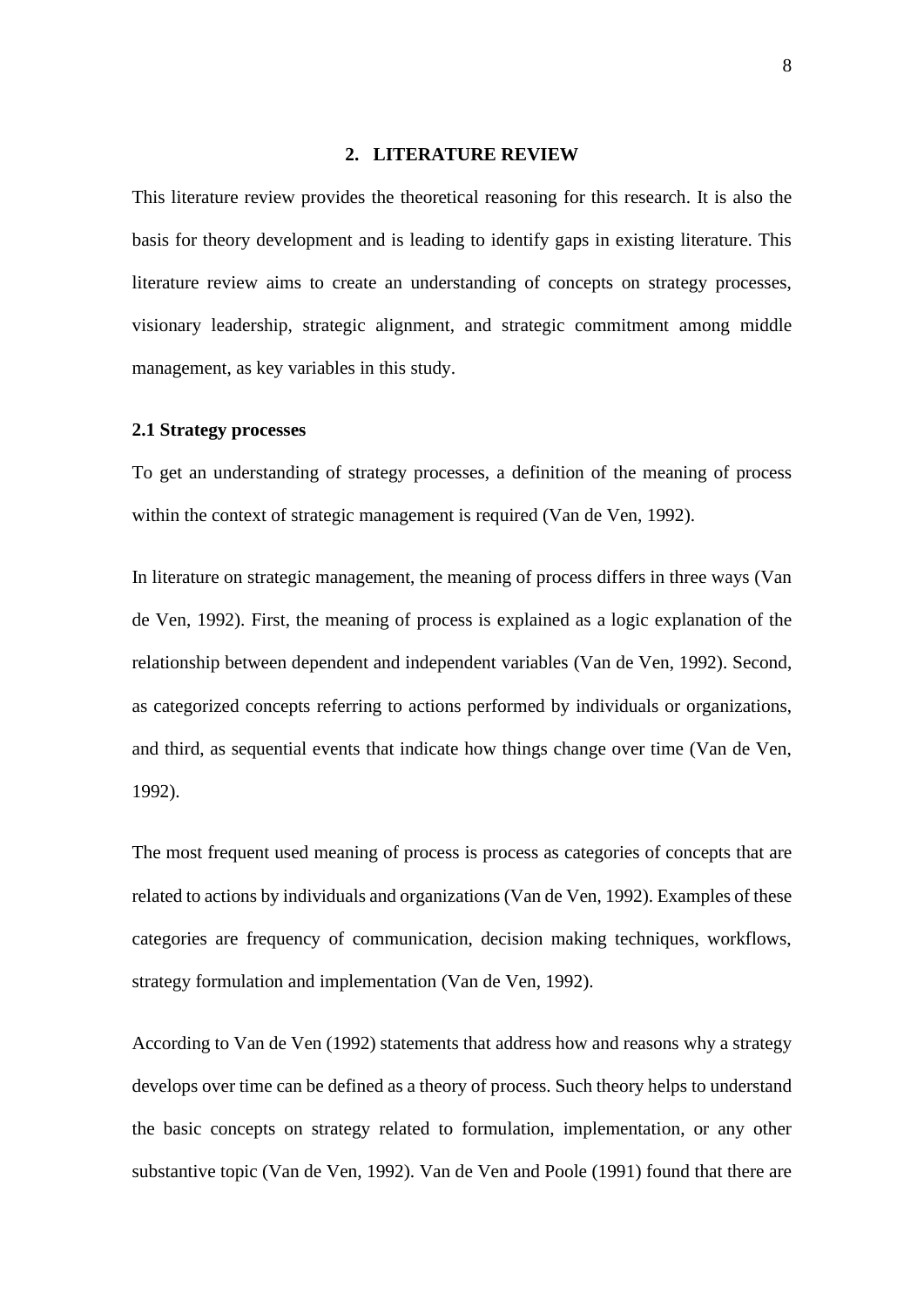theories that distinguish four elemental categories of theories. These four different categories are based on principally different logics that stand for concealed generative structures or laws (Tsoukas, 1989), can be classified as life cycle, teleology, dialectics, and evolution (Van de Ven, 1992).

Teleology is frequently understood as a category of process theory (Van de Ven, 1992), which can be translated into how and why strategy can be successfully executed. Basic assumption of the teleology process theory is that the establishing body is purposeful and adaptive by itself or when interacting with others (Van de Ven, 1992). An anticipated end state is socially constructed and from alternatives it selects a course of actions to reach the end state (Van de Ven, 1992).

Recent studies that focus on the strategy processes and its practices explain that strategy in terms of formulating and implementing strategy is merely about actions and interactions between various actors throughout the company (Jarzabkowski, & Spee, 2009; Hoon, 2007). In line with these studies and the teleological theory of process, a major component in the research on strategy process has identified that each management level plays a strategic role (Floyd & Lane, 2000). According to these studies, top management has a decision-making role, while middle management has its focus on communicating information between management at top and operational levels (Floyd & Lane, 2000). The role of management on an operational level can be defined as a reaction to information from higher management levels, from the markets, or from both (Floyd  $\&$ Lane, 2000).

In the field of strategic management there are also scholars that focus on interpersonal process perspectives. These scholars suggest that top management uses their interactions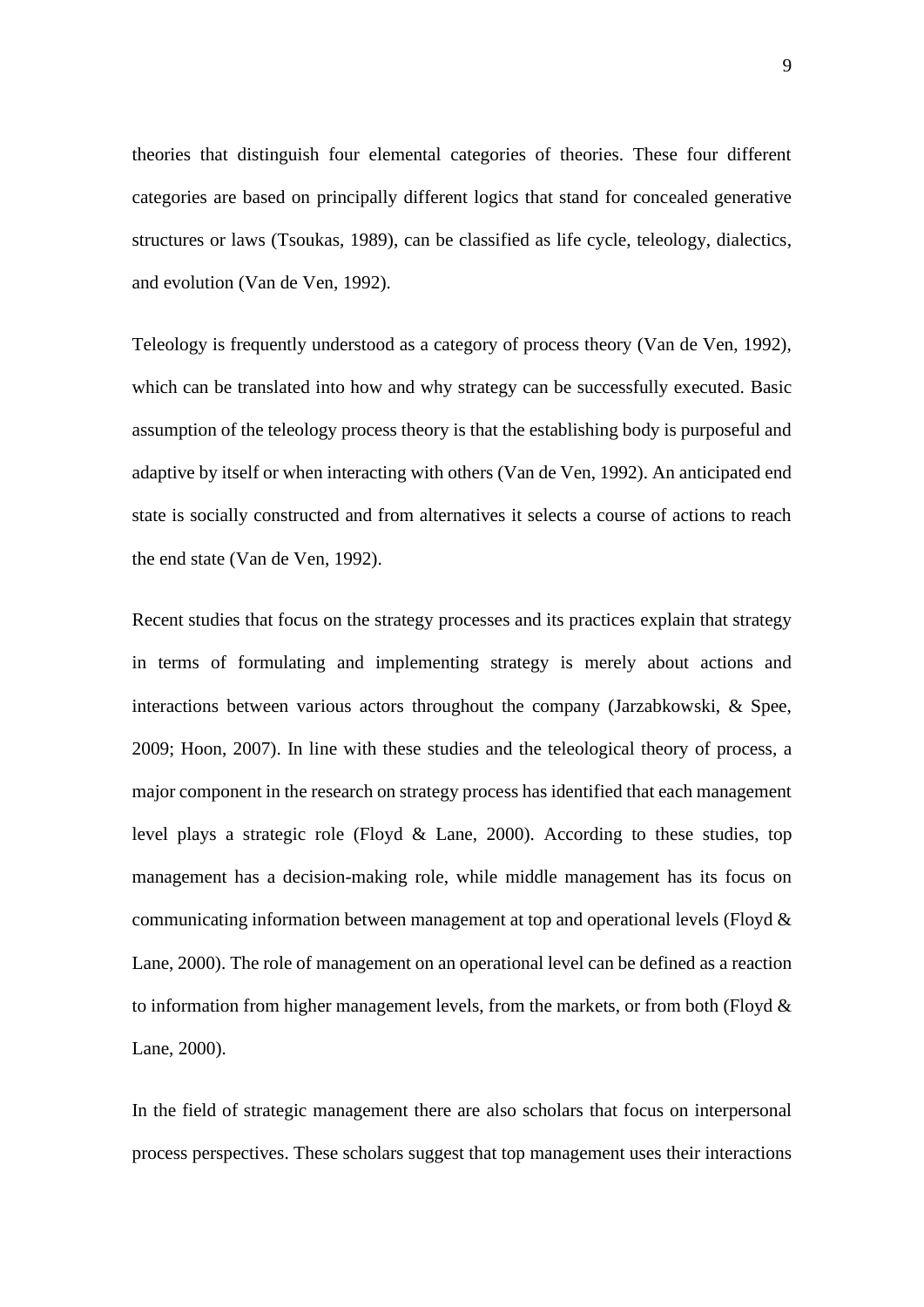with members of the company to generate commitment and to create a shared understanding of the formulated strategy, especially with the ones that will have to implement the formulated strategy (Noble, 1999; Floyd & Woolridge, 1992a; Hambrick & Cannella, 1989). Therefore, while interacting throughout the company, top management's objective is to ensure organizational recognition, ownership by individuals, and motivation for decisions to implement their strategy (Ketokivi & Castaner, 2004; Dooley & Fryxell, 1999; Amason, 1996).

### <span id="page-9-0"></span>**2.2 Strategy execution**

Strategic roles of top management and middle management have been studied separately (Mantere, 2008; Floyd & Lane, 2000; Floyd & Woolridge,1992b). When it comes to the strategy execution process, top management is responsible for implementing strategy (Floyd & Lane, 2000). In practice, it is middle management that executes it (Berson  $\&$ Avolio, 2004). Berson and Avolio (2004) discuss how top management's actions influence middle management in how they translate and communicate strategy. It is interesting to see that when executing strategy, middle management influences top management and aims to receive resources for implementation, and to have their input and initiatives accepted (Martin & Eisenhardt, 2010; Currie & Procter, 2005; Floyd & Woolridge, 1997). Also, middle management tries to influence which issues will be part of the strategic agenda or secure top management's buy-in on strategic actions (Dutton, Ashford, O'Neill & Lawrence, 2001; Dutton, Ashford, O'Neill, Hayes & Wierba, 1997; Dutton & Ashford, 1993).

Therefore, when it comes to formulating and implementing strategy, top management and middle management try to influence each other and while doing so a mutual influencing process takes place (Raes, Heijltjes, Glunk & Roe, 2007). The primary objective of this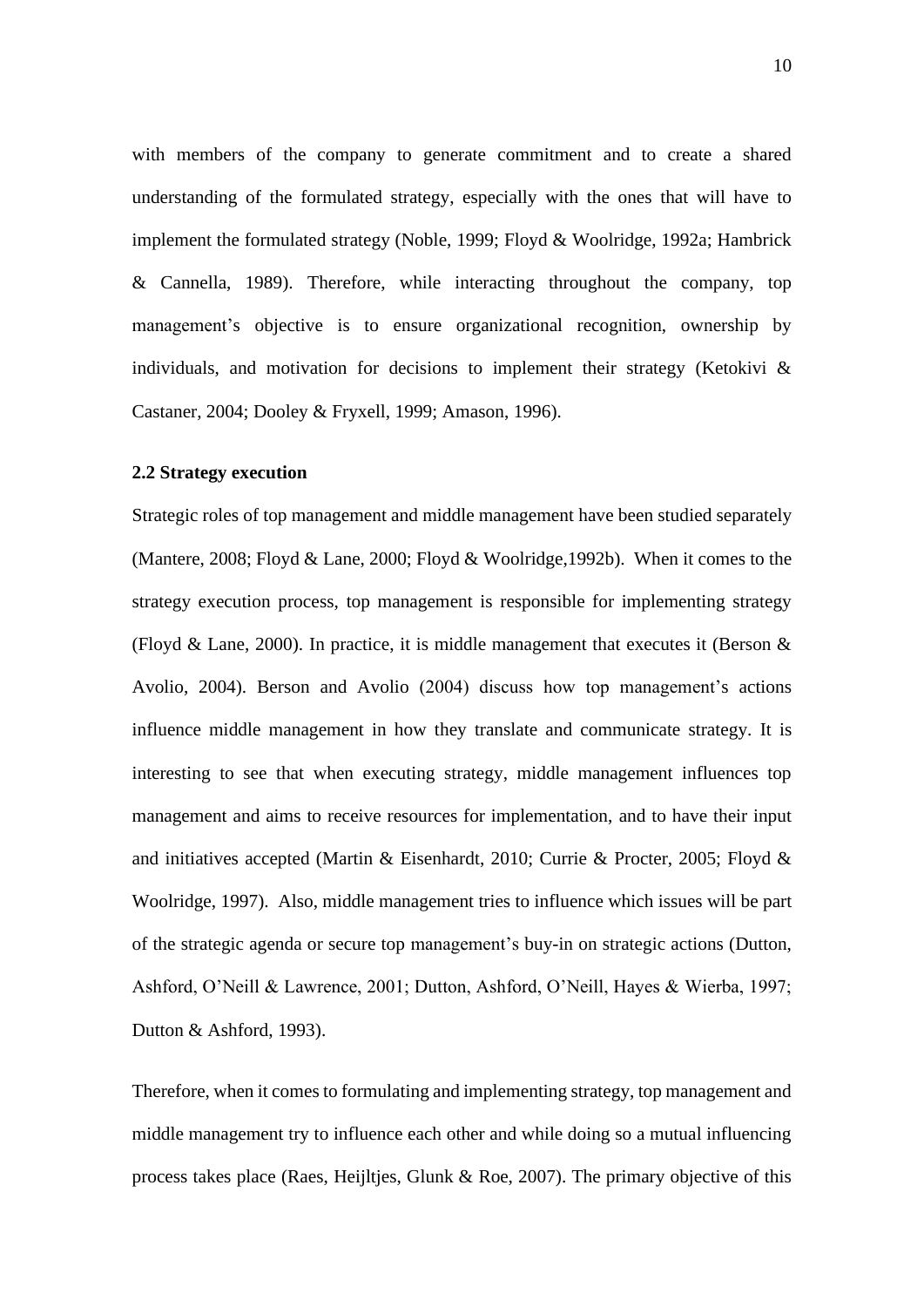process is to influence forces of stability and change (Raes et al., 2007). A conclusion to be drawn is that in the strategy process there is an interdependent relationship between top management and middle management (Ancona, 1989; Edmondson, Roberto, & Watkins, 2003; Raes et al., 2007). Based on this conclusion, it is not unlikely that discrepancies between the roles of top management and middle management regarding themselves and each other exist (Raes et al., 2007). This conclusion provides arguments and reasons for further research on the extent to which top management's visionary leadership has its influence on middle management's strategic commitment.

#### <span id="page-10-0"></span>**2.3 Visionary leadership**

Over the past twenty years research on leadership has significantly evolved (Avolio, Walumbwa, & Weber, 2009). A conclusion that can be drawn when evaluating most previous leadership models, is that these models have been designed to illustrate hierarchical organization structures, assuming that leadership models should be as hierarchical as organizations are (Uhl-Bien, Marion, & McKelvey, 2007).

At the beginning studies on leadership primary focussed on individual leaders, mostly men in the United States and working for large private sector organizations (Avolio et al., 2009). Long-established leadership models explain leaders' behaviour as leader-follower exchange relationships in order to provide direction, reinforce behaviours, to set goals, support and, or based on "economic cost-benefit assumptions" (Bass, 1995: p.5). However, simply considering an exchange between leader and follower as a simple exchange process is not a valid explanation for the full dynamics of leadership (Avolio, et al., 2009).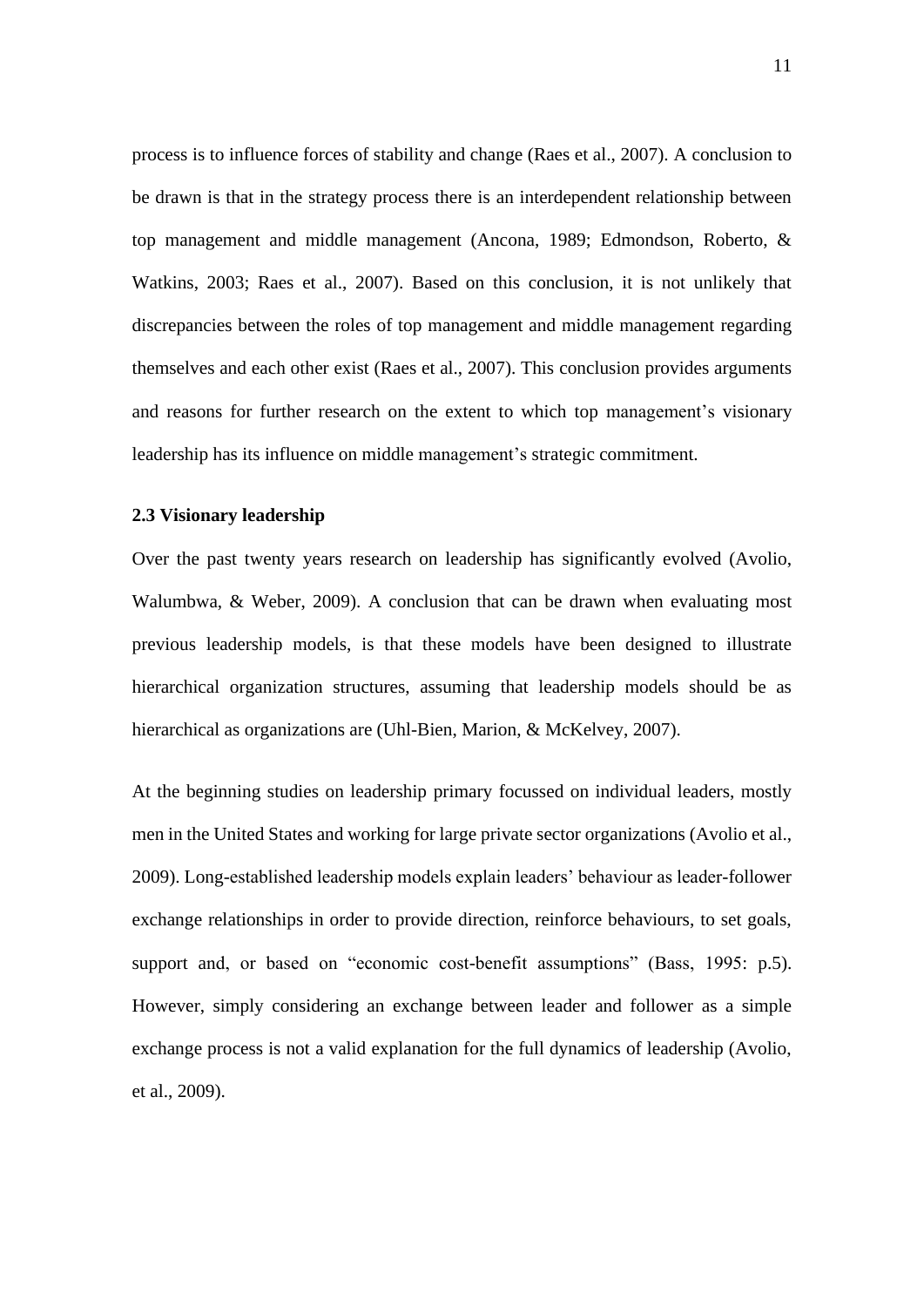Today, individual leaders that represent the entire spectrum of diverse populations from nations around the world, are included in leadership studies. Also, nowadays there is not only focus on the leader but also on the context, followers, supervisors, peers, and culture (Avolio et al., 2009). Based on today's knowledge, leadership can be viewed as an interactive system in which participants can be considered as dynamic and unpredictable, while interacting with each other in complex networks of feedback (Uhl-Bien et al, 2007). Participants can then create adaptable outcomes such as learning, disseminating knowledge, innovation, and increasing adaptation to change (Uhl-Bien et al., 2007). This results into a variety of leadership models, such as strategic, relational, dyadic, complex social dynamic and shared leadership (Avolio, 2007, Yukl, 2006). Symbolic leader behaviour such as ideological, visionary, inspirational messaging, emotional, moral, stimulating intellects and attention on individuals is also emphasized in new leadership models (Avolio et al., 2009).

Meanwhile, there is also an increasing awareness of the gap between leadership models that have been designed for the past century and the leadership dynamics that are experienced in today's knowledge-based organizations (Lichtenstein, Uhl-Bien, Marion, Seers, Orton, & Schreiber, 2007).

The unit of analysis in traditional leadership theory is most times the leader, or the leader and his followers, or the leader and his group, and so forth (Avolio et al., 2009). Leadership theory and research of the past decade considerably supports the effectiveness of charismatic and transformational leadership (Strange and Mumford, 2002; Berson, Shamir, Avolio and Popper, 2001; Larwood and Falbe, 1995). Such leadership focusses on how leaders create, communicate, and implement vision, which can be defined as a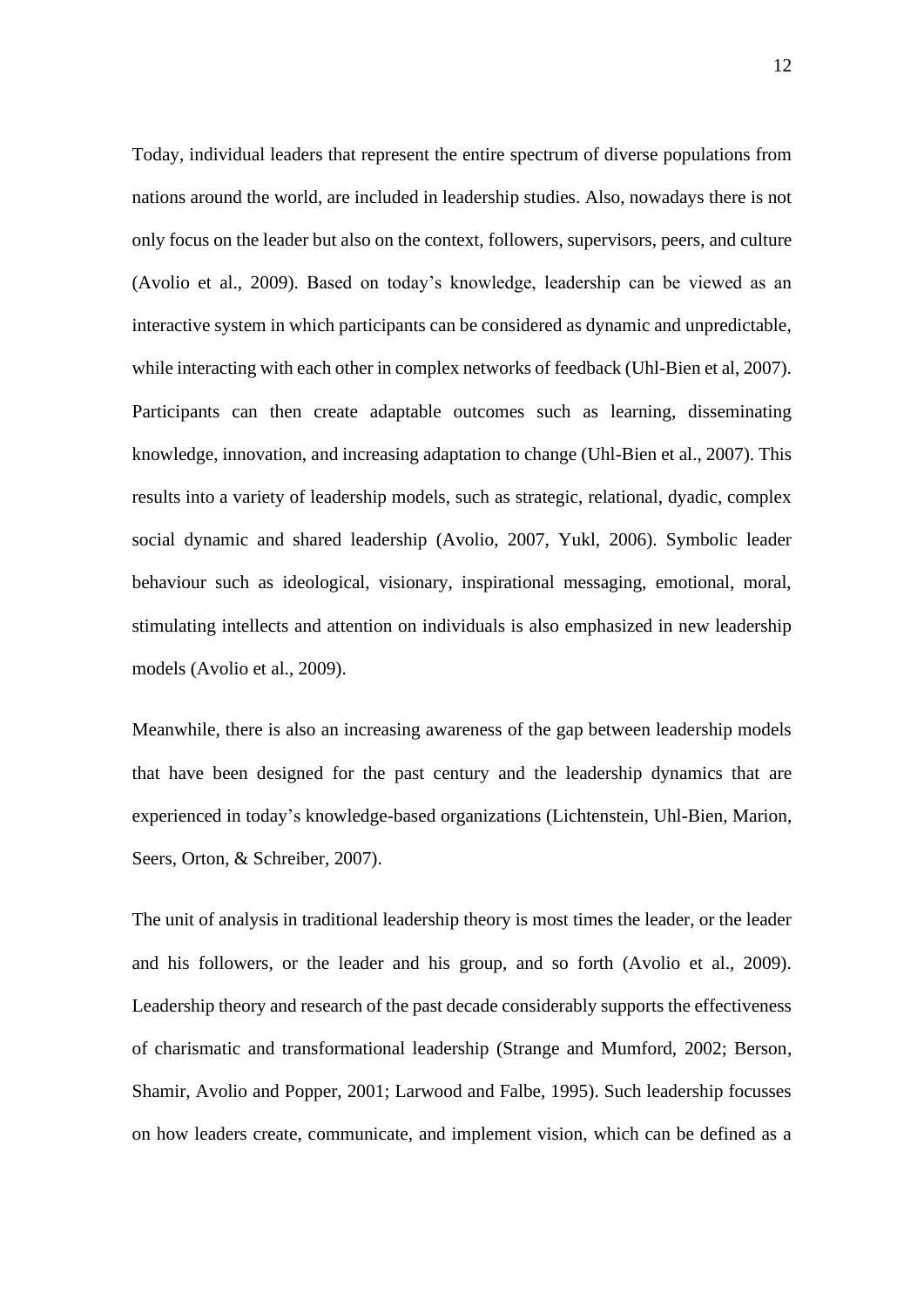highly desirable and vivid future state that motivates followers (Strange and Mumford, 2002; Berson et al., 2001; Larwood and Falbe, 1995).

Evolving from previous works on leadership, theories on charismatic and transformational leadership were most frequently researched (Avolio, 2005; Lowe & Gardner, 2000) to understand processes on how charismatic and transformational leaders have positive influence on attitudes, behaviours, and accomplishments of their followers (Avolio et al., 2009). For example, several studies examined different effective transformational leadership processes, such as followers' identification, commitment, and satisfaction (e.g. Liao & Chuang, 2007; Walumbwa, Avolio, & Zhu, 2008); job characteristics such as identity, autonomy, and significance (e.g. Piccolo & Colquitt, 2006); trust in the leader (e.g. Wang, Law, Hackett, Wang, Chen, 2005); to what extent followers view themselves and their group in terms of efficacy and cohesion (e.g. Schaubroeck, Lam, & Cha, 2007; Bass, Avolio, Jung, & Berson, 2003; Bono and Judge, 2003), and in terms of results (Avolio et al., 2009). Charismatic leadership theories explain that followers identify themselves with such leaders and their missions. Followers of charismatic leaders feel elevated, and they find importance in to not just transact but to perform beyond base expectations (e.g. Avolio, 1999; Bass, 1985; Conger & Kanungo, 1998). There is a certain number of differences in the fundamental theoretical models on transformational leadership (Rafferty and Griffin, 2004; Bass and Avolio, 1994) and charismatic leadership (Conger and Kanungo, 1998; Shamir, House and Arthur, 1993). According to these models, exemplary leadership alters the expression of a vision that is inspiring and feasible (Strange and Mumford, 2002; Kirkpatrick and Locke, 1996). Current studies on leadership claim that followers of exemplary leaders describe their leaders as visionary and inspirational (Rafferty and Griffin, 2004; Conger, 1999; Bass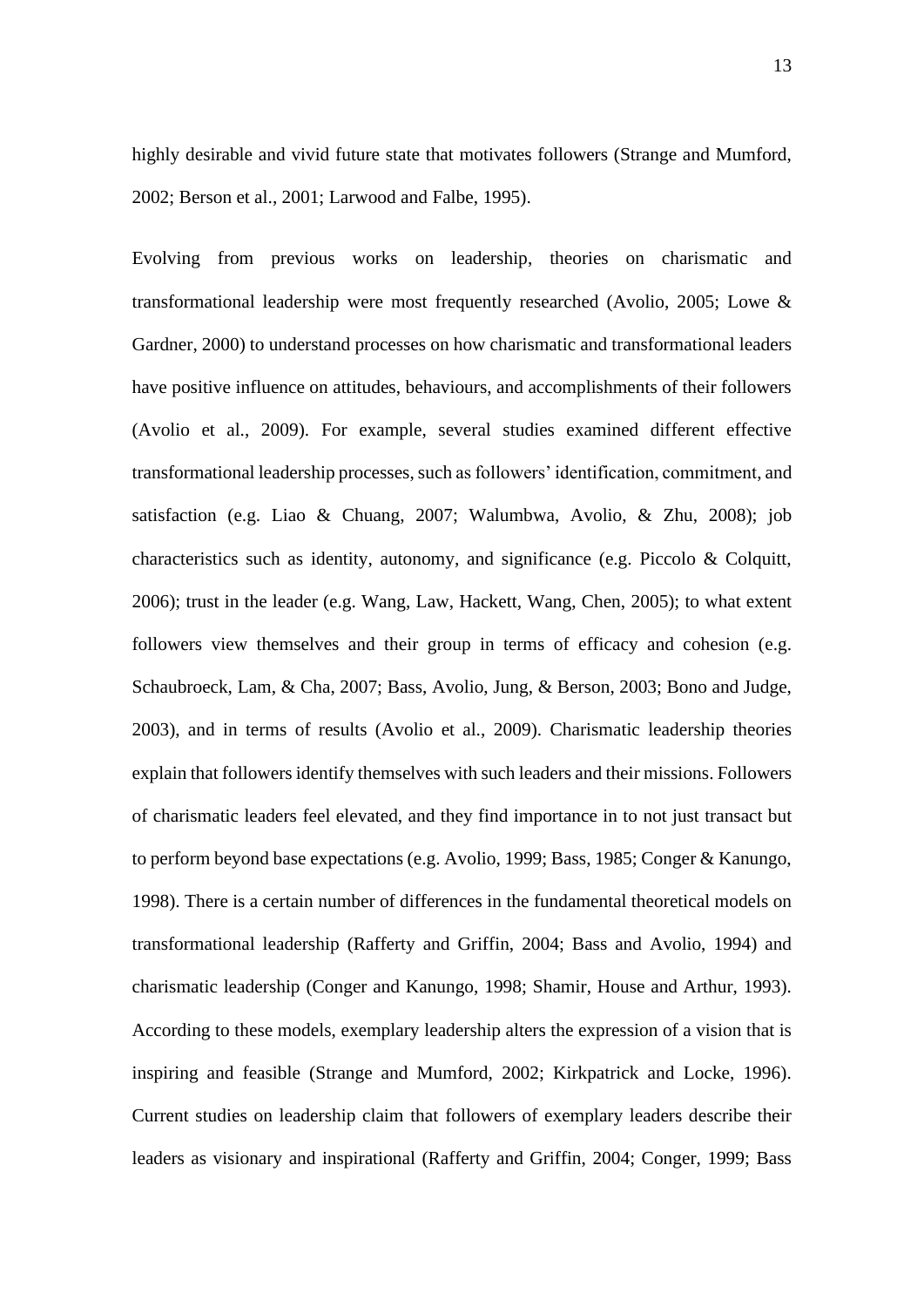and Avolio, 1994). This brings us to visionary leadership. Visionary leadership is demonstrated when top management expresses a clear vision of a future state and designs a system which is appropriate in terms of formal structures, audit systems and incentives (Neilson et al., 2008). Because of its focus on motivating others to pursue a strategic vision, visionary leadership can be distinguished from other leadership styles, such as transactional, transformational, and charismatic leadership (Carton, Murphy & Clark, 2014; Yukl, 2012). Van Knippenberg and Stam (2014) suggest that there is no other leadership style that so directly focuses on these effective aspects of leadership as visionary leadership. In addition, latest empirical research and meta-rational reviews indicate strong effects of visionary leadership at individual-, group-, and organizationlevels of analysis (Groves, 2005; Dumdum, Lowe and Avolio, 2002; Waldman, Ramirez, House and Puranam, 2001).

Shipley and Michela (2006) suggest that visionary leadership by top management motivates support for a collective cause. Top management's strategic visions provide guidance and overarching direction for managers charged with the task of implementation (Oswald, Mossholder, & Harris, 1994). In addition, visionary leadership positively effects employee engagement (Moss, 2009) and company performance (de Luque, Washburn, Waldman & House, 2008).

Theoretical concepts suggest that effective leaders use vision as a key technique to inspire followers and make them perform extremely well (Kirkpatrick & Locke, 1996). Literature on leadership (Carton, Murphy & Clark, 2014; Stam, Lord & van Knippenberg, 2014; Venus, Stam & van Knippenberg, 2013; Griffin, Mason & Parker, 2010) and literature on strategy process (Elenkov, Judge, & Wright, 2005; Baum, Locke, & Kirkpatrick, 1998;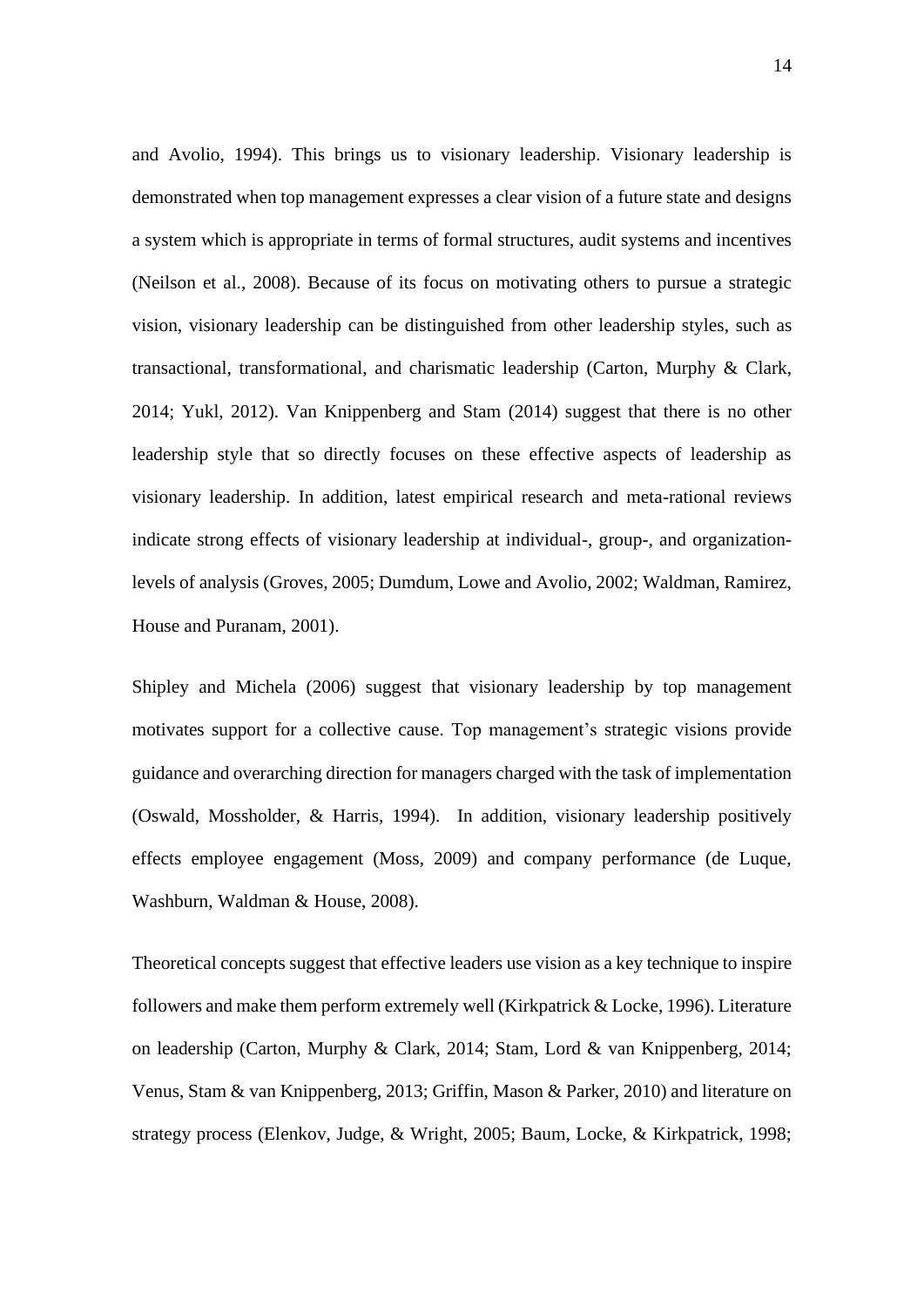Westley & Mintzberg, 1989) strongly support visionary leadership for its positive effect on strategic commitment.

According to Stam et al. (2004) visionary leadership creates a shared perception of middle management's role in the pursuit of vision and mobilizes middle management to pursue that vision (Stam et al., 2014). However, the workings of interactions between middle management and top management were not singled out (Raes et al., 2007), including the effect of visionary leadership by top management on middle management's strategic commitment. A central question in research on leadership is how an individual in a leadership position can successfully influence others' behaviour and commit them to achieve collective objectives (Yukl, 2002; Bass, 2008). Therefore, when it comes to information on how top management's visionary leadership can create strategic commitment among middle management very little is known. Additional research could contribute to existing theories and literature.

#### <span id="page-14-0"></span>**2.4 Strategic alignment**

In various management studies strategic alignment is an important concept and refers to consistency or fit (Powell, 1992; Venkatraman and Prescott, 1990; Venkatraman, 1989; Miles and Snow, 1978). In accordance with theories on contingency (Miller and Friesen, 1984), alignment between a company's strategy and its context is important for the company's performance and success (Venkatraman and Prescott, 1990; Venkatraman, 1989). Context is referred to both the company's external environment (Anderson and Zeithaml, 1984; Bourgeois, 1981) and its internal environment (Andrews, 1971). The company's internal environment includes the company's resources and competencies (Andrews, 1971), its structure (Rumelt, 1974; Chandler, 1962) and its administrative systems (Galbraith and Nathanson, 1978).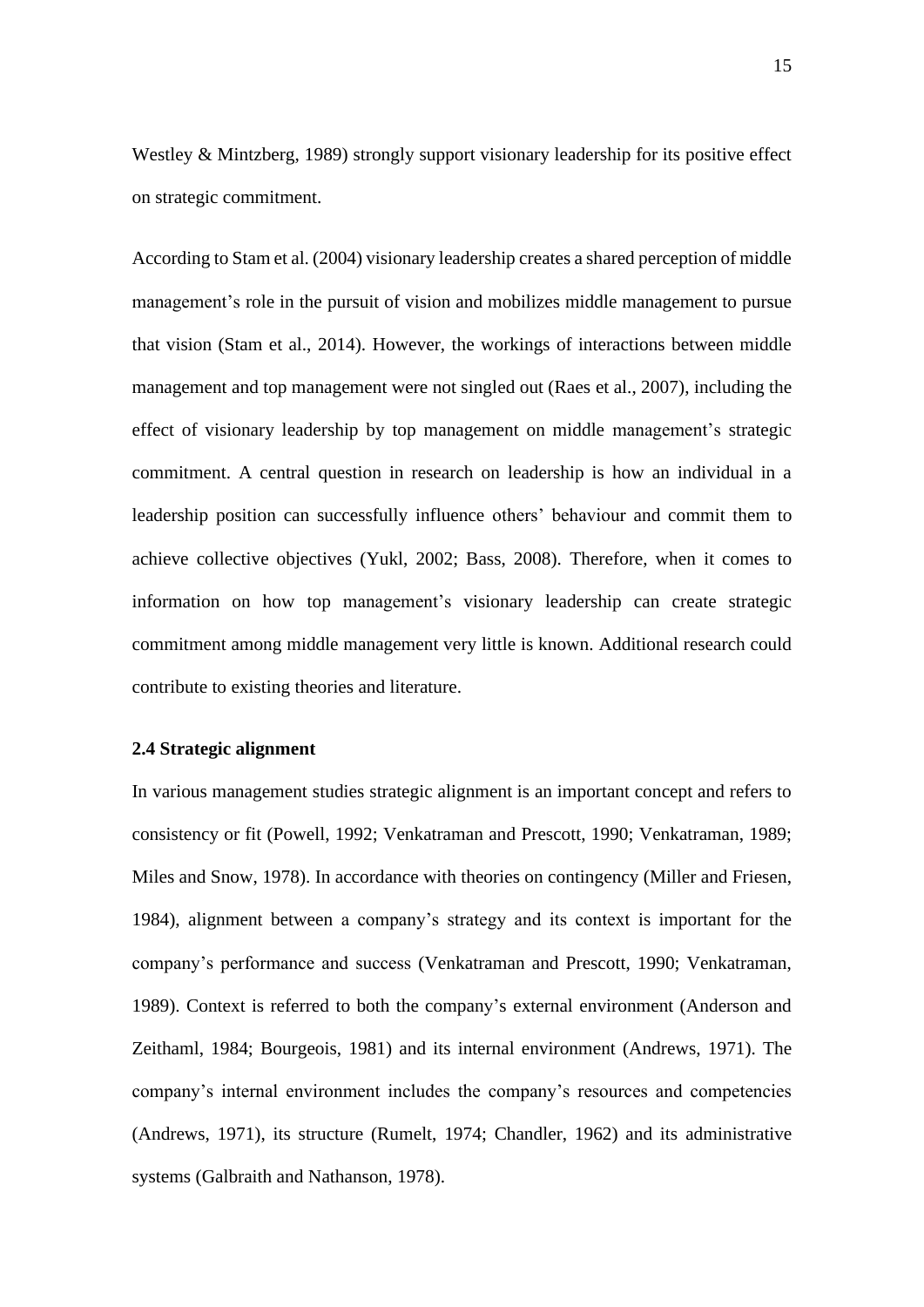For effective strategy implementation, it is of high importance that employees' actions are consistent with the company strategy (Van Riel, Berens, & Dijkstra, 2009). This also applies to middle management. The extent to which middle management takes initiatives and deploys actions to implement strategy is referred to as strategically aligned behaviour (Gagnon and Michael, 2003). According to Nutt (1987) strategically aligned behaviour by middle management can be defined as implementation tactics, and to some degree what is referred to as middle manager strategic agency (Mantere, 2008).

Middle management's strategically aligned behaviour can be classified into two categories (Schendel and Hofer, 1979). The first category is interpersonal behaviour and emphasizes on how to ensure that the company strategy is daily taken into account by subordinates while performing their daily work, for instance when communicating on the strategy of the company (Schendel & Hofer, 1979). Behaviour that aims to initiate activities and projects to successfully implement strategy is determined as the second category (Van Riel, Berens, & Dijkstra, 2009).

To achieve alignment, it is important for middle management to be aware, understand and demonstrate positive behaviour towards new strategic goals (van Riel, Berens & Dijkstra, 2009).

Collective understandings of the significance of strategic priorities between top management and middle management can be defined as strategic alignment (Colbert, Kristof-Brown, Bradley, & Barrick, 2008; Raes et al., 2007; Balogun & Johnson, 2004).

It seems important that perspectives and information from top and middle managers are integrated to achieve middle management's strategic alignment (Guth & MacMillan, 1986). However, there is not much information available on how top management exactly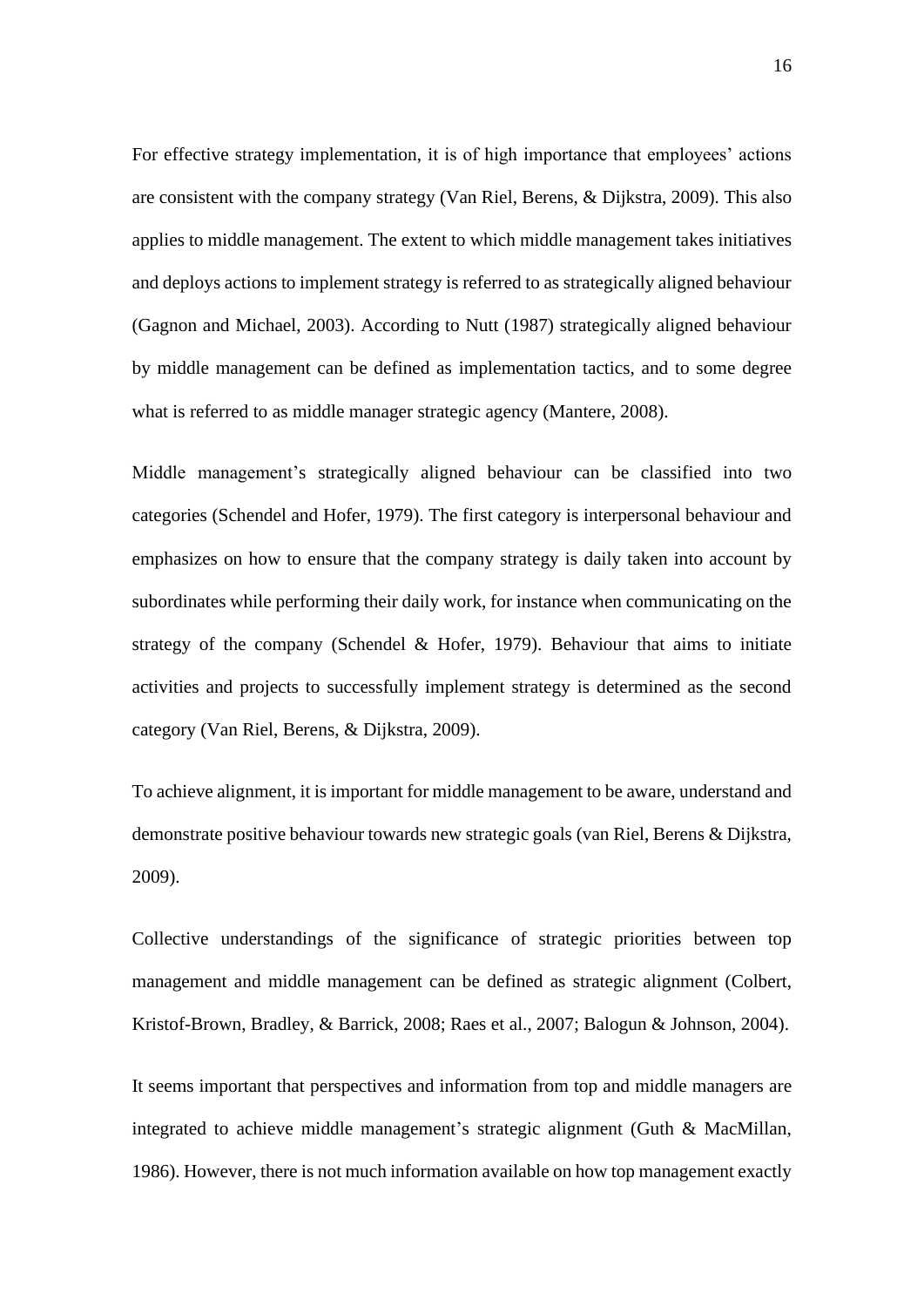influences and creates alignment between middle management and their daily work (Raes et al., 2007). Also, not much attention has been given to how top management creates alignment between strategy formulation, strategy implementation and middle management's commitment (Raes et al., 2007). Therefore, research on the extent to which top management has influence on strategic alignment among middle management can contribute to existing theories and literature.

#### <span id="page-16-0"></span>**2.5 Strategic commitment**

Successful execution of strategy is an important precondition for a company's success (Neilson, Martin, & Powers, 2008). From that perspective a company needs strategic committed teams throughout the whole company (Noble, 1999). Strategic commitment can be explained as voluntary collective efforts, collaboration, and support for the company strategy (Dooley, Fryxell & Judge, 2000; Dess, 1987). Strategic commitment includes willingness of employees to go beyond a positive attitude towards strategy and show great efforts in implementing the strategy of the company (Herold, Fedor, Caldwell, & Liu, 2008; Korsgaard, Schweiger, & Sapienza, 1995). Therefore, strategic commitment is the first step in an individual's role performance, since it indicates the extent to which people demonstrate contributory behaviour and perform in a way that supports achievements of the strategic goals of the company (Barton and Ambrosini, 2012). In different terms, the extent to which employees' behaviour is in line with the strategic direction of the company is referred to as strategic commitment. (Gagnon, Janssen and Judd, 2008; Ford, Weissbein and Plamondon, 2003; Noble and Mokwa, 1999). To be specific, there are different work-related focal points, such as role commitment, team commitment, strategy commitment, change commitment, and organizational commitment, to which employees can be committed to (Turner – Parish, Cadwallader and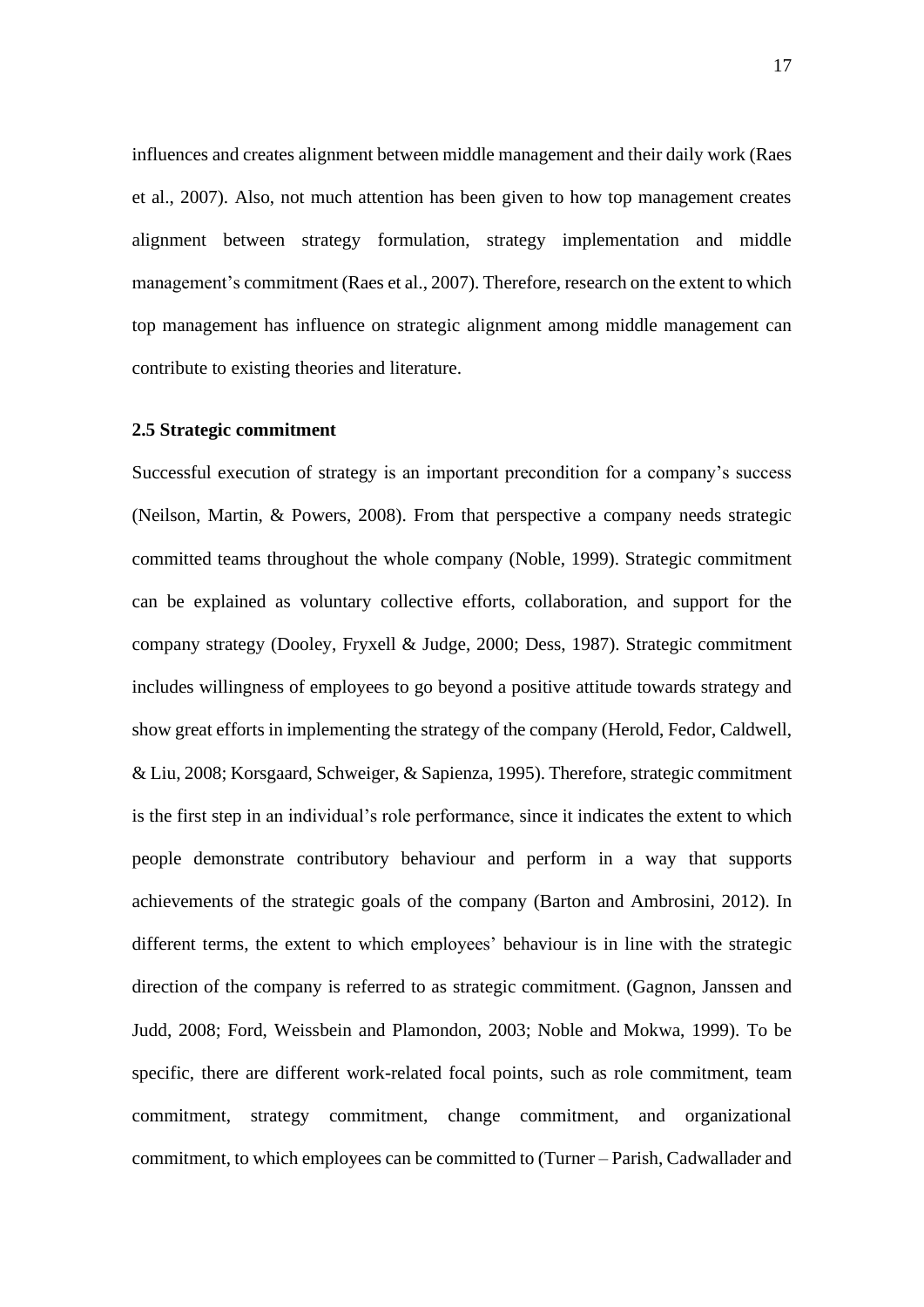Busch, 2008; Meyer, Srinivis, Lal and Topolnytsky, 2007; Ford et al., 2003; Herscovitch and Meyer, 2002; Noble and Mowka, 1999; Becker, 1992). These focal points of commitment imply a 'strong drive that directs behaviour' (Meyer and Herscovitch, 2001).

A critical question however is how companies can ensure strategic commitment from all employees (Ateş et al., 2018), regardless of what they could be committed to. According to Ateş et al. (2018) the answer is to be found in how middle management interprets strategy in the context of daily operations, how middle management identifies required actions and in how middle management communicates the underlying logic of strategy in a clear manner to their direct reports (Woolridge, Schmid, & Floyd, 2008; Floyd & Woolridge, 1992). In addition, several studies argue that a crucial determinant of successfully implementing strategy depends on middle management's support for strategy (e.g. Rameshesan et al., 2013; Floyd & Woolridge, 1992, 1997; Burgelman, 1983). Therefore, strategic commitment is a precondition for middle managers' behaviour that serves the achievement of strategic objectives. Strategic commitment occurs when a manager understands and is in support of the strategic goals and objectives and the strategic direction of the company (Ford et al., 2003). As a result, it enhances ownership of the strategy among middle management (Noble and Mowka, 1999). In regard to middle management, strategic commitment can also be described as willingness among middle managers to reach the strategic objectives of the company (Ford et al. 2003). It has influence on required behaviour that supports the company strategy (Beer, Eisenstat and Spector, 1990; Frohman and Johnson, 1993; Floyd and Wooldridge, 1997; Noble and Mokwa, 1999).

According to Noble and Mokwa (1999) clarity on the company's strategic might be one the most crucial determinants for middle managers to take effort and reach effective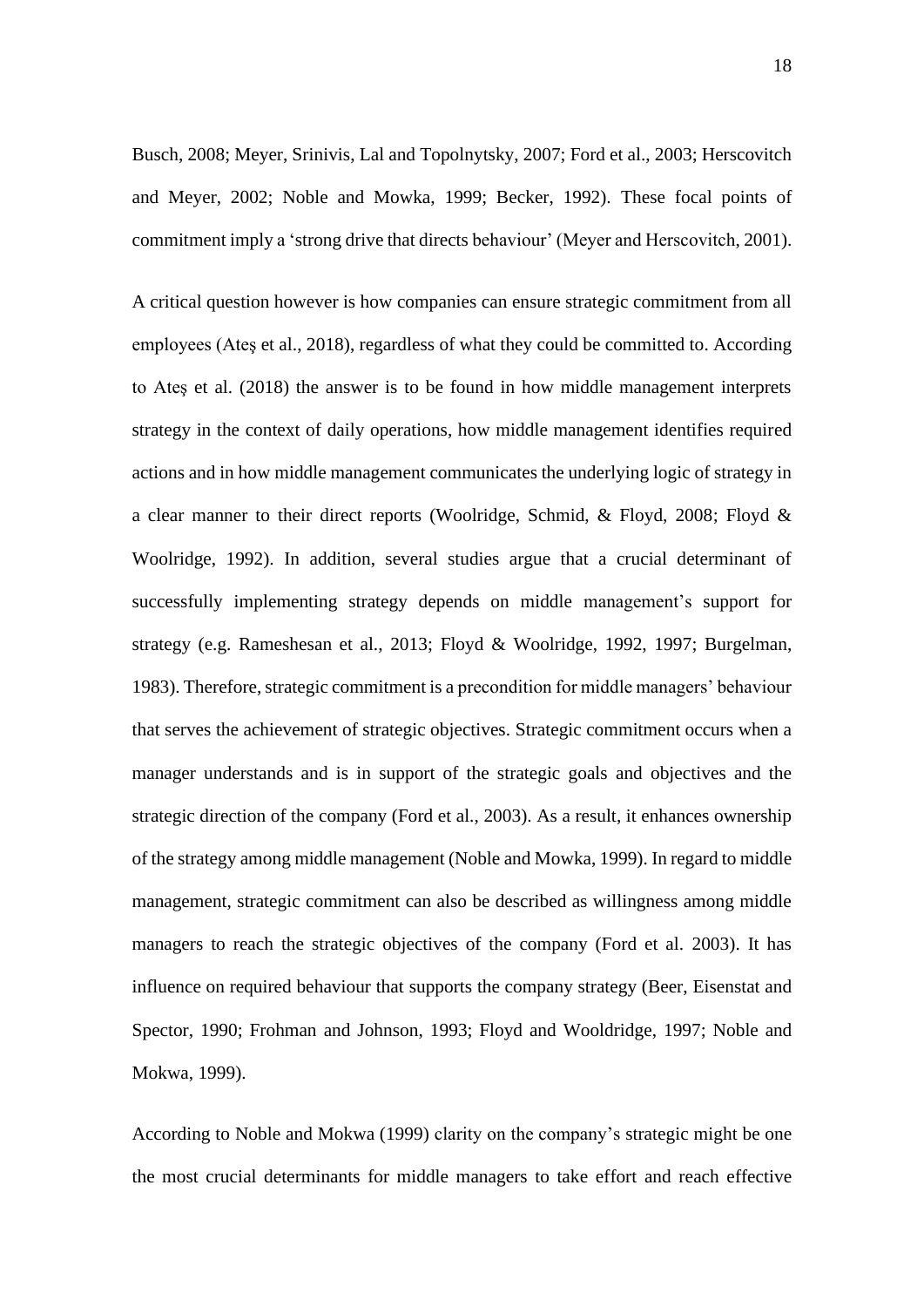strategy implementation. Good understanding of the company's strategy influences middle management's commitment to view the strategy as effectively implemented (Kohles, Bligh, & Carsten, 2012). An articulated vision supports managers in their validation of that vision and allows them to compare it with their individual strategy (Fusco, 1997).

Top managers are likely viewed as proximal influencers on middle managers since they are perceived as the principal agents of the organization in communicating necessary information and providing support to employees during organizational change (Wu, Neubert and Yin, 2007). It is therefore important for middle managers to perceive that top management takes effort to facilitate the strategy implementation process (Noble and Mokwa 1999). Such behaviour also has influence on strategic commitment among middle management (Ford et al., 2003). The extent to which middle management perceives top management's support is reciprocal and can be associated with employee engagement and consequently strategy commitment among middle management (Byrne and Hochwarter, 2008).

As was shown by Guth and MacMillan (1986) middle managers with negative or low commitment to the company strategy as formulated by top management can obstruct successful strategy implementation and strategic performance. Therefore, it is a challenge for top managers to get consensus from middle managers to commit to the company strategy and to successfully implement this strategy (Jaros, 2010). There is not much research available on the impact of visionary leadership by top management on middle management's strategic commitment. Therefore, a study that focusses on the relationship between the variables as discussed in the theoretical framework will be deployed to contribute and fill an important research gap.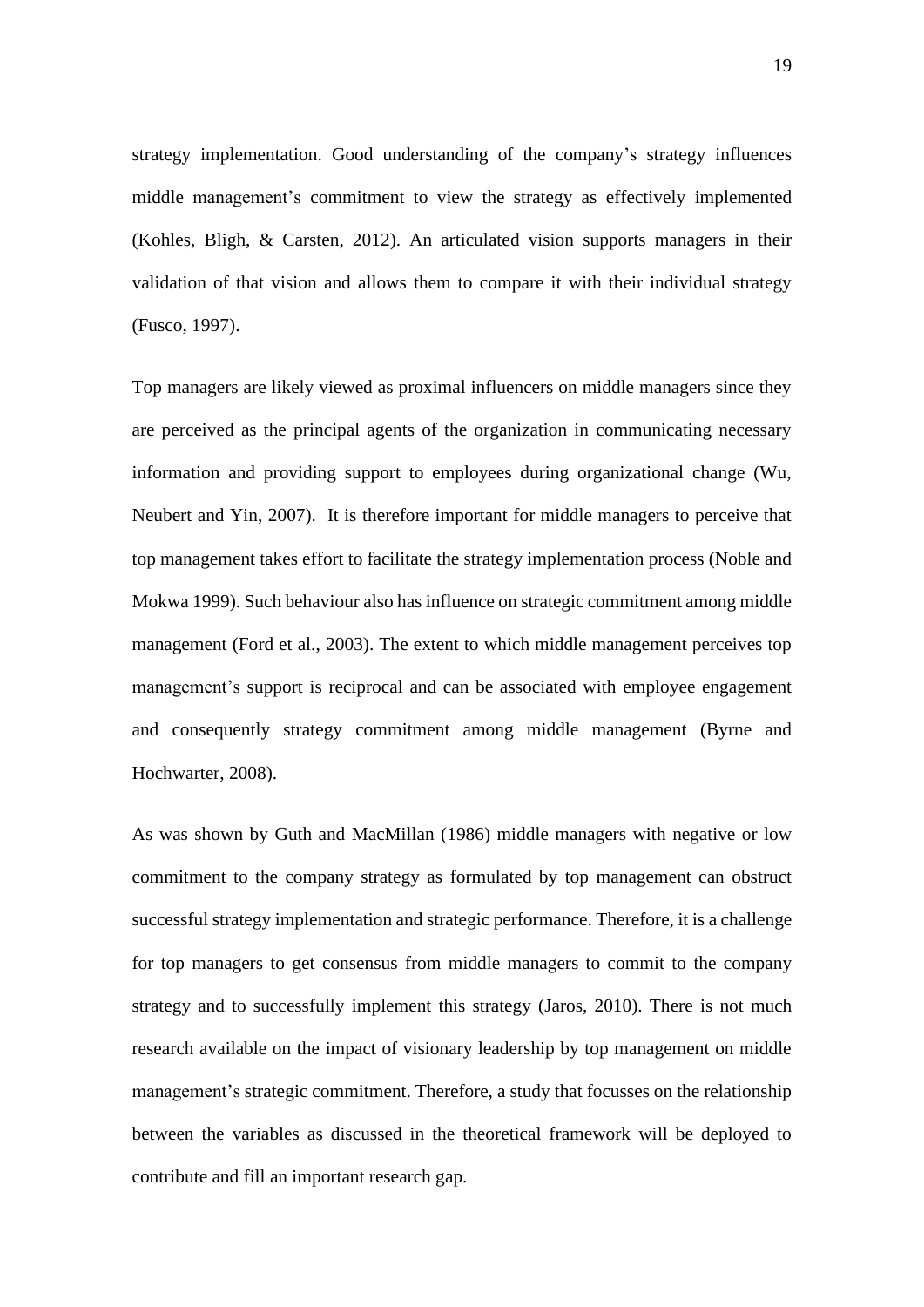#### **3. METHOD**

<span id="page-19-0"></span>This chapter explains which research method was used to investigate and analyse the impact of visionary leadership by top management on strategic commitment among middle management and why this method applies for this research. In addition, this chapter explains in which context the research took place, and how the data collection was carried out.

This research aims to enhance understanding on how top management's visionary leadership can ensure strategic commitment among middle management. The approach of this research is concerned with a holistic interpretation and understanding (Erikson and Kovalainen, 2008) of the impact of top management's visionary leadership on strategic commitment among middle management.

Collection of relevant data and the analysis for this research are sensitive to the social and cultural context (Eriksson and Kovalainen, 2008). Therefore, qualitative research is relevant because it gives opportunity to concentrate on the complexity of visionary leadership and strategic commitment as phenomena in their context (Eriksson and Kovalainen, 2008).

For qualitative research, case studies are suitable since they give opportunity to explain, describe and explore a contemporary phenomenon within its real-life context (Blumberg, Cooper, & Schindler, 2011). According to Pickard (2013) the purpose of a case study is to provide a complete description of the case and to gain an in-depth understanding. Eriksson and Kovalainen (2008) explain that a case study ensures interaction between readers and the data as presented. It also offers opportunities to project the results on the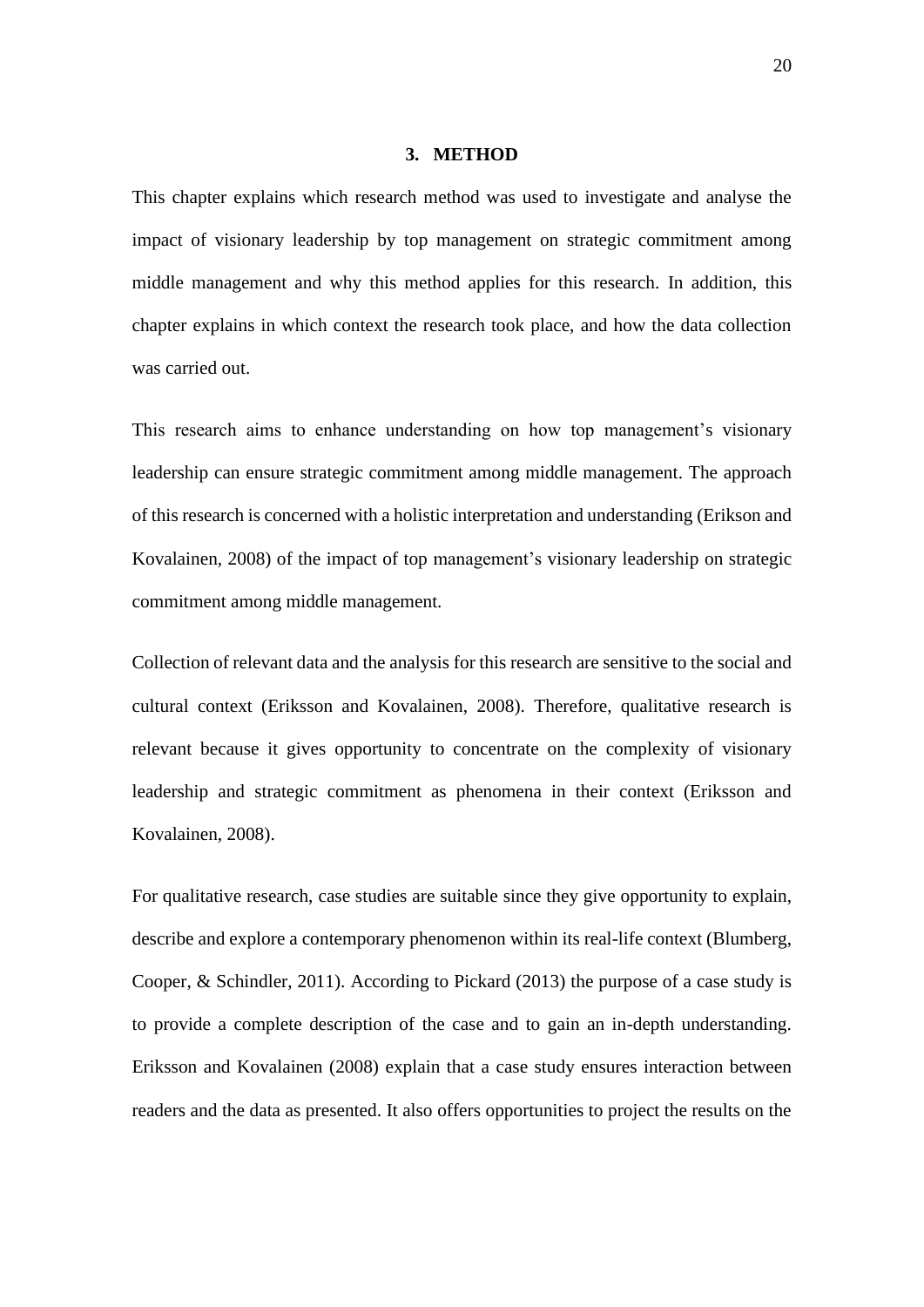readers' understandings of the organization and draw lessons from it (Eriksson & Kovalainen, 2008).

On the impact of top management's visionary leadership on strategic commitment among middle management there is not much research available. Therefore, specifically for this thesis a single case study that focusses on the relationship between the key variables, as discussed in the theoretical framework, can be identified as an appropriate approach. Reasons are that (1) the focus of the study lies on answering 'why' and 'how' questions, (2) the contextual conditions will be covered because they seem to be relevant to the examined phenomenon, and (3) the boundaries between the phenomenon under investigation and context are somewhat vague (Yin, 2003).

The most common criticism of the case study method is that the results are difficult to generalize (Tellis, 1997). However, according to Flyvbjerg (2006) a single case study is a sufficient method for research in social sciences. A single case study is a method that, in comparison to other social science research methodologies, brings forward in-depth knowledge and therefore holds up well (Flyvbjerg, 2006). Therefore, this descriptive and phenomenological single case study can contribute and support further academic research (Flyvbjerg, 2006) on the impact of visionary leadership on middle management's strategic commitment.

The state of prior literature on this research subject is determined to be nascent. This study will be done by combining the reviewed existing theory with in-depth empirical insights that will be gathered through semi structured interviews.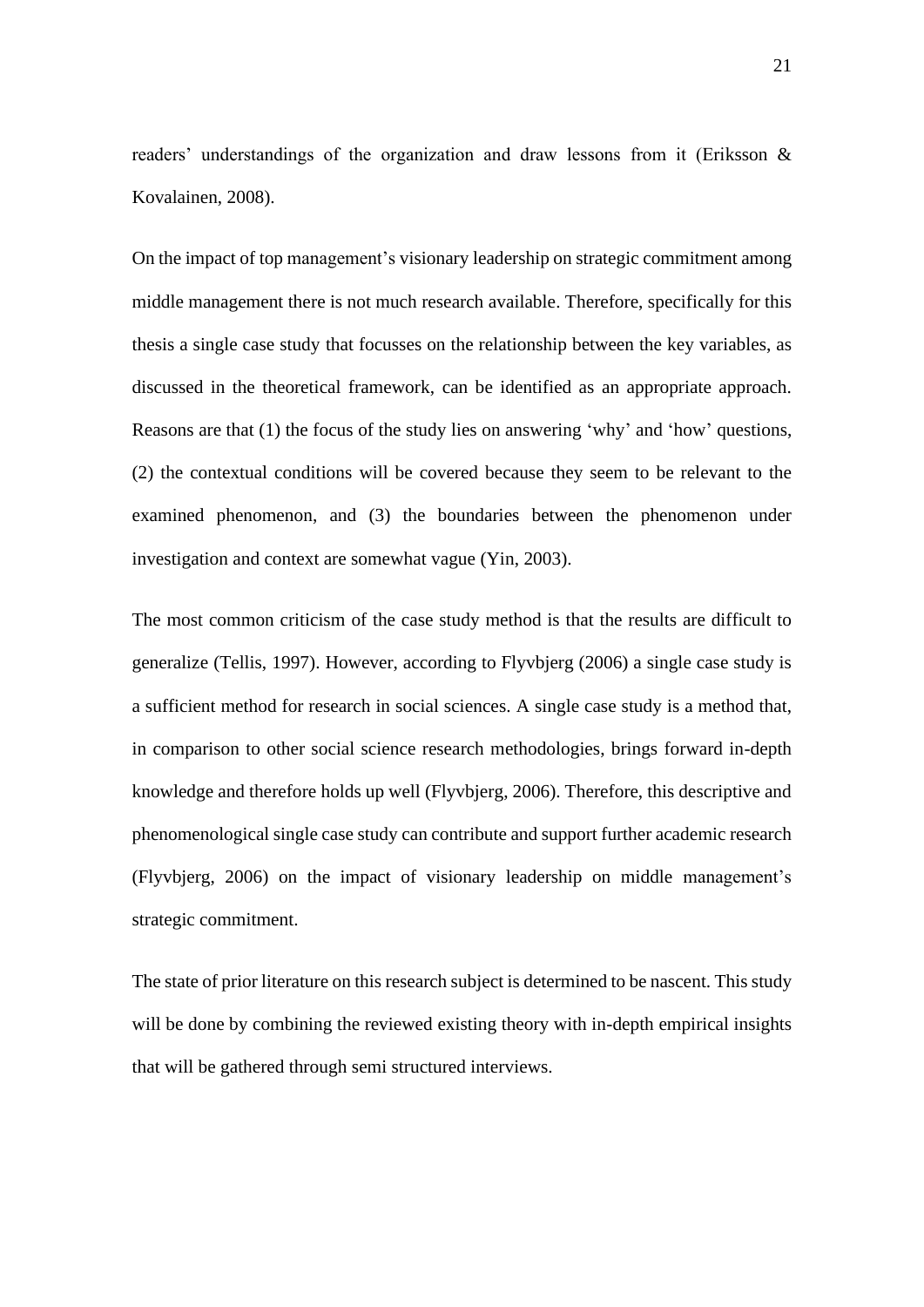#### <span id="page-21-0"></span>**3.1 Empirical context**

The empirical evidence of this research is based on an in-depth single case study. For this research, the northern-European region of a large investment company in the hospitality industry will be investigated as the case company. The case company offers an interesting research setting for at least three reasons. First, the company strategy has recently been defined and presented by top management. An employee engagement survey (appendice D) that has recently been conducted demonstrates a positive score on top management's leadership and the relationship between top and middle management. Second, middle management has not been involved in formulating the company strategy, and results of an engagement survey indicate that 66% of middle management finds that top management clearly provides direction for the future. Also, top management is seeking for possibilities to better align and commit middle management to their strategy and strategic goals. Therefore, the company offers a unique opportunity to gain access to confidential data from top and middle management. Due to the author's network within the company, both top and middle management were expected to talk openly about their perceptions of the company strategy, leadership as demonstrated by top management and perceived strategic alignment and strategic commitment among middle management. These perspectives were vital to the design of this case study.

### <span id="page-21-1"></span>**3.2 Method of data collection**

To collect data, semi-structured interviews have been conducted. This allows more focus to be obtained than in a completely unstructured interview.

Based on scientific literature, concepts of visionary leadership, strategic commitment and strategic alignment are used as sensitizing concepts or guiding concepts (Boeije, 2014).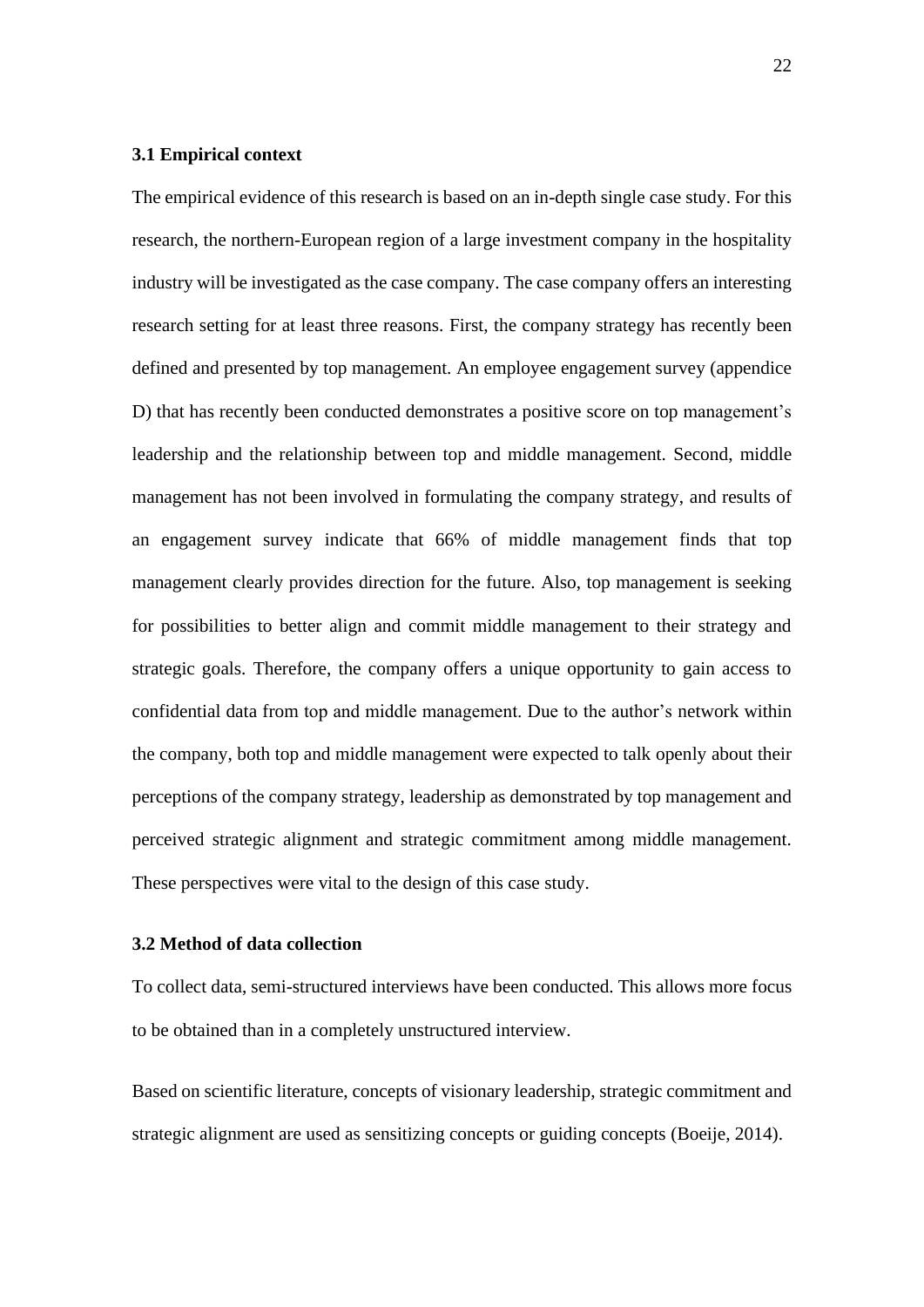The concepts of visionary leadership, strategic commitment and strategic alignment were used to set up the interview protocols (appendices B and C) and were explained during the interviews to ensure a uniform understanding of used concepts, and thus can be made qualitatively measurable.

#### <span id="page-22-0"></span>**3.3 Operationalization of variables**

This paragraph explains how the key variables are measured in the interview protocols and how the answers as provided by top and middle management are coded. This operationalization aims to support comparisons in collected data.

#### *Visionary leadership by top management*

To get an understanding of top management's visionary leadership, top managers are asked to specify their vision of the company, its rationale and how the vision of the company is communicated. Top managers are also asked to describe their relationship with middle management and how they communicate their vision to middle management. Based on their answers, different elements of top management's visionary leadership, that play an important role in strategic commitment among middle management, can be accentuated. Specifically, when a top manager expresses a clear, inspiring, and feasible vision of a future state and when an appropriate system to achieve that vision can be described.

Middle managers are asked to describe the organizational vision and how it is communicated to them. Firstly, this will indicate whether middle management's answers on the vision comply with top management's description and whether they are fully aware of the organizational plans for the future. To determine the effects of top management's vision on strategy, middle managers are asked how they perceive the vision, whether the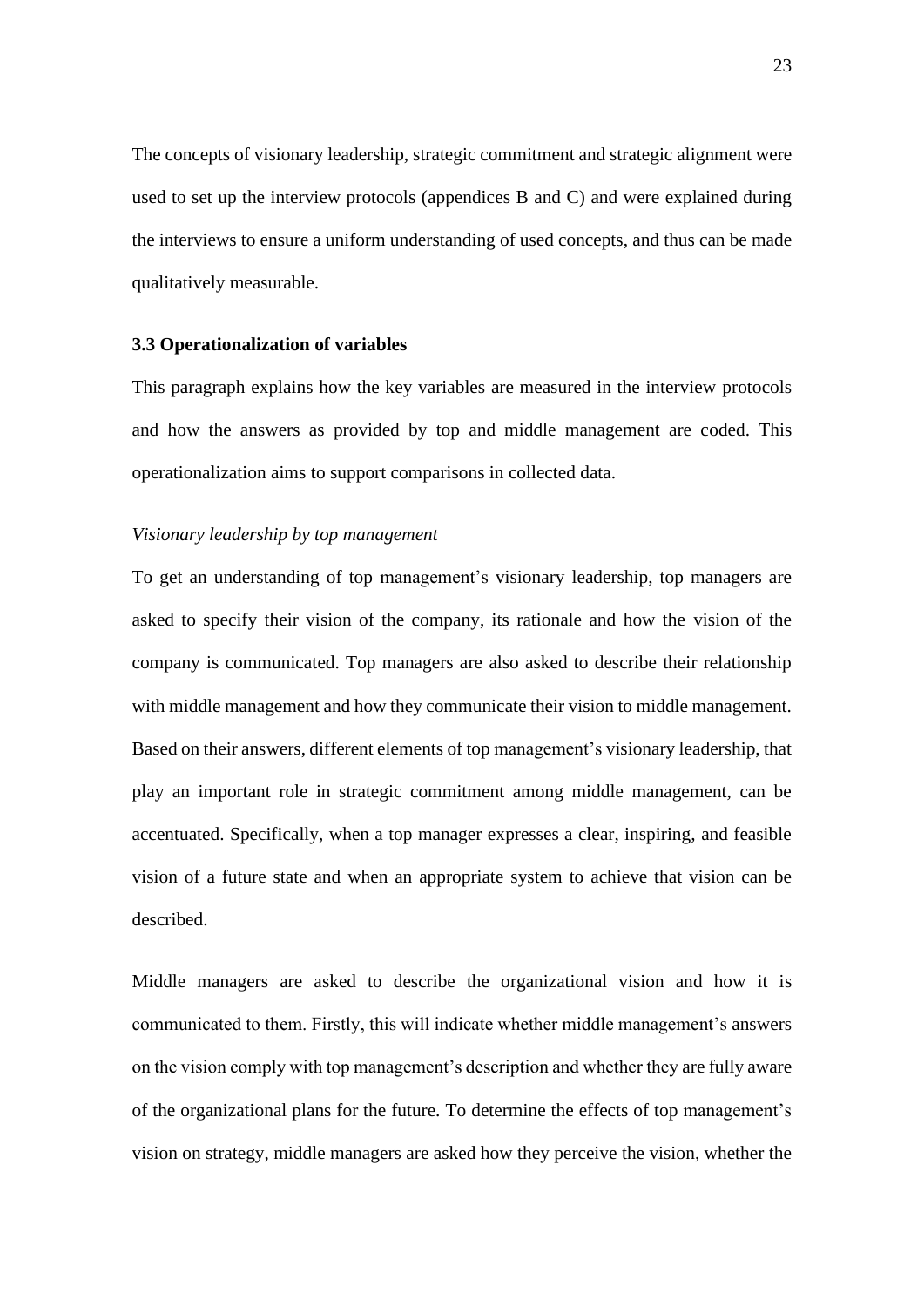formulated vision facilitates them in fulfilling their role within the organization and in its implementation. Middle management's perceptions may give an indication of whether a concrete or an abstract vision is more superior to the other in inspiring them to action and in encouraging them in their functional responsibilities and in implementation of the vision.

#### *Strategic alignment among middle management*

Collective understandings of the significance of strategic priorities between top management and middle management can be defined as strategic alignment (Colbert, Kristof-Brown, Bradley, & Barrick, 2008; Raes et al., 2007; Balogun & Johnson, 2004).

To get an understanding of the extent to which middle management has an understanding of the significance of strategic priorities and initiates activities that are consistent with the company strategy, middle managers are asked to describe their function, field of activity in the organization and how it relates to the strategic priorities. They are also asked whether they would consider themselves as an influential person within the organization. Based on the indicated activities of middle management within the company, their degree of involvement can be determined. This information will show whether middle management has a reactive (low involvement) or a proactive role (high involvement) within the organization and the strategy (Mussenbrock, 2009).

Top management is also asked to define the function of middle management in the organization and whether they consider their direct reports as influential persons in the organization.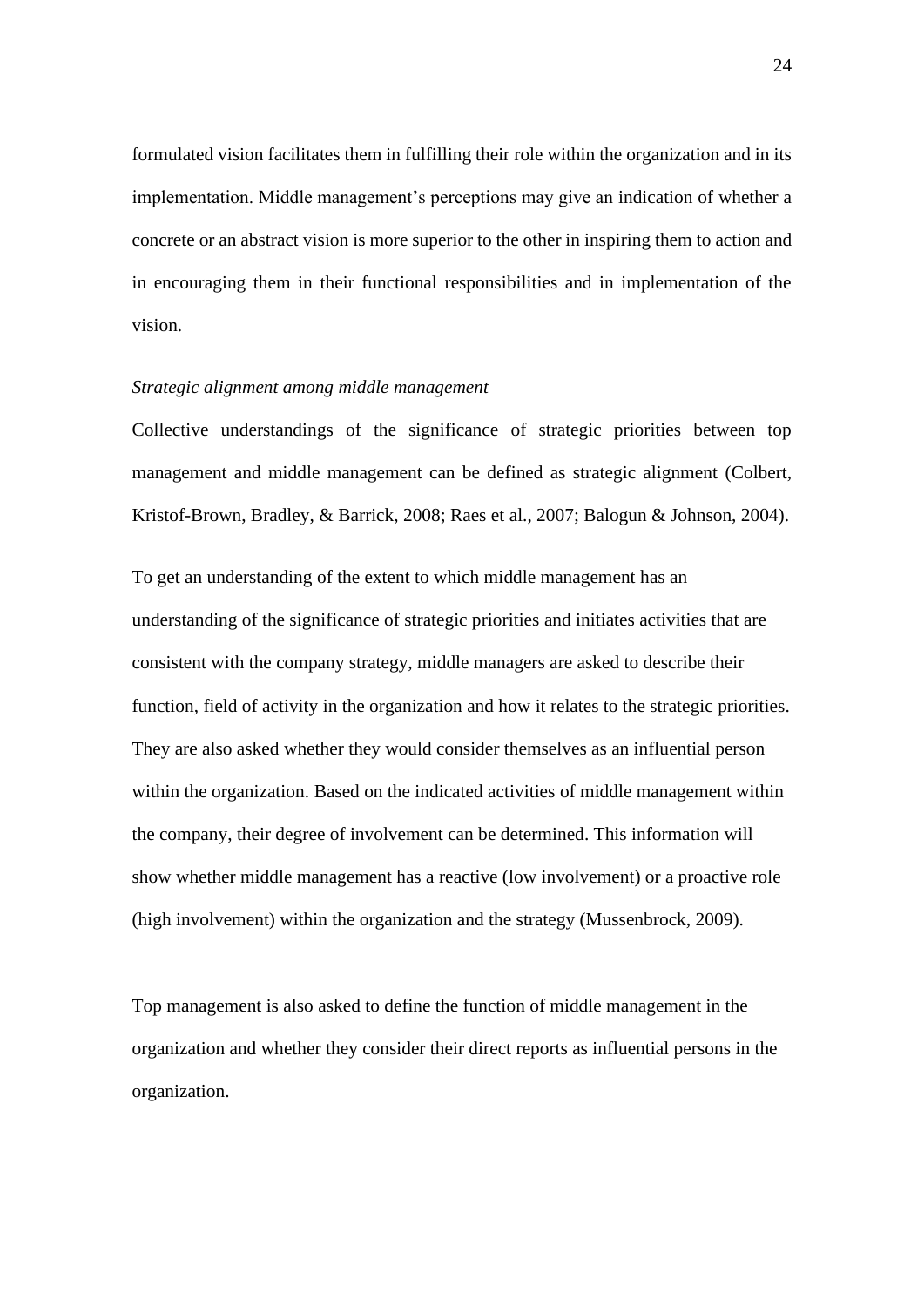#### *Strategic commitment among middle management*

Strategic commitment can be explained as voluntary collective efforts, collaboration, and support for the company strategy (Dooley, Fryxell & Judge, 2000; Dess, 1987). As successful execution of strategy is an important precondition for a company's success (Neilson, Martin, & Powers, 2008), a company needs strategic committed teams throughout the whole company (Noble, 1999). From this perspective, middle managers are asked to explain to what extent they are willing to go beyond what is expected from them to achieve the strategic goals of the company. They are also asked to describe how they demonstrate their willingness and efforts to go beyond top management's expectations in terms of commitment towards the organization, the company strategy, organizational change and their role.

Top management is asked to explain if and how they perceive that middle management is willing to go beyond a positive attitude towards strategy and show great efforts in implementing the company strategy. In addition, top management is asked to which extent middle management's demonstrates behaviour in terms of commitment towards the organization, the company strategy, organizational change, and their role, in line with the strategic direction.

#### **3.4 Data analysis**

The interviews were recorded and transcribed using Sonix.ai. Data collection and data analysis constantly alternate, resulting in targeted data collection **(**Boeije, 2005**)**. To analyse qualitative data, interview results were analysed using Atlas.ti 8 software. While using the Gioia method, various steps have been taken to shape the encoding process. This method identifies first order codes, second order codes (codes and code groups) and aggregated dimensions (Corley, Gioia, & Hamilton, 2012).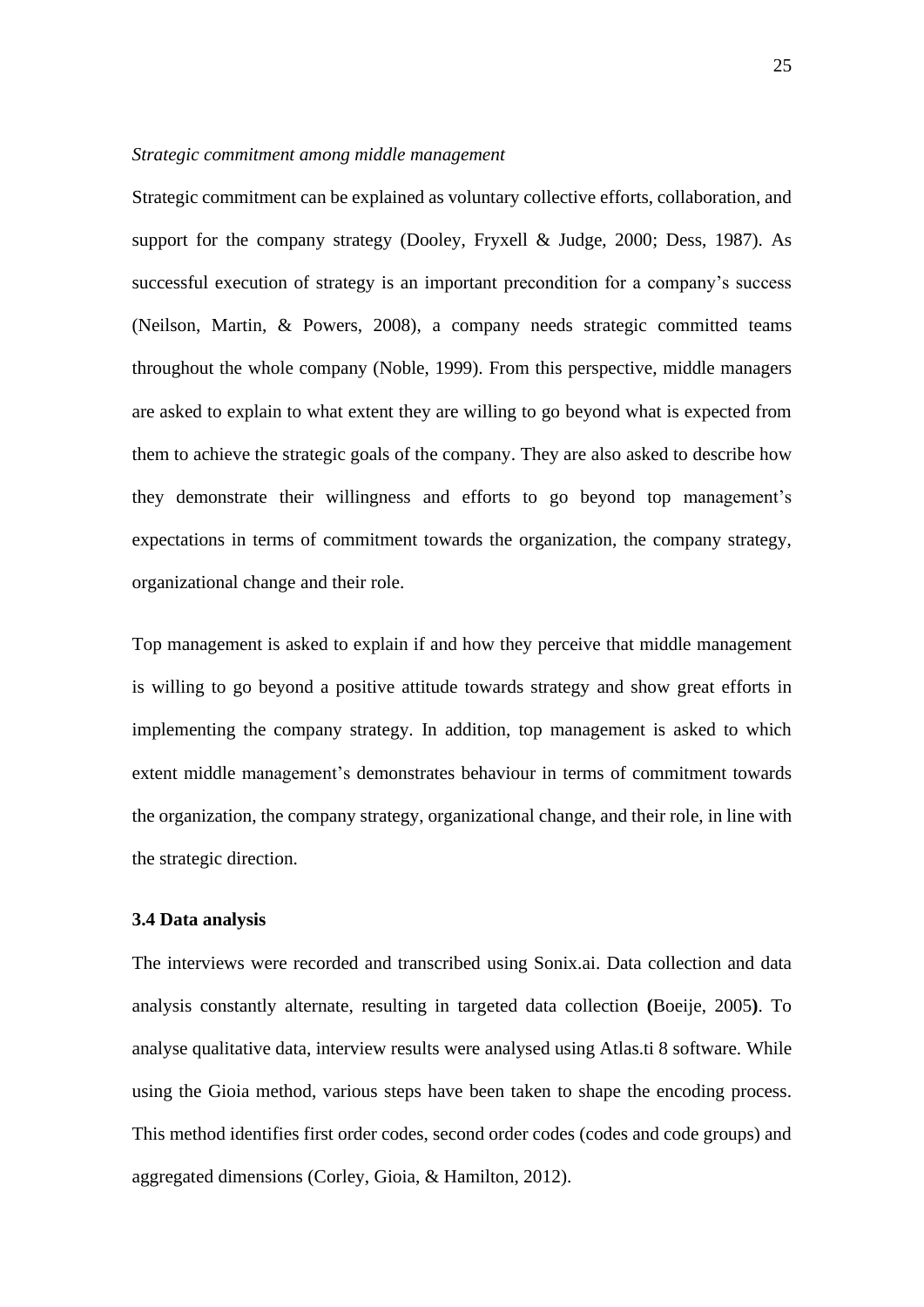Also, the pattern-matching technique which focusses on finding patterns from empirical data to compare them with existing theory has been applied (Yin, 2014).

#### **3.5 Sample**

Twelve interviews were conducted among four top managers and eight middle managers within the northern European region of the case company. The four selected top managers are responsible for formulating the strategy within the northern European region of the case company. Selected middle manager are responsible for implementing the strategy of the company and report directly to the selected top managers.

### **3.6 Ethics**

All respondents participated voluntarily. Before the start of each interview, the research project and the rights of participants were explained in the invitation per e-mail (appendice A) and re-confirmed at the beginning of the interviews. All interviews in this study were conducted confidentially and processed anonymously. To avoid traceability of quotes, individual and professional characteristics are left out.

#### **4. RESULTS**

<span id="page-25-0"></span>The results as presented in this section are based on interviews that have been conducted. Outcomes of these interviews have been coded and classified into the following main categories: vision of the company, strategy of the company, top management's leadership style, the role of middle management, communication from top management, the relationship between top- and middle management, and middle management's strategic commitment. The following paragraphs describe findings and analyses on these categories.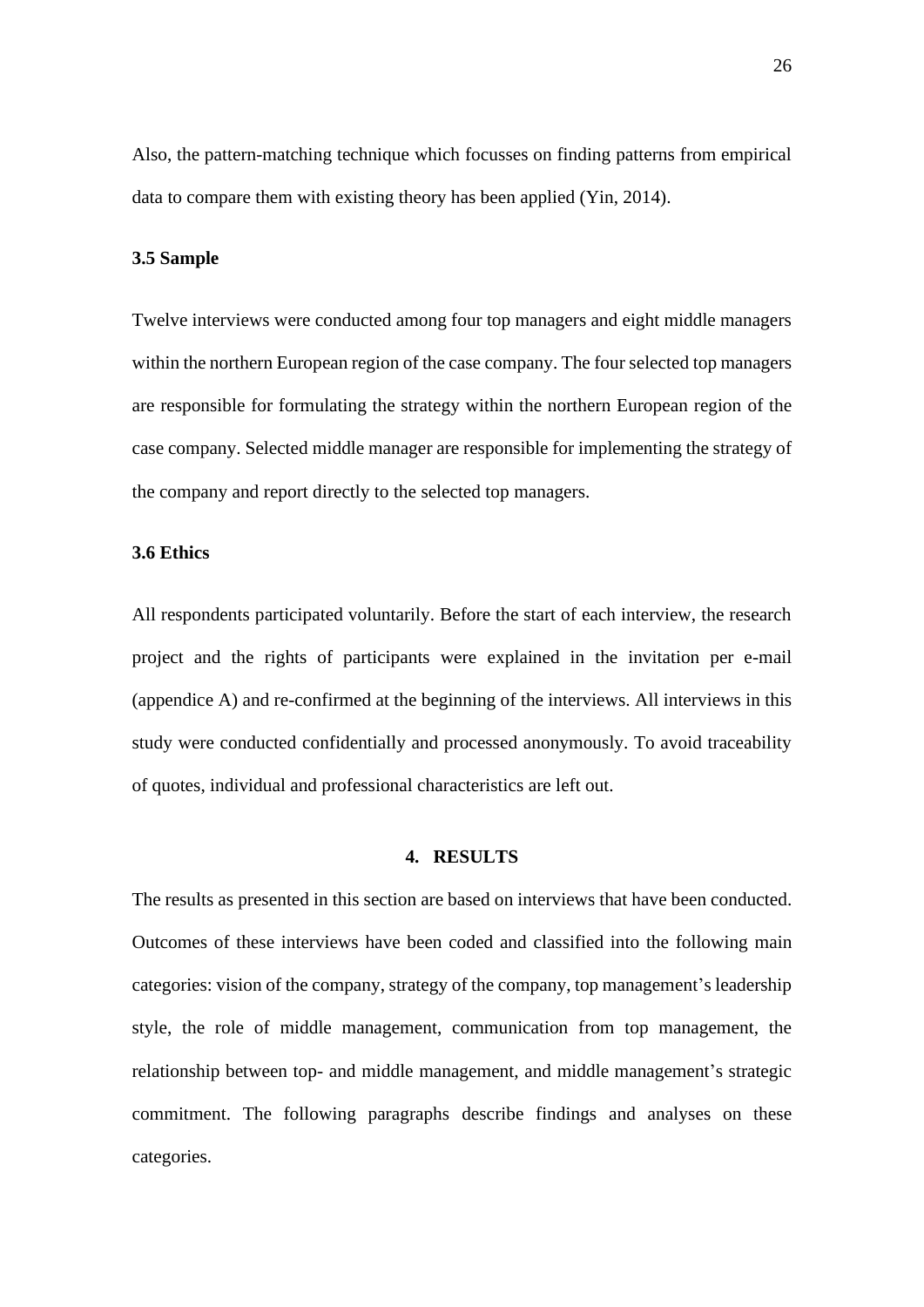### <span id="page-26-0"></span>**4.1 Abstract vision**

When comparing middle managers' answers on the company's vision, both top and middle management describe that the company stands for value creation for the company stakeholders, meaning the financial value of properties.

An analysis of top management's answers on the vision of the company, brings forward a general description of the vision of the company. The quote below illustrates how a top manager expresses his vision of the company.

Interview TM-2

*"We would like to be the biggest one and the largest one in Europe and then especially in the combination of being an owner."*

Another top manager, as quoted below, expressed that the company vision is not yet clear and needs adjustments. Yet another top manager explained that the company vision is not yet formal and that the northern European vision as presented was just a rough exercise. It is therefore noticeable that top management does not provide corresponding answers when it comes to the vision of the company and results in in lack of clarity on their vision.

Interview TM-1

*"Blocking elements have to do with the fact that our vision is not yet very clear."*

When comparing middle managers' answers on the company's vision with answers provided by top management, both top and middle management describe that the company stands for value creation, in terms of the financial value of properties, for the company's stakeholders.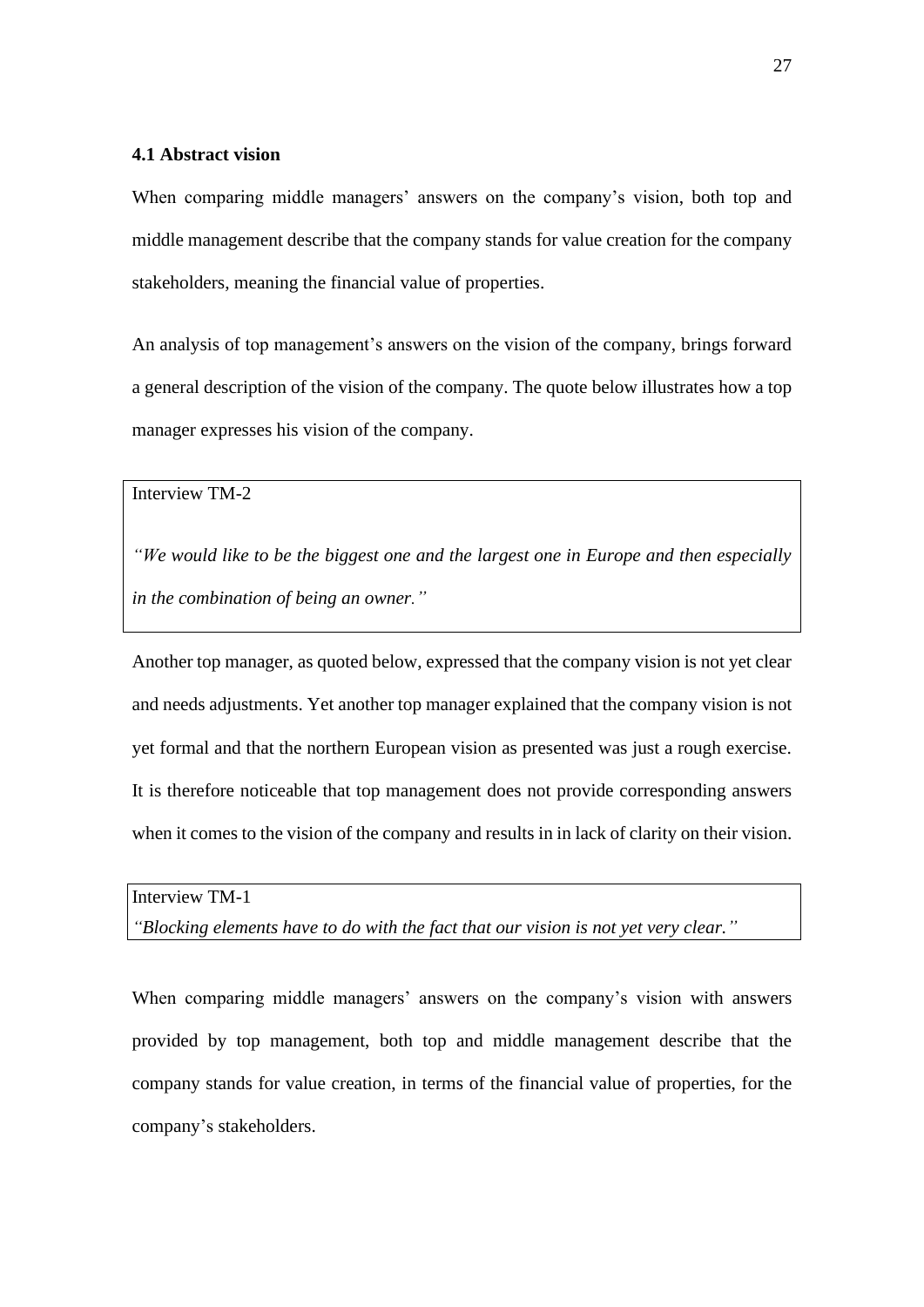Interview MM-3-1 *"The vision* 

*is to grow. I think that this company is looking for making acquisitions growing developing, developing its business by acquiring new business but also by leaving some businesses, to cope with the hotel business as the main function. This is it. Really growing in its business by having new business."*

A general conclusion to be drawn is that middle management perceives a general, abstract, and somewhat vague, vision of the company, especially in how it is explained by top management within the northern European region of the company. Another conclusion to be drawn is that the vision is not well and not fully articulated, probably because top management did not express a clear vision of a future state (Neilson et al., 2008).

# Interview MM-1

*"Only vision to my knowledge is quite broad. Because you can't say you have the highest number. I find it woolly, fluffy, not tangible."*

Interview MM-3

*"Sometimes it's not very, it's not a very concrete message it's sometimes also quite vague."*

### <span id="page-27-0"></span>**4.2 Limited understanding of the strategy**

When it comes to strategy of the company, one out of four top managers describes information on the strategy of the company in more details and explains four pillars on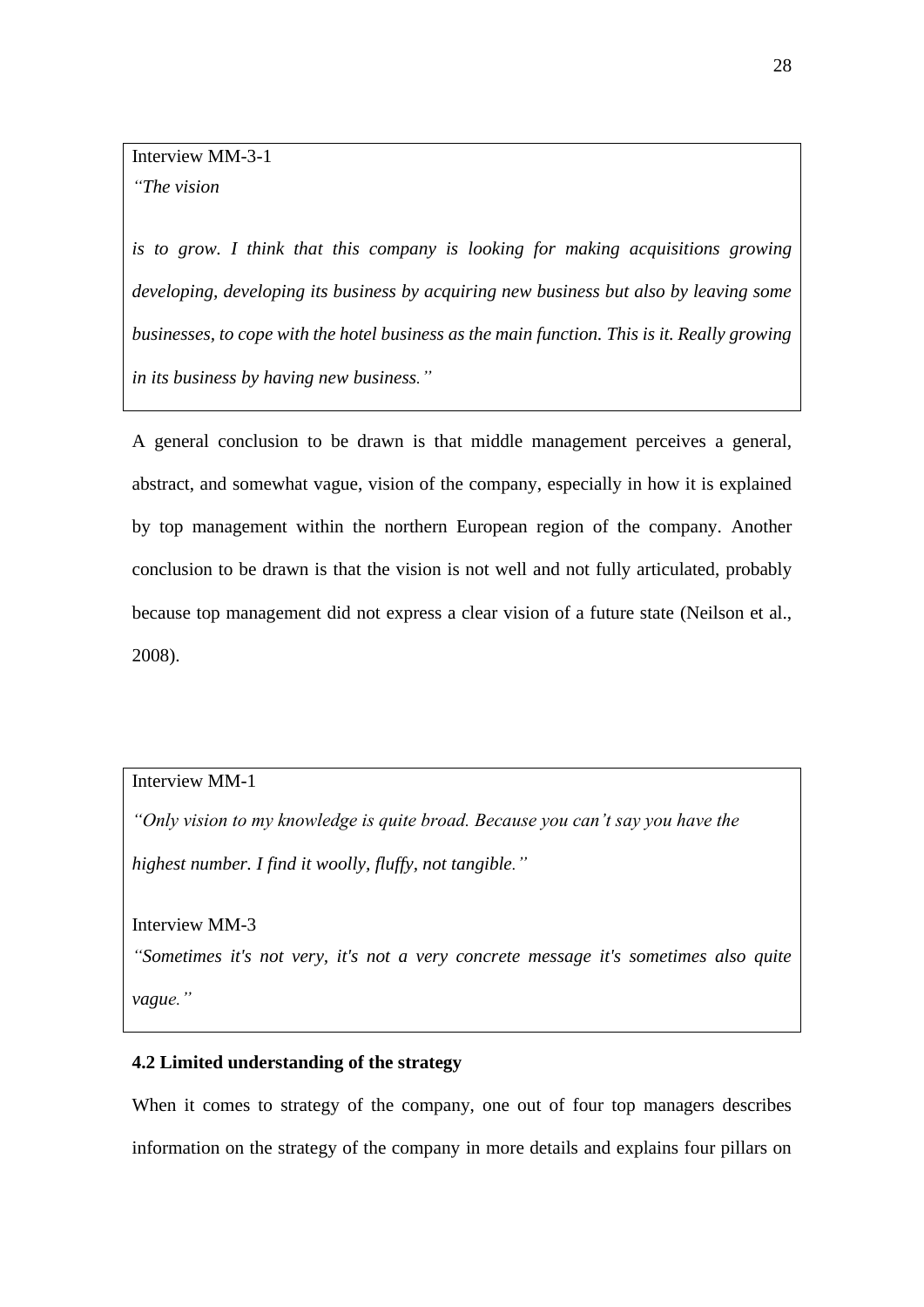which the strategy of the company is built. The other three top managers described parts of the company strategy. The quote below illustrates how top management gives a general and abstract description of the strategy of the company.

### Interview TM-2

*"It's all about the asset management cycle where you buy, where you buy a hotel where you maintain it for a period of time but always with the purpose to sell it again and that that is our strategy when it's about let's say the hardware of hotels."*

Among middle managers, one out of eight could describe the strategy of the company in details, and the exact four pillars on which the strategy of the company is built.

### Interview MM-1

*"..making the most of our buildings, making sure that the assets are as good, as they can be, as well for new investors, as well for current investors and also looking at opportunities to extend our portfolio to sell and to buy properties to look at new markets maybe to sell and to buy that's for one strategy. The other one pure technically for me is to look at more energy efficient ways to run a hotel but also to report about the energy efficiency, to look at intelligent buildings, make them intelligent so they can, so actually you will discover problems earlier then they will occur, try to make them, they call it building intelligence, so that's for me another strategic pillar. Another one is to to train and develop our people as well in the head office as well as in the hotels, to run these kind of assets properties hotels if you want to again in the most efficient way possible and the fourth strategic pillar which I think is a fourth one, but that's something I'm not so sure about."*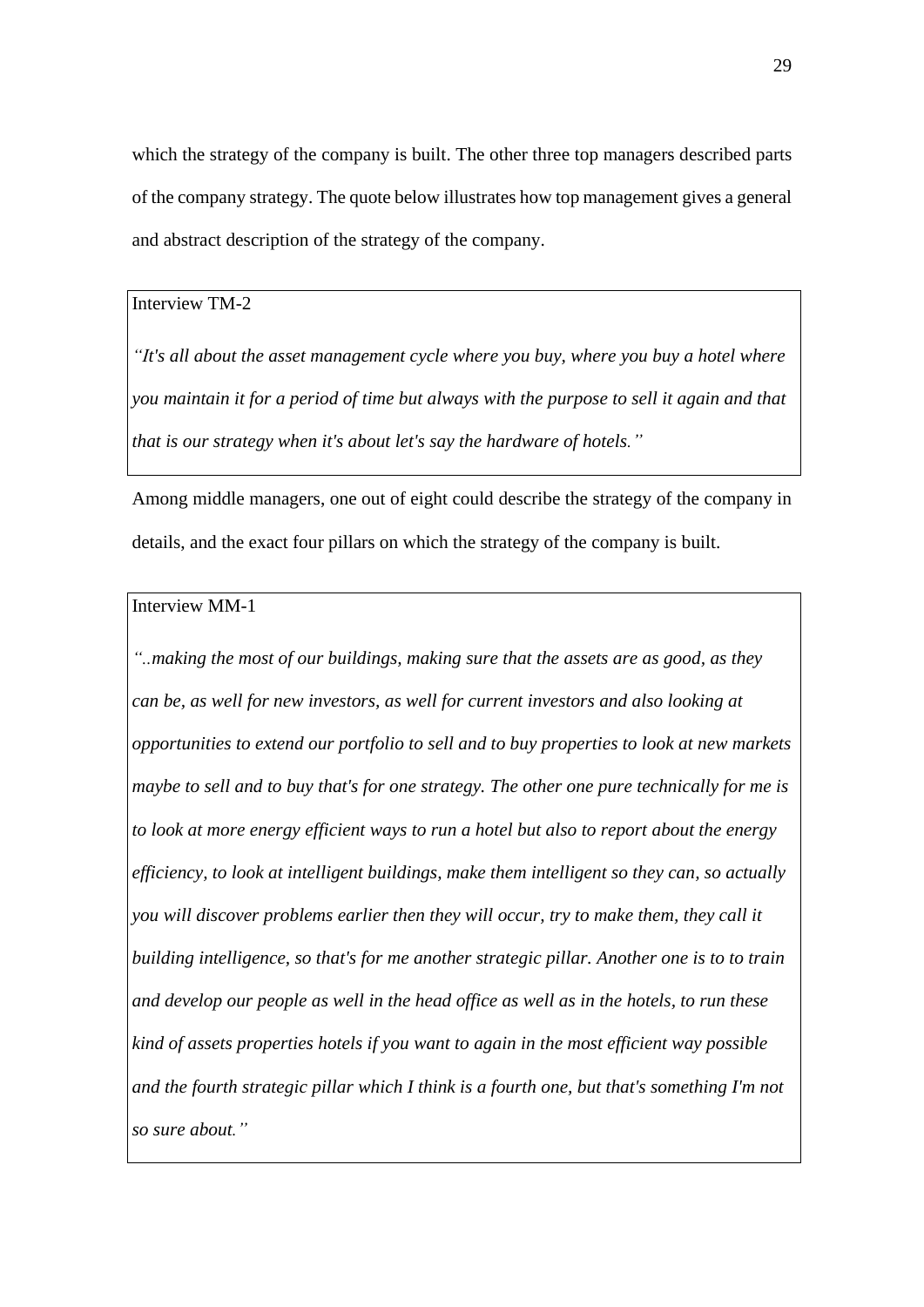Seven middle managers described a more abstract strategy of the company.

# Interview MM-2-2

*"The strategy of the company is to buy assets and to build their value."*

Interview MM-2-1

*"First of all, the strategy is to expand the properties. To expand the EBITDA. The profit is the first thing I think about. By a few opportunities, not only to have more hotels or more properties. It is also to make, to have a more efficient organization."*

Conclusion to be drawn is that most top- and middle managers describe the strategy of the company in terms of maximizing the value of the company. When discussing the strategy of the company a middle manager expressed that he does not know or understand the strategy enough to contribute. This outcome can be linked to the fact that both topand middle management explained that middle managers were not involved in formulating the strategy of the company. As quoted below, top managers separately expressed that the strategy might not be well understood and needs to be addressed better and more often. Therefore, conclusion is that the strategy of the company might not be well or fully understood among middle management.

Interview MM-1

*"I don't know if I know and understand it enough to contribute to the company."*

Interview TM-1

*"I am not sure that middle managers currently fully understand the strategy of the company."*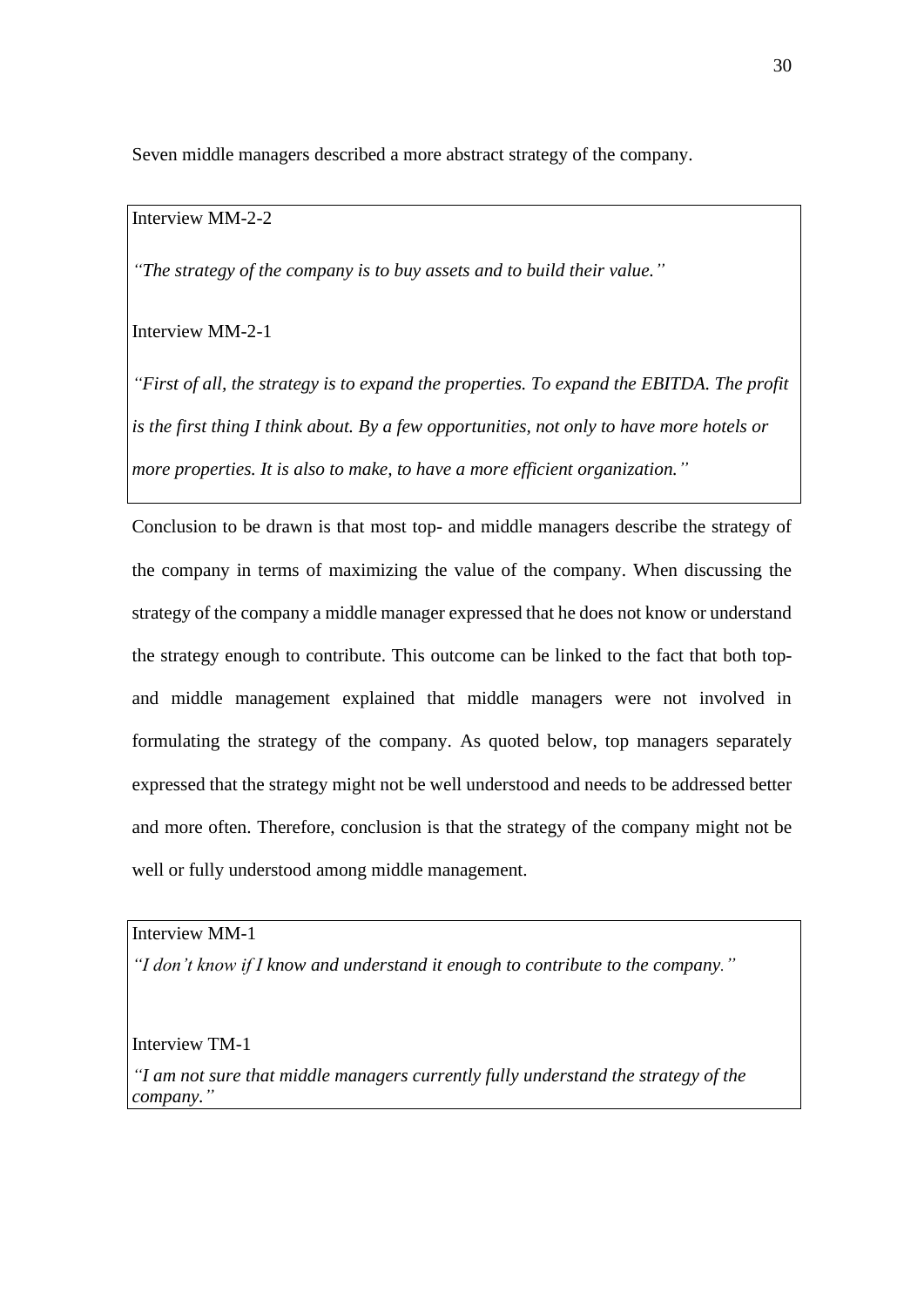#### <span id="page-30-0"></span>**4.3 Different perspectives on top management's leadership style**

This paragraph describes how middle managers perceive top management's leadership style and how top management perceives their own leadership style towards middle management.

Middle managers perceive top management's leadership style from two different perspectives. Some middle managers describe top management's leadership style as top down and demanding. For example, one middle manager explained that he perceives pressure and that top management will make sure that you deliver rather sooner than later.

Interview MM-3

*"... they make sure that you will do your best to deliver it sooner than later. So it's in a way it's kind of pressure that you feel a kind of a pressure to deliver because they're waiting for your answer."*

Interview MM-3-1

*"There is a context within we have to work with a top down vision and strategy but within my position I feel there is a lot of autonomy which I appreciate."*

Another perspective from middle management on top management's leadership style is that they perceive a collaborative and supportive leadership style. Especially, top managers to whom they directly report are being perceived as inspiring. Middle managers that have worked within the company for several years, explain that they experience a companionship with top management and not so much a top down approach.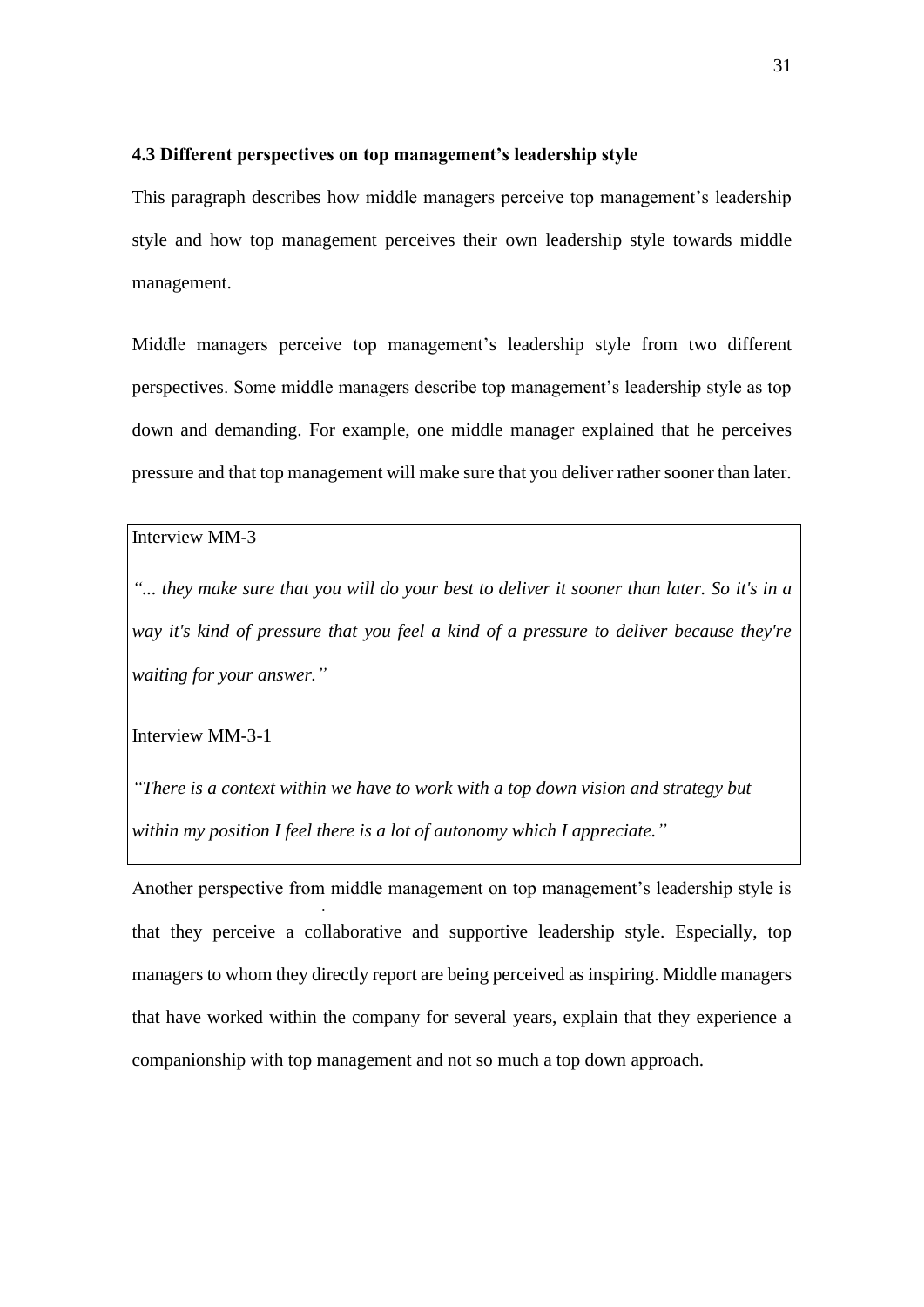Apart from a top down management approach, middle managers also perceive autonomy and experiences support from top management. Answers provided by two top managers on their leadership style support how middle managers perceive their top down approach.

### Interview TM-4

*"Making sure that you drive them into the right direction and make sure that they are aware of what is supposed to be the priority."*

Interview TM-3

*"No, I think that I'm demanding with my teams. And I ask a high level of commitment and of performance."*

The collaborative and supportive leadership style as described by middle managers corresponds with what two out of four top managers find important when it comes to how they lead middle management.

Conclusion that can be drawn is that top management demonstrates two different types of leadership varying from a top down and demanding approach to a leadership style that emphasizes on creating mutual understandings, trust, and respect.

The collaborative and supportive leadership style as described by middle managers corresponds with what two out of four top managers find important when it comes to how they lead middle management.

# Interview TM-2

*"…about speaking with each other sharing ideas finding each other in the co working within the discipline but even more important across the disciplines and trying to translate that in concrete actions."*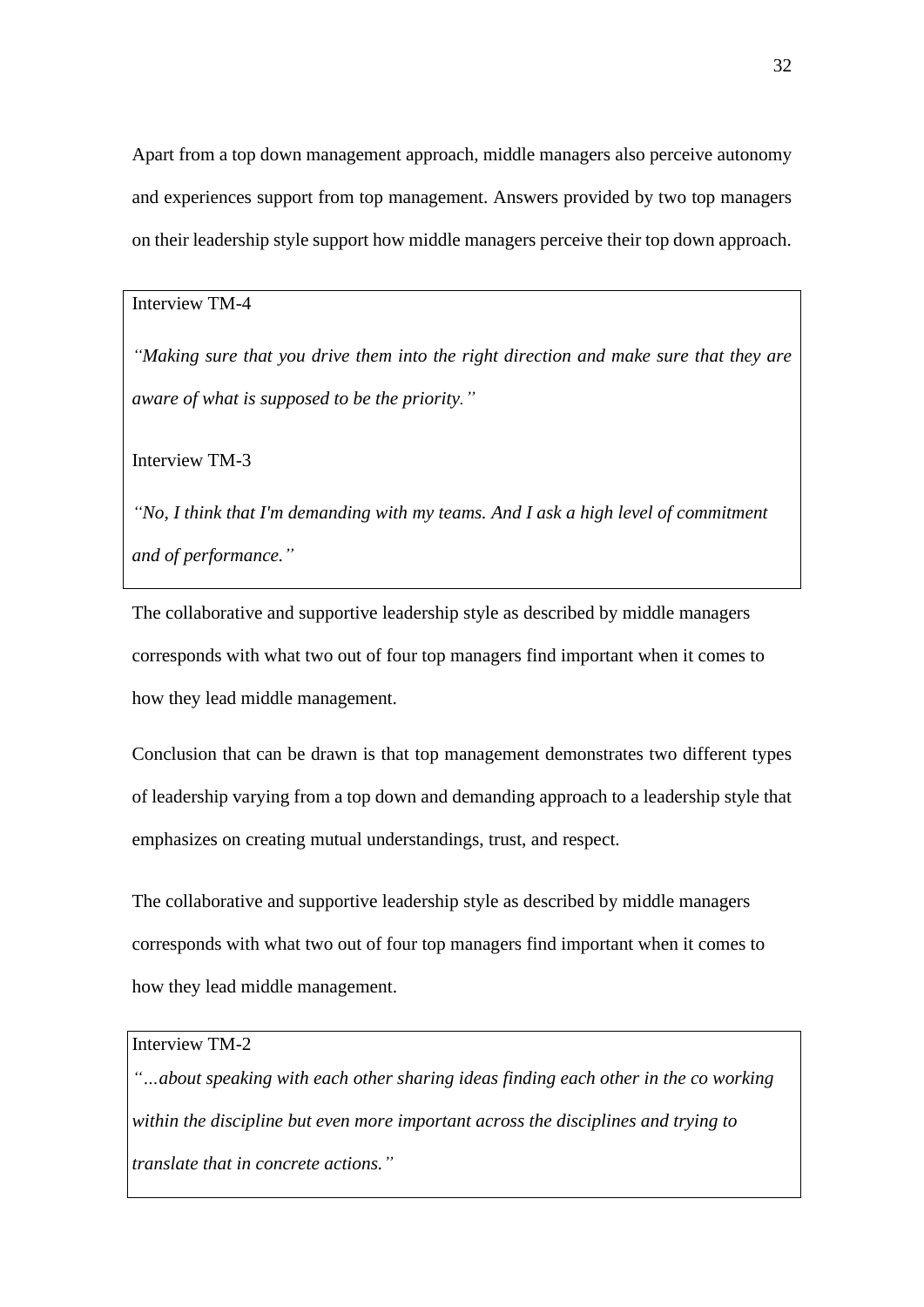These different perspectives on top management's leadership style indicate that top management does not demonstrate a uniform leadership style which subsequently results in middle management's perception of two different leadership styles that are being demonstrated by top management.

#### <span id="page-32-0"></span>**4.4 Weak communication from top management**

This section describes how top- and middle management explain how the vision and the strategy of the company have been communicated.

Answers provided by both top- and middle management indicate that communication is one of top management 's weaknesses. Top management explained that communication has not yet been a priority.

Interview TM-1

*"I must admit that communication is not one of our strongest points and I think we should invest in becoming better at communication. I also believe that we did not communicate our vision well enough."*

Interview TM-2

*"we have to improve our communication from a strategic point of view."*

Middle managers also expressed that top management's vision is not always clear and requires further explanations. One middle manager expressed that it is hard to commit to the strategy if top management is not able to explain it.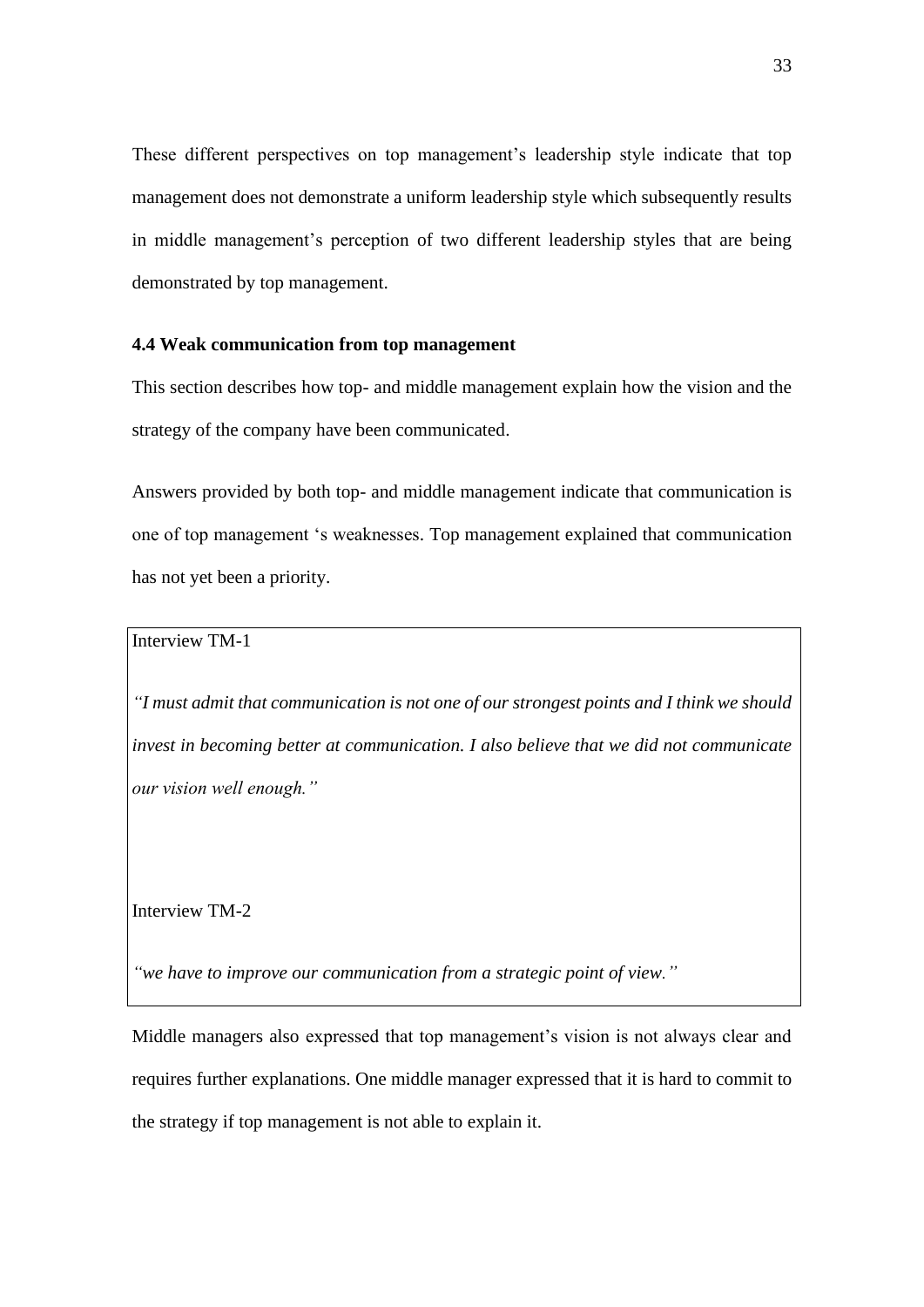Interview MM-4-1

*"AccorInvest is a young company in a dynamic market. Because of that, the vision is very broad and not always very clear. The company vision is not always clear and change squite often. Whenever something is not clear I ask for clarification or confirmation."*

Interview MM-1

*"It is hard to feel committed to strategy of the company. If they can't explain what the strategy is, it is difficult to commit to the strategy. It is important to understand the strategy."*

Conclusion to be drawn is that weak communication from top management prevents middle managers from having a clear understanding of top management's vision and their strategy.

#### <span id="page-33-0"></span>**4.5 Middle management is responsible for strategy execution**

Middle managers are not involved in formulating the strategy of the company. According to top management, middle management is responsible for executing the strategy. Therefore, middle managers have a crucial role in how they motivate and engage their team to work for the company. Top management perceives middle management as a great inspiration in terms of good practices, ways to improve and to sort out the right direction. The quotes below illustrate these findings.

Interview TM-4

*"As far as the middle management is concerned they have been a great inspiration of what sort of good practices, ways forward to improve the organization and to sort out the*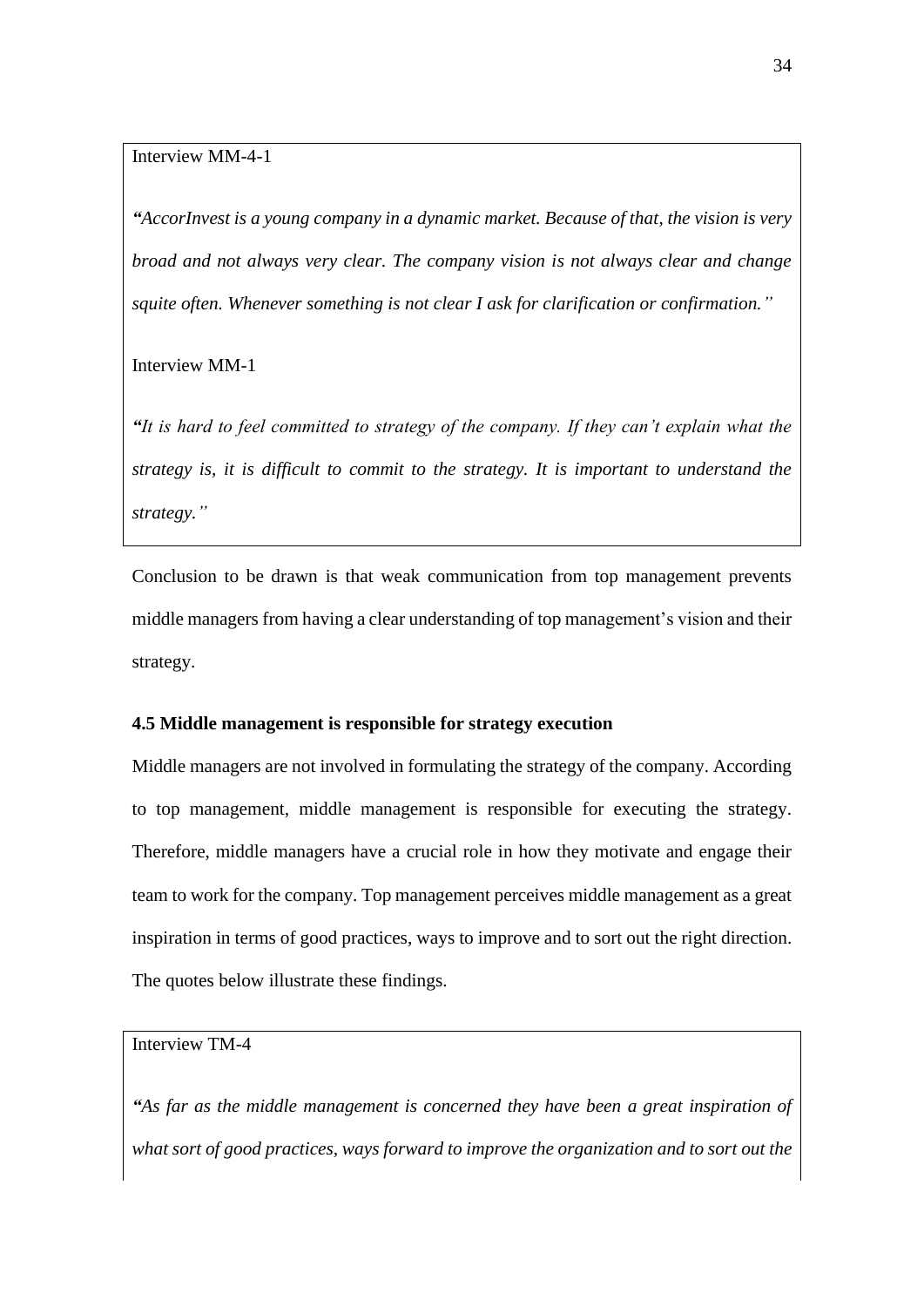*right direction you can only know when you have good interaction with the middle management. Middle management is more involved in execution of the strategy."*

Middle managers perceive to have influence on top management's decision by providing them with the right information. Middle managers expressed that, other than top management, they know how it works and therefore they are better capable to assess the feasibility of decisions on strategic actions.

### Interview MM-4-1

*"I am not involved in formulating the company strategy of AccorInvest worldwide. But when it comes to the company strategy in the region I am highly involved. Together with my colleagues in the team we discuss and decide on strategic actions that support an increase of the value of the company or actions that protect our value."*

### <span id="page-34-0"></span>**4.6 An open and constructive relationship**

Middle management perceives an open and constructive relationship with top management and the freedom to express their views and thoughts Also, middle managers feels trust coming from top management.

### Interview MM-4-1

*"We have a very open and constructive relationship. I have the freedom to express my thoughts and view on certain aspects."*

Top management finds it important to have an open and constructive relationship with middle management and stimulates them to speak up. The quotes below illustrates that top management perceives to have a good relationship with middle management.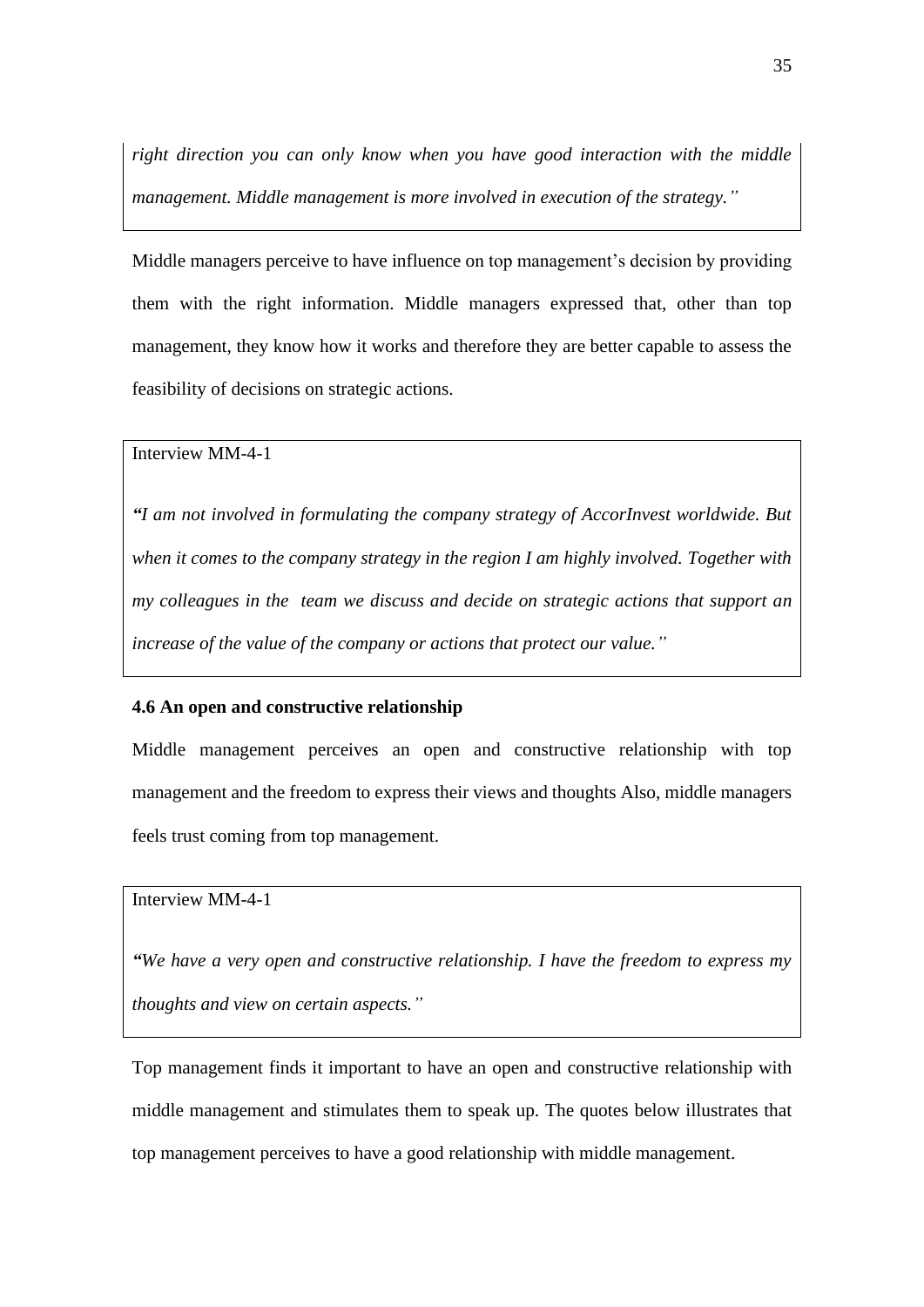Interview TM-1

*"I feel as if I have a good relationship with middle management"*

# <span id="page-35-0"></span>**4.7 Middle management's drives for strategic commitment**

This section describes to what extent middle management feels committed to the strategy of the company and what motivates their commitment.

Related to the strategy of the company, middle management has a reactive role, and therefore low involvement.

The table below shows middle managers answers on questions about their commitment to the strategy of the company.

| <b>Respondent</b> | <b>Strategically committed</b> | <b>Reasoning</b>                                                                                                                                      |
|-------------------|--------------------------------|-------------------------------------------------------------------------------------------------------------------------------------------------------|
| $MM-1$            | Not at all                     | of<br>Is<br>not<br>sure<br>understanding<br>the<br>strategy and making the<br>right contributions.<br>Feels committed to the<br>people he works with. |
| $MM-1-1$          | Fully committed                | Highly<br>the<br>supports<br>strategy of the company.<br>Takes part in decisions<br>on strategic action.                                              |
| $MM-2-1$          | Fully committed                | <b>Supports</b><br>top<br>and<br>management<br>complies with<br>their<br>decisions because of<br>ways of working within<br>his own discipline.        |
| $MM-2-2$          | To a certain extent            | Does<br>not<br>fully<br>understand<br>top<br>management's strategic<br>decisions<br>and                                                               |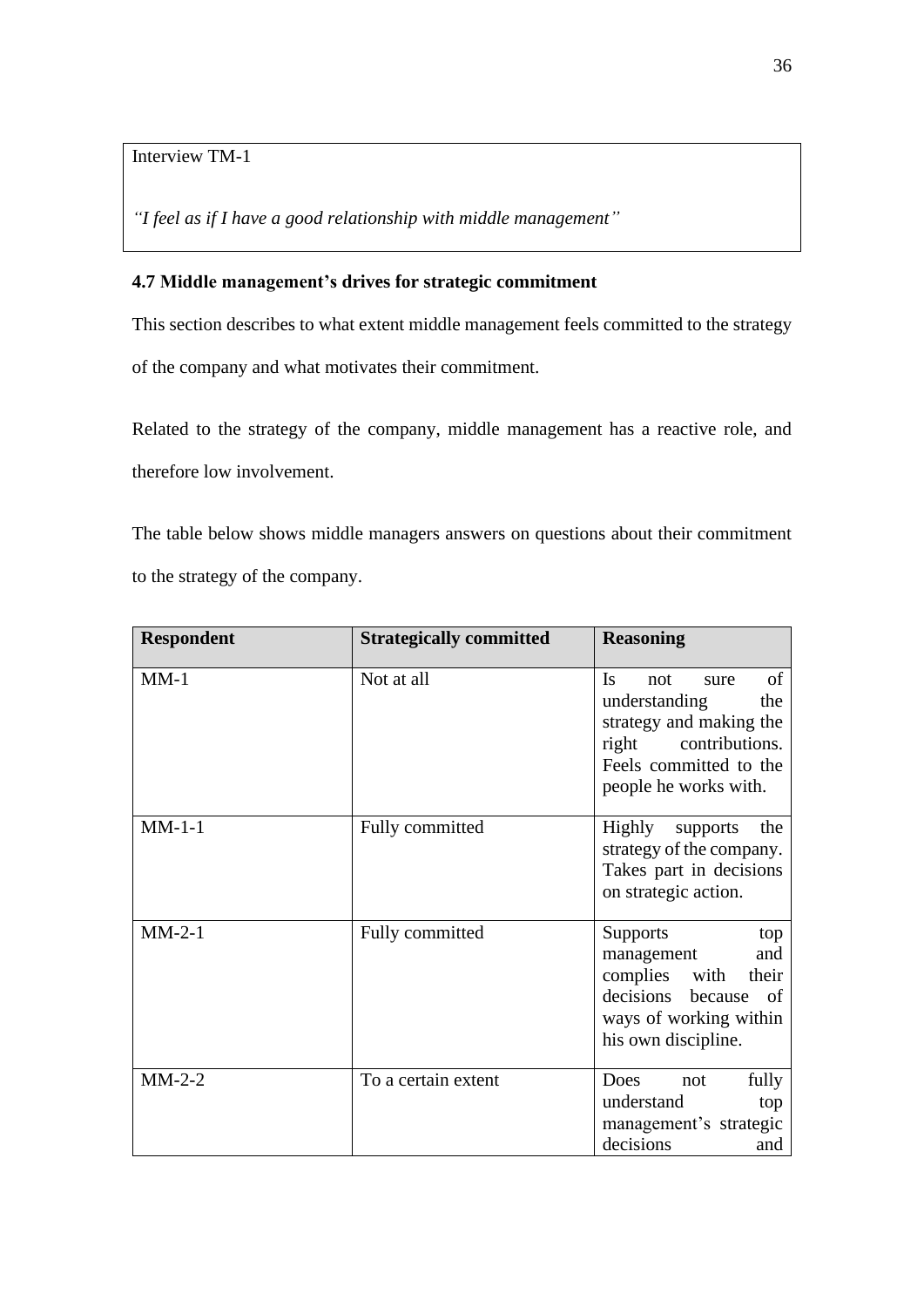|          |                     | experiences a lack of<br>transparency.                                                                                          |
|----------|---------------------|---------------------------------------------------------------------------------------------------------------------------------|
| $MM-3-1$ | To a certain extent | Personal drive to grow<br>feel<br>is<br>to<br>reason<br>committed.                                                              |
| $MM-4$   | Fully committed     | Experiences mutual<br>norms and values with<br>top management.                                                                  |
| $MM-4-1$ | Fully committed     | Feels engaged<br>and<br>appreciated<br>and<br>perceives autonomy.                                                               |
| $MM-4-2$ | Fully committed     | Perceives to understand<br>why decisions<br>and<br>actions are taken. Feels<br>part of decision making<br>on strategic actions. |

According to top management, middle managers generally feel committed to the strategy of the company. They question however to what extent middle management completely understands the strategy, since top management finds that communication on strategy should improve. Top management perceives that middle management is committed because they currently buy the story, because they feel committed to their teams and because of their personal values. The quotes below illustrate these findings.

# Interview TM-3

"They are very professional, and they are committed to their teams, so it's a real strength of our managers. And that's why I'm saying that most of the time they are not responsible of the weakness of the communication or the weakness of the leadership of the senior management."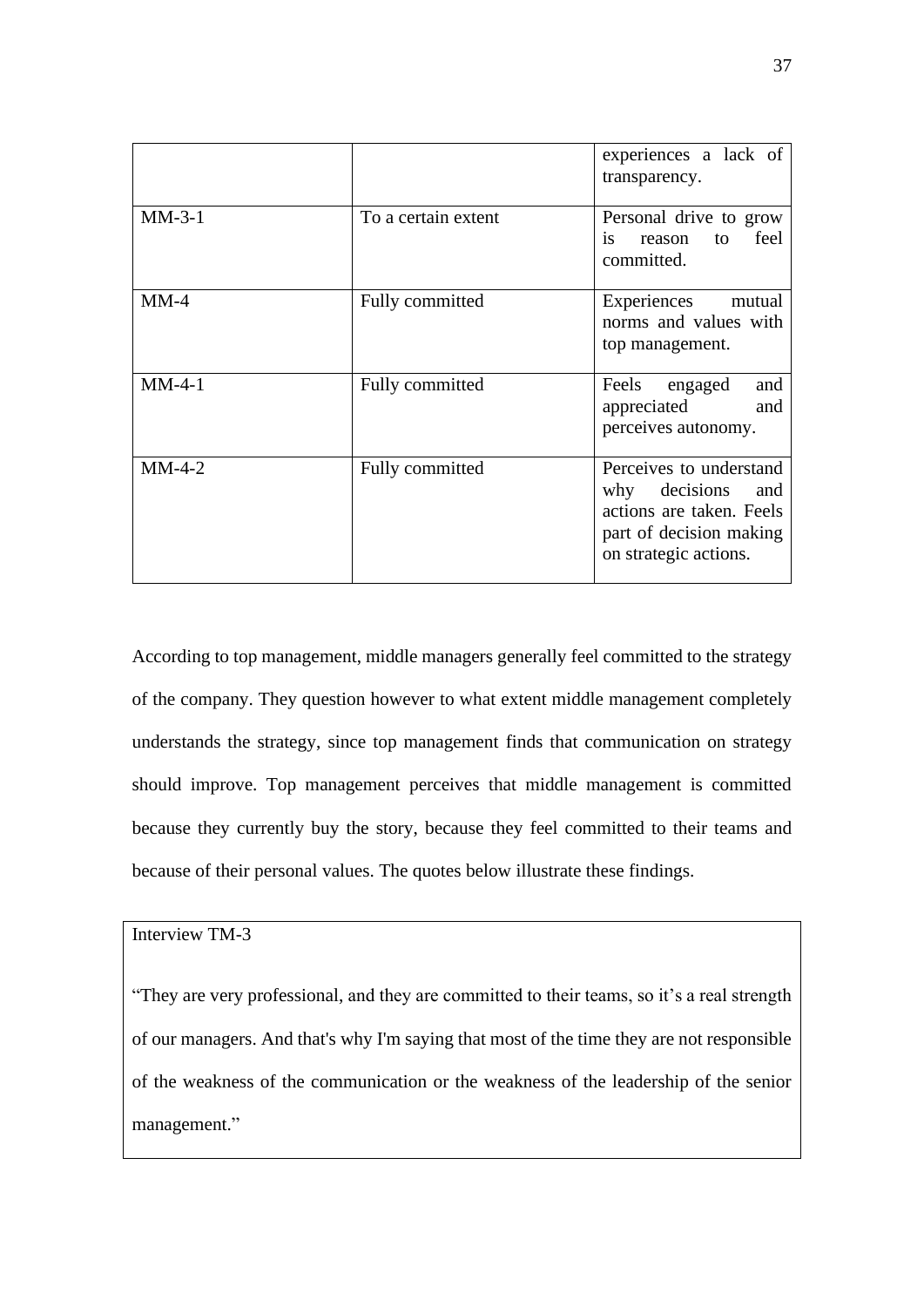Based on findings related to strategic commitment among middle management, conclusion to be drawn is that there are various reasons for middle management to feel committed to the strategy of the company.

#### **5. DISCUSSION AND CONCLUSION**

This chapter discusses the research findings as presented in the previous chapter in the light of existing theories. Specifically reflecting on how the aggregated dimensions relate to the established theoretical domain.

According to Neilson et al. (2008) strategy can only be successfully executed when top management demonstrates visionary leadership and influences middle management (Love, Priem, & Lumpkin, 2002; Hambrick, & Mason, 1984; Mintzberg, 1978). However, studies on the impact of visionary leadership on strategic commitment among middle managers are limited. Also, research does not provide much theories and insight on how top management can influence middle managers and create strategic commitment.

This research contributes to understandings on how visionary leadership by top management effects middle management's strategic commitment.

To begin with, findings in this research do not significantly indicate the presence of visionary leadership. According to the results middle management feels committed to the strategy because of various reasons such as their commitment to the people they work with, based on their personal norms and values, and based on personal aspirations. The results in this study thus show that visionary leadership is not a crucial determinant for successful strategy execution and to influence middle management. Therefore, findings do not comply with research as conducted by Neilson et al. (2008), Love et al. (2002), Hambrick, & Mason (1984), and Mintzberg (1978). This knowledge is important for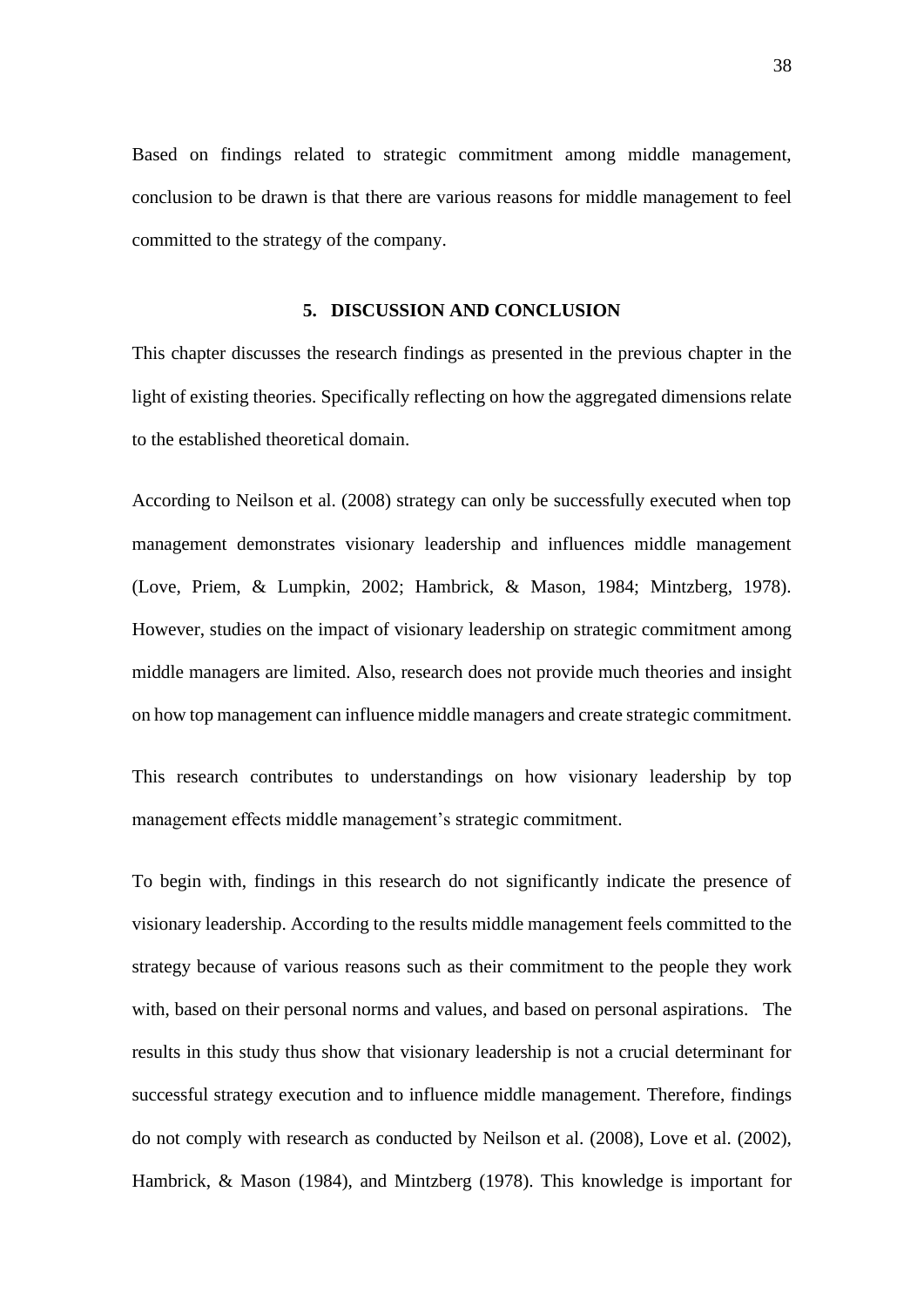theory on the impact of visionary leadership on strategic commitment among middle management. Findings provide evidence that drives for middle management's strategic commitment differ from being work-related or related to personal norms and values. Following, these drives for strategic commitment strongly direct middle management's behaviour. However, it is also important to stress that the environment in which this research took place is built on strong financial drives which might not allow or require visionary leadership for successful strategy execution. This leads to the following proposition:

*The framework of a company influences the extent to which visionary leadership has impact on the strategic commitment among middle management.*

Therefore, this study offers an additional approach on the impact of visionary leadership by top management on strategic commitment among middle management and their environment as a moderating effect.

In accordance with research done by Raes et al. (2007) this study shows that top- and middle management try to influence each other when it comes to formulating and implementing strategy. These findings indicate the relevance of the relationship between top- and middle management and the influencing processes that take place when it comes to strategic commitment among middle management. This leads to the following proposition:

*The relationship between top- and middle management has a significant moderating effect on strategic commitment among middle management.*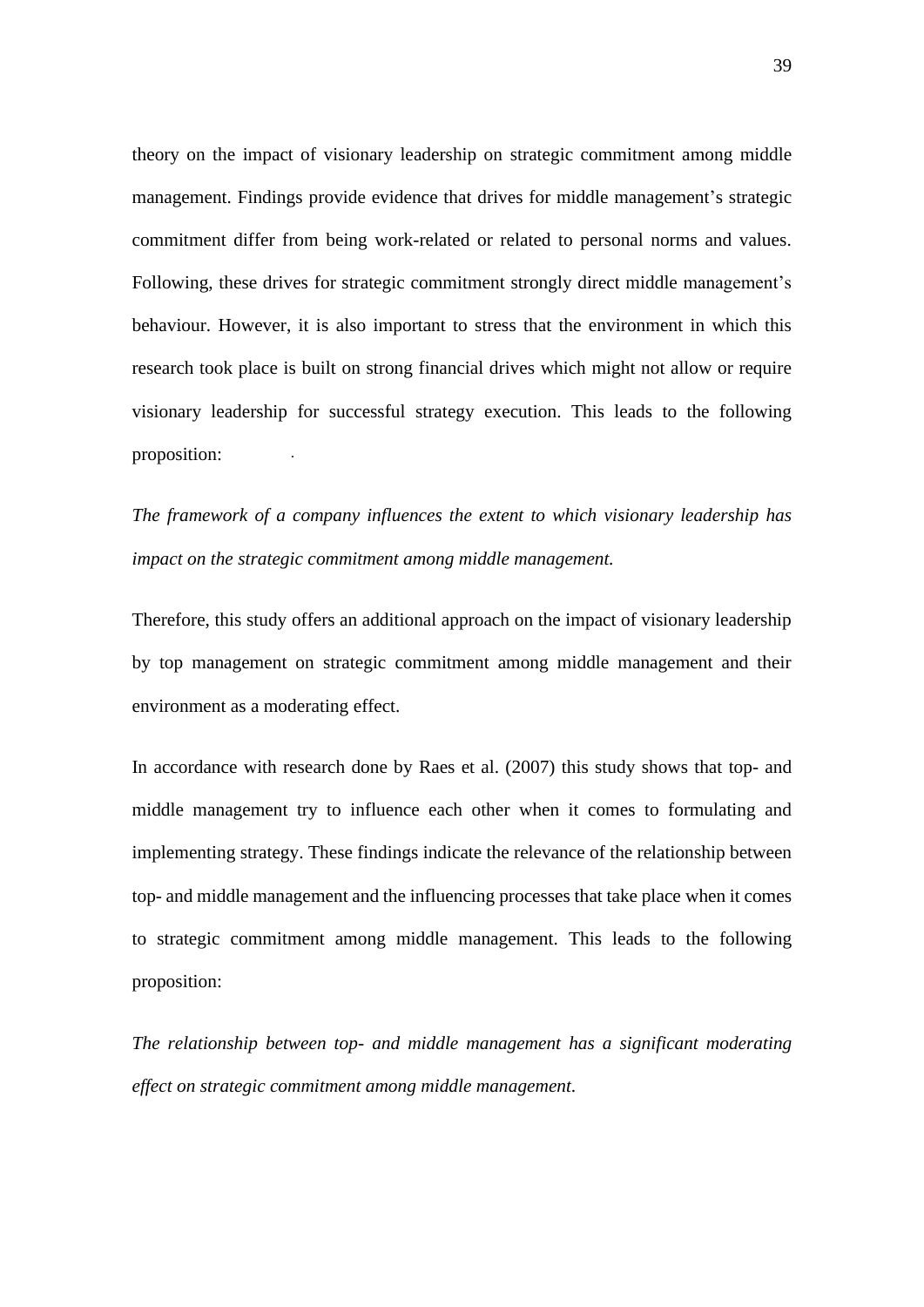### **5.1 Limitations**

When considering the contributions of this study there are limitations to be taken into consideration.

The researched company is an example of a decentralized organization in a strong financially driven environment. For other companies or other environmental characteristics this may not necessarily be the standard. Therefore, an important limitation of the research is the generalizability of the research of the results.

Interviews with a larger number of middle managers within the northern European region of the company would have resulted in more detailed information on how vision, leadership and strategy are perceived, and which elements contribute to middle management's strategic commitment in the company. Further, the role of the researcher in the research process must also be included. The position, length and intensity of the research process and the personal perceptions and experiences of the researcher can lead to a less objective perspective. As a result, there is a risk of bias in the research results. In addition, there is a risk that the participants in the interviews will be influenced by the presence of the researcher. Although the researcher has not collected data to support this possibility, this bias cannot be ruled out.

#### **5.2 Suggestions**

Middle management's strategic commitment is influenced by many factors. Therefore, future research could focus on completing the list of aspects that influence middle management's commitment to a company strategy and shed more light on how top management's leadership has its impact on strategic commitment among middle management and in its environments. This may also involve a closer study on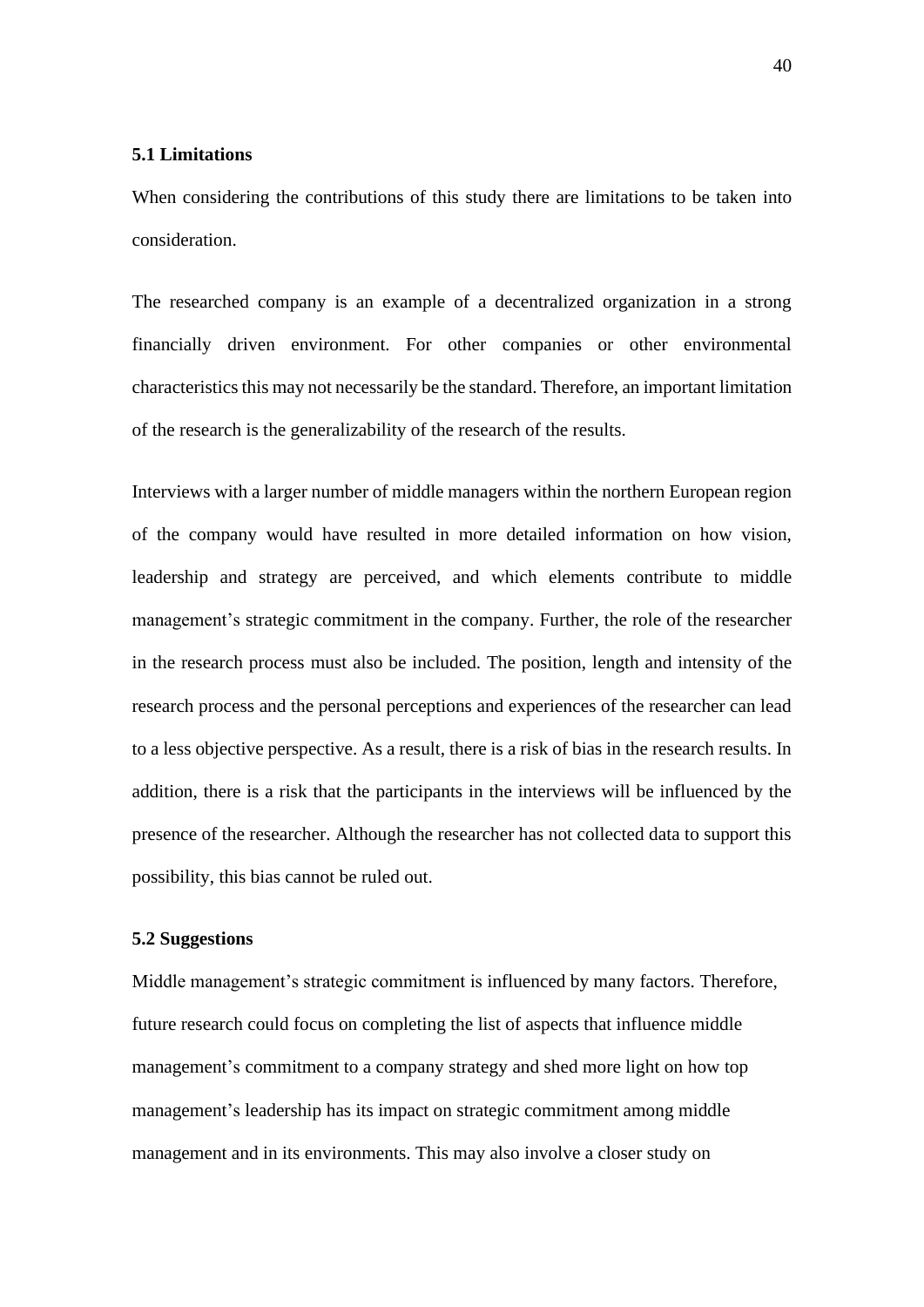characteristics and skills a top manager needs to possess in the hospitality industry to have impact on strategic commitment among middle management.

As personal norms and values and middle management's personal drives were found to be decisive in the extent to which middle management feels committed to a company's strategy, future studies on strategic commitment among middle management in other industries should in much greater detail explore the impact of both elements and the link with strategic commitment among middle management. As literature on strategic commitment among middle management builds upon literature on visionary leadership, leadership elements from top management and personal drives and aspirations among middle management should be explored extensively to enrich the understanding on how top management's visionary leadership has its impact.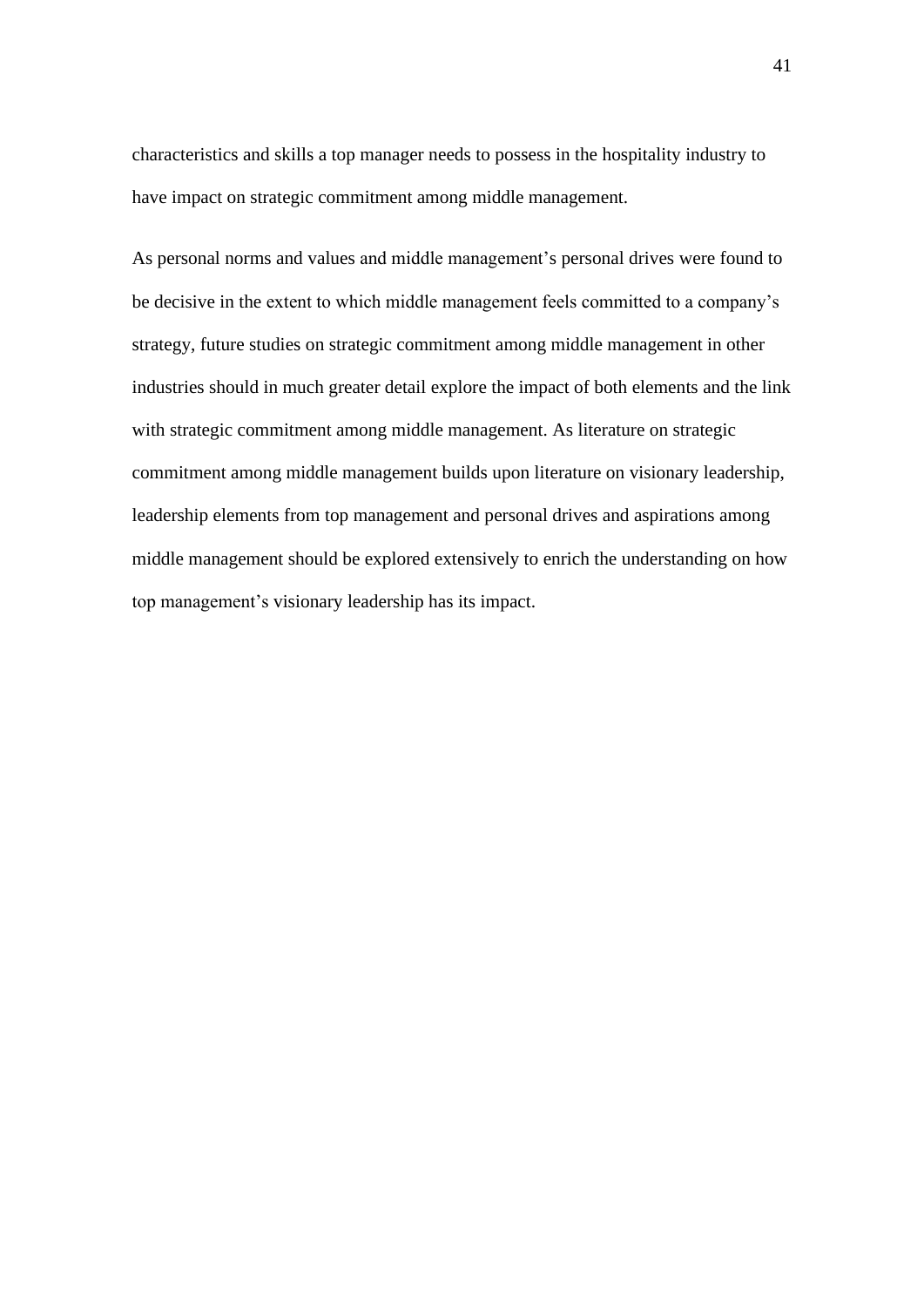#### **REFERENCES**

- Amason, A. C. (1996). Distinguishing the effects of functional and dysfunctional conflict on strategic decision making: Resolving a paradox for top management teams. *Academy of Management Journal, 39*, 23-148.
- Amason, A. C. (1996). Distinguishing the effects of functional and dysfunctional conflict on strategic decision making: Resolving a paradox for top management teams. *Academy of Management Journal, 39*, 23-148.
- Ancona, D. G. (1989). *Top management teams: Preparing for the revolution.* Hillsdale, NJ: Lawrence Erlbaum Associates.
- Ancona, D. G. (1989). *Top management teams: Preparing for the revolution.* Hillsdale, NJ: Lawrence Erlbaum Associates.
- Anderson, C. R., & Zeithaml, C. P. . (1984). Stage of the product life cycle, business strategy and business performance. *Academy of Management Journal*, 5-24.

Andrews, K. R. (1971). *The concept of corporate strategy.* Homewood, IL: Irwin.

- Ates N.Y., T. M. (2018). The Dark Side of Visionary Leadership in Strategic Implementation: Strategic Alignment, Strategic Consensus, and Commitment. *Journal of Management*.
- Ates N.Y., Tarakci M. Porck J.P., Van Knippenberg D., & Groenen P.J.F. (2018). The Dark Side of Visionary Leadership in Strategic Implementation: Strategic Alignment, Strategic Consensus, and Commitment. *Journal of Management*.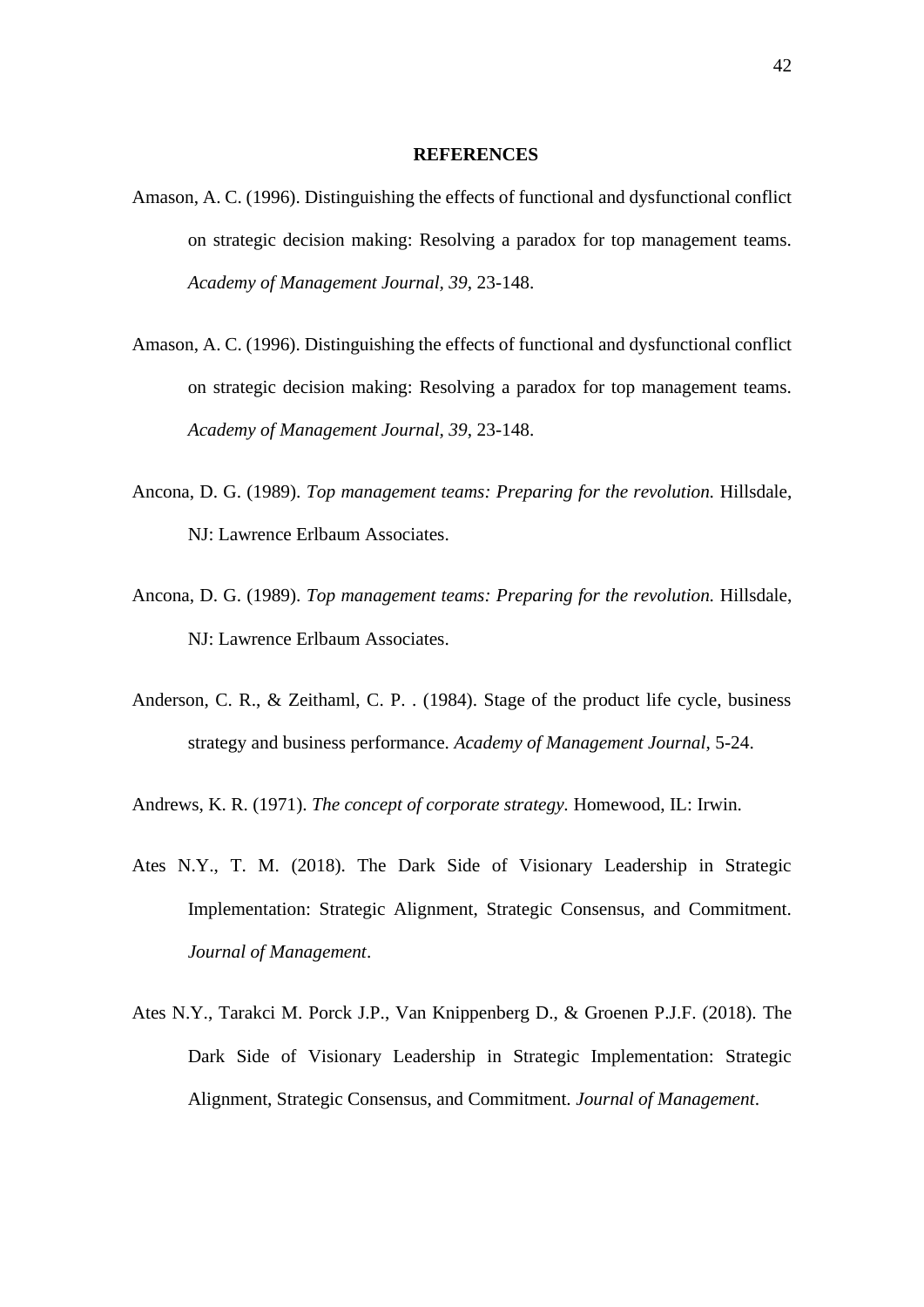- Avolio, B,.J. (1999). *Full leadership development: Building the vital forces in organizations.* Thousands Oaks, CA: Sage publications.
- Avolio, B.J. (2005). *Leadership development in balance.* Hillsdale, NJ: Psychology Press.
- Avolio, B.J. (2007). Promoting more integrative strategies for leadership theory-building . *American Psychologist*, 25-33.
- Avolio, B.J., Walumbwa, F.O., & Weber T.J. (2009, vol. 60). Leadership: current theories, research, and future directions. *The annual review of psychology*, 421- 449.
- Balogun, J. &. (2004). Organizational restructuring and middle manager sensemaking. *Academy of management journal, 47*, 523-549.
- Balogun, J. &. (2005). From Intended Strategies to Unintended Outcomes: The Impact of Change Recipient Sensemaking. *Organization Studies*, 1573-1601.
- Balogun, J. (2003). From blaming the middle to harnessing its potential: Creating change intermediaries. *British Journal of Management, 14*, 69-83.
- Balogun, J. (2003). From blaming the middle to harnessing its potential: Creating change intermediaries. *British Journal of Management, 14*, 69-83.
- Balogun, J., & Johnson, G. (2004). Organizational restructuring and middle manager sensemaking. *Academy of management journal, 47*, 523-549.
- Balogun, J.,& Johnson, G. (2005). From Intended Strategies to Unintended Outcomes: The Impact of Change Recipient Sensemaking. *Organization Studies*, 1573-1601.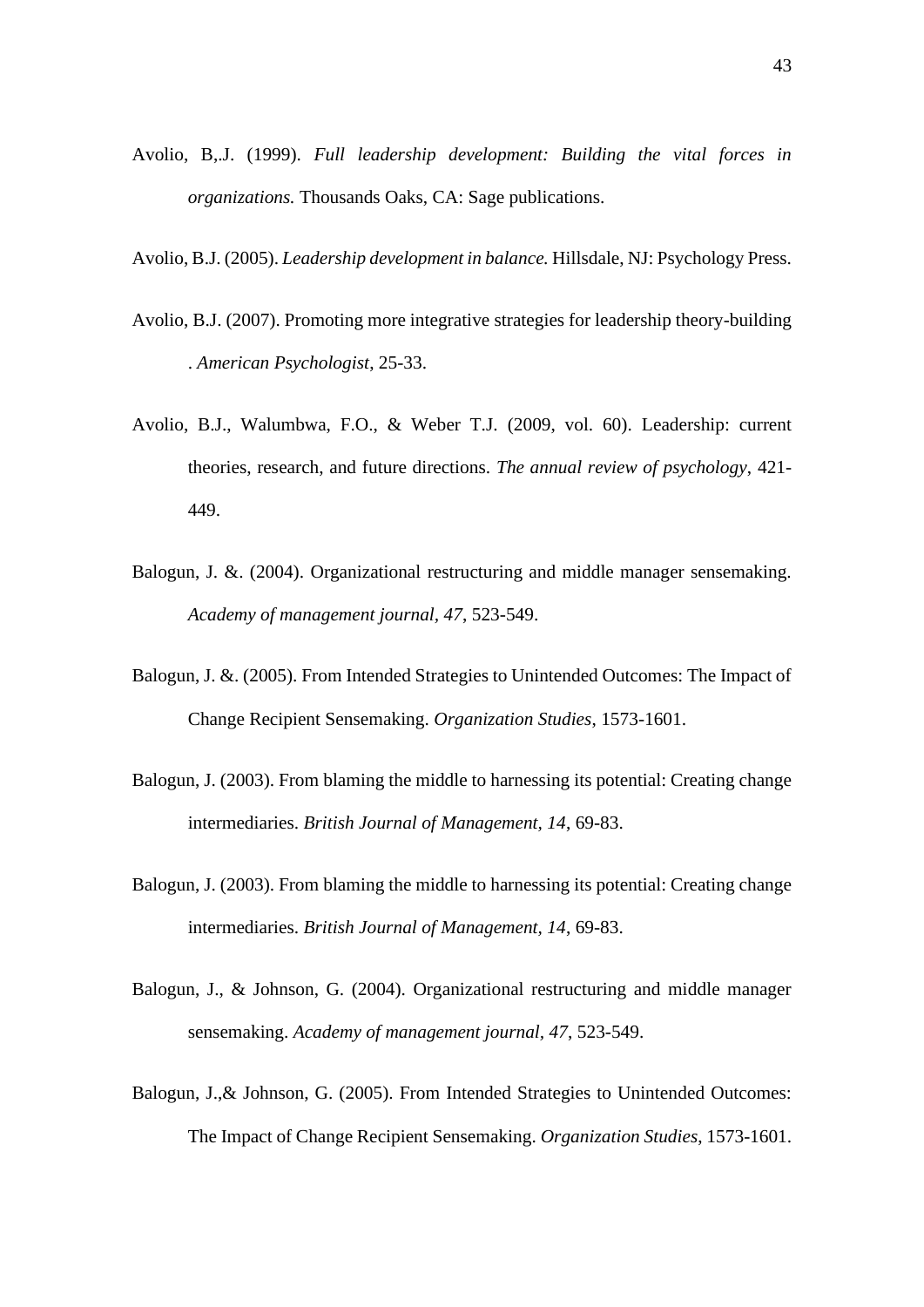Barney, J. (1996). The Resource-Based Theory of the firm. *Informs*, 469-592.

Barney, J.B. (1996). The Resource-Based Theory of the firm. *Informs*, 469-592.

- Barton, L.C., & Ambrosini, V. (2012, vol. 24). The moderating effect of organizational change cynicism on middle manager strategy commitment. *The International Journal of Human Resource Management*, 721-746.
- Bass, B. M. (2008). *Handbook of leadership: Theory, research, and application.* Free Press.
- Bass, B.M. (1985). *Leadership and performance beyond expectations.* New York: Free press.
- Bass, B.M., Avolio, B.J., Jung D.I., & Berson, Y. (2003). Predicting unit performance by assessing transformational and transactional leadership . *Journal of Applied Psychology*, 207-218.
- Bass, B.M.,& Avolio, B.J. (1994). *Improving organizational effectiveness through transformational leadership.* Thousand Oaks, CA: Sage.
- Bass. B.M. (1995). *Leadership and performance beyond expectations.* New York: Free Press.
- Baum, J. R. (1998). A longitudinal study of the relation of vision and vision communication to venture growth in entrepreneurial firms. *Journal of applied psychology, 83*, 1-43.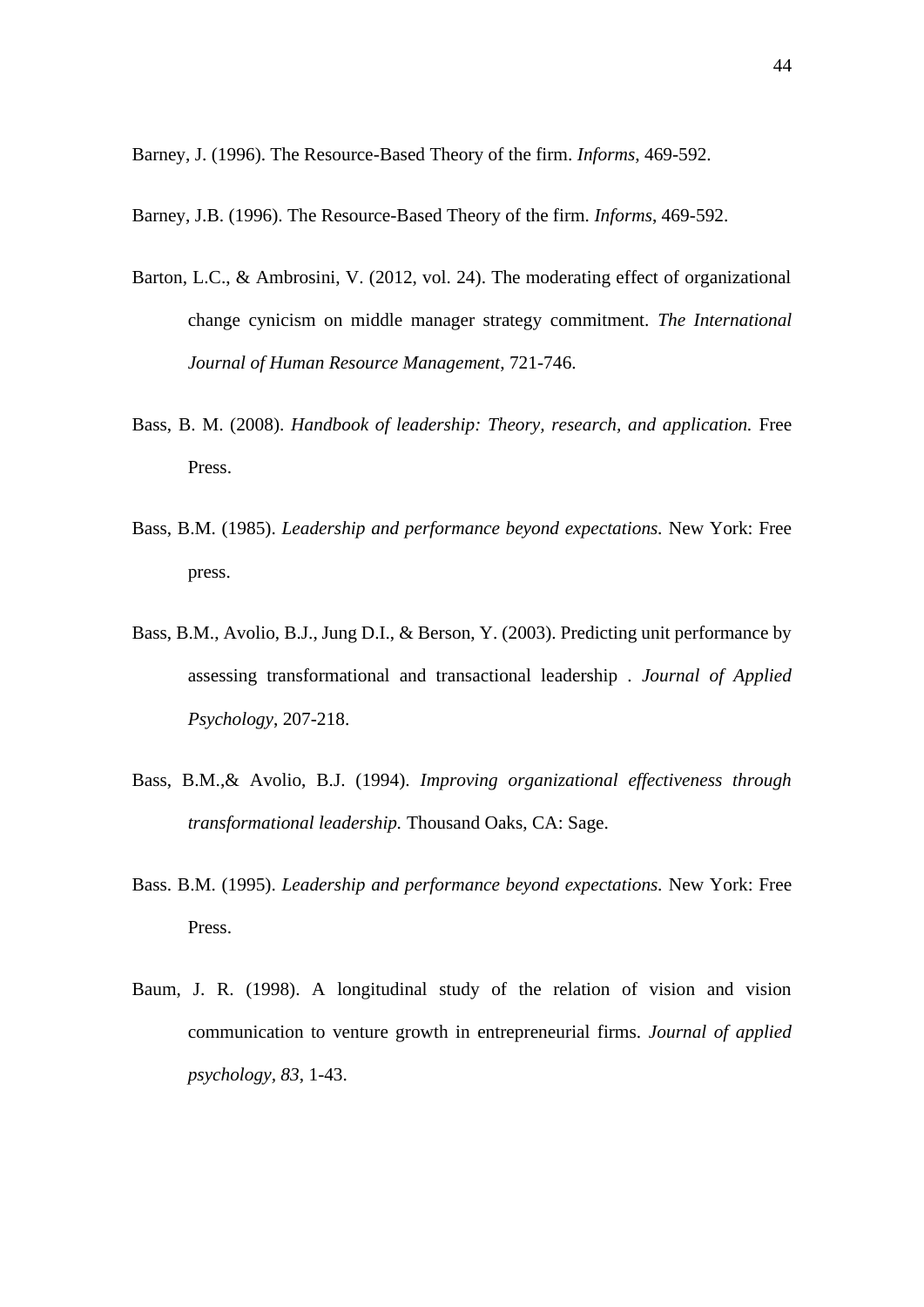- Baum, J. R., Locke, E. A., & Kirkpatrick, S. A. (1998). A longitudinal study of the relation of vision and vision communication to venture growth in entrepreneurial firms. *Journal of applied psychology, 83*, 1-43.
- Becker, T.E. (1992). Foci and Bases of Commitment: Are They Distinctions Worth Making? *Academy of Management Journal, vol 35*, 232-247.
- Beer, M. &. (2000). The silent killers of strategy implementation and learning. *Sloan Management Review*, 29-40.
- Beer, M., & Eisentat, R.A. (2000). The silent killers of strategy implementation and learning. *Sloan Management Review*, 29-40.
- Berson, V., Shamir, B., Avolio, B., & Popper, M. (2001). The relationship between vision, strength, leadership style, and context. *Leadership Quarterly*, 53-73.
- Berson, Y. &. (2004). Transformational leadership and the dissemination of organizational goals: A case study of a telecommunication firm. *The Leadership Quarterly, 15*, 625-646.
- Berson, Y., & Avolio, B.J. (2004). Transformational leadership and the dissemination of organizational goals: A case study of a telecommunication firm. *The Leadership Quarterly, 15*, 625-646.

Boeije, H. (2005). *Analyseren in kwalitatief onderzoek.* Amsterdam: Boom Onderwijs.

Boeije, H. (2014). *Analyseren in kwalitatief onderzoek. Denken en doen.* Den Haag: Boom Lemma Uitgevers.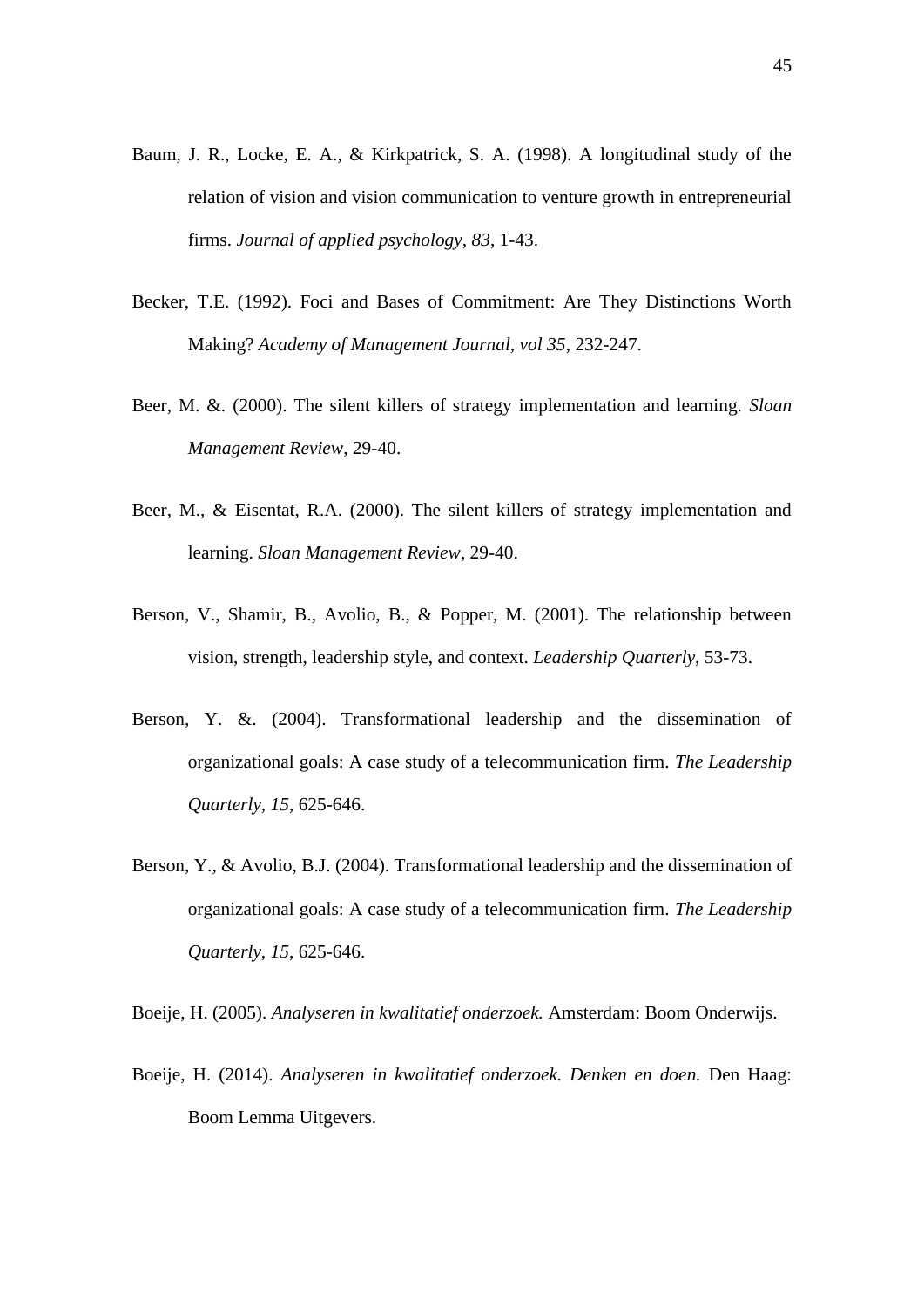- Bono, J.E.,& Judge, T.A. (2003). Self-concordance at work: toward understanding the motivational effects of transformational leaders. *Academy of Management Journal*, 1306-1314.
- Bourgeois, L. (1981). On the measurement of organizational slack. *Academy of Management Review, vol. 6*, 29-39.
- Burgelman, R. (1983). A model of interaction of strategic behavior, corporate context, and the concept of strategy. *Academy of Management Review, 8*, 61-70.
- Burgelman, R. (1991). Intraorganizational ecology & strategy making and organizational adaptation: Theory and field research. *Organization Science*, 239-262.
- Burgelman, R. (1991). Intraorganizational ecology of strategy making and organizational adaptation: Theory and field research. *Organization Science*, 239-262.
- Burgelman, R.A. (1983). A model of interaction of strategic behavior, corporate context, and the concept of strategy. *Academy of Management Review, 8*, 61-70.
- Burgelman, R.A. (1991). Intraorganizational ecology & strategy making and organizational adaptation: Theory and field research. *Organization Science*, 239- 262.
- Burgelman, R.A. (1991). Intraorganizational ecology of strategy making and organizational adaptation: Theory and field research. *Organization Science*, 239- 262.
- Burke, R. S. (2006). Why leaders fail: Exploring the dark side. *International Journal of Manpower*, 91-100.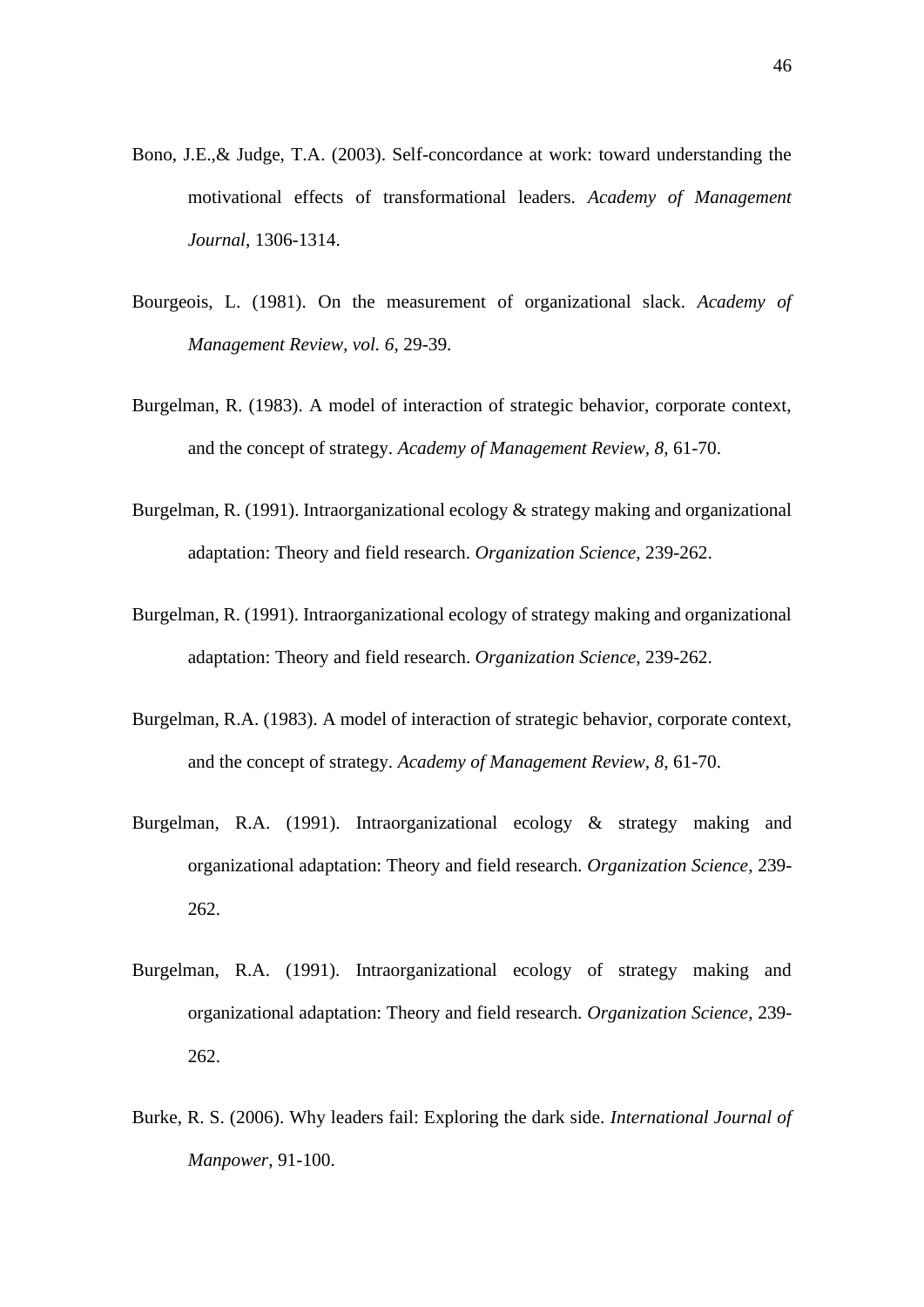- Burke, RT.J., Stashevsky S., & Burke, R. (2006). Why leaders fail: Exploring the dark side. *International Journal of Manpower*, 91-100.
- Byrne, Z.S., & Hochwarter, W.A. (2008). Perceived Organizational Support and Performance: Relationships across levels of organizational cynicism. *Journal of Managerial Psychology, vol. 23*, 54-72.
- Carton, A. M. (2014). A (blurry) vision of the future: How leader rhetoric about ultimate goals influences performance. *Academy of Management Journal, 57*, 1544-1570.
- Carton, A. M., Murphy, C., & Clark, J. R. (2014). A (blurry) vision of the future: How leader rhetoric about ultimate goals influences performance. *Academy of Management Journal, 57*, 1544-1570.
- Chandler, A. D. . (1962). *Strategy and structure.* Boston: MIT Press.
- Colbert, A. E., Kristof-Brown, A. L., Bradley, B. H., & Barrick, M. R. (2008). CEO transformational leadership: The role of goal importance congruence in top management teams. *Academy of management journal, 51*, 81-96.
- Colbert, A. E.-B. (2008). CEO transformational leadership: The role of goal importance congruence in top management teams. *Academy of management journal, 51*, 81- 96.
- Conger, J.A. (10). Charismatic and transformational leadership in organizations: an insiders perspective on developing streams of research. *Leadership Quarterly, vol. 10*, 145-179.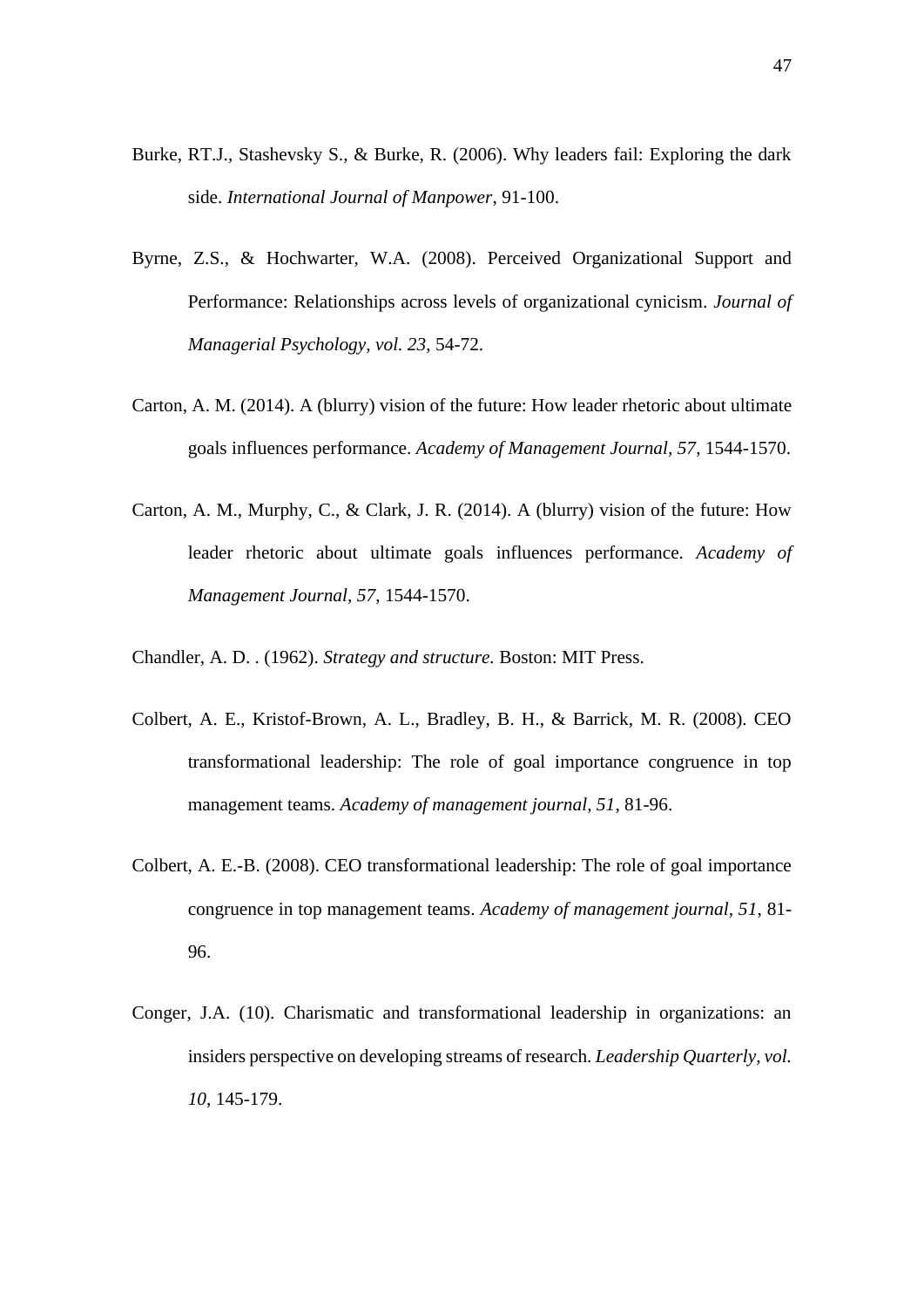- Conger, J.A., & Kanungo, R.N. (1998). *Charismatic leadership in organizations.* Thousand Oaks, CA: Sage publications.
- Corley, K.G., Gioia, D.A.,& Hamilton, A.L. (2013). Seeking qualitative rigor in inductive research: notes on the Gioia Methodology. *Organizational Research Methods*, 15- 31.
- Currie, G. &. (2005). The antecedents of middle managers' strategic contribution: The case of a professional bureaucracy. *Journal of Management Studies, 42*, 1325- 1356.
- Currie, G., & Procter, S. J. (2005). The antecedents of middle managers' strategic contribution: The case of a professional bureaucracy. *Journal of Management Studies, 42*, 1325-1356.
- Day, D. (2014). The Oxford Handbook of leadership and organizations. 241-259.
- De Luque, M. S. (2008). Unrequited profit: How stakeholder and economic values relate to subordinates' perceptions of leadership and firm performance. *Administrative Science Quarterly, 53*, 626-654.
- De Luque, M. S., Washburn, N. T., Waldman, D. A., & House, R..J. (2008). Unrequited profit: How stakeholder and economic values relate to subordinates' perceptions of leadership and firm performance. *Administrative Science Quarterly, 53*, 626- 654.
- Dess, G. G. (1987). Consensus on strategy formulation and organizational performance: Competitors in a fragmented industry. *Strategic management journal, 8*, 259-277.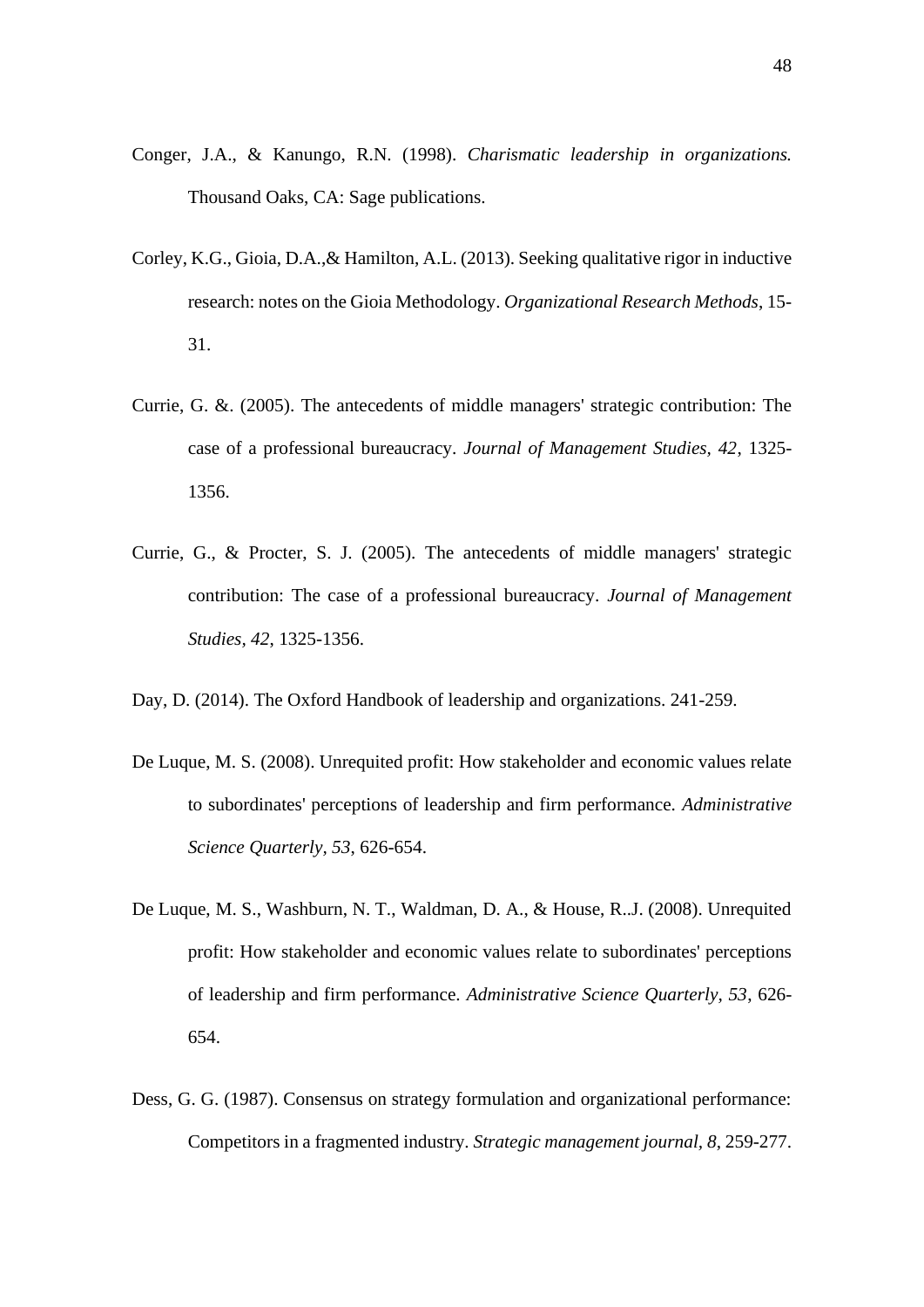- Dess, G. G. (1987). Consensus on strategy formulation and organizational performance: Competitors in a fragmented industry. *Strategic management journal, 8*, 259-277.
- Dess, G.G. (1987). Consensus on strategy formulation and organizational performance: Competetors in fragmented industries . *Strategic Management Journal* , 259-277.
- Dooley, R. S. (1999). Attaining decision quality and commitment from dissent: The moderating effects of loyalty and competence in strategic decision-making teams. *Academy of Management Journal, 42*, 389-402.
- Dooley, R. S. (2000). Belaboring the not-so-obvious: Consensus, commitment, and strategy implementation speed and success. *Journal of management, 26*, 1237- 1257.
- Dooley, R. S., & Fryxell, G. E. (1999). Attaining decision quality and commitment from dissent: The moderating effects of loyalty and competence in strategic decisionmaking teams. *Academy of Management Journal, 42*, 389-402.
- Dooley, R. S., Fryxell, G. E., & Judge, W. Q. (2000). Belaboring the not-so-obvious: Consensus, commitment, and strategy implementation speed and success. *Journal of management, 26*, 1237-1257.
- Dumdum, U.R., Lowe, K.B., & Avolio, B.J. (2002). A meta-analysis of transformational and transactional leadership correlates of effectiveness and satisfaction: an update and extension. *Transformational and charismatic leadership, vol. 2*, 35-66.
- Dutton, J. &. (1993). Selling issues to top management. *Academy of Management Review*, 397-428.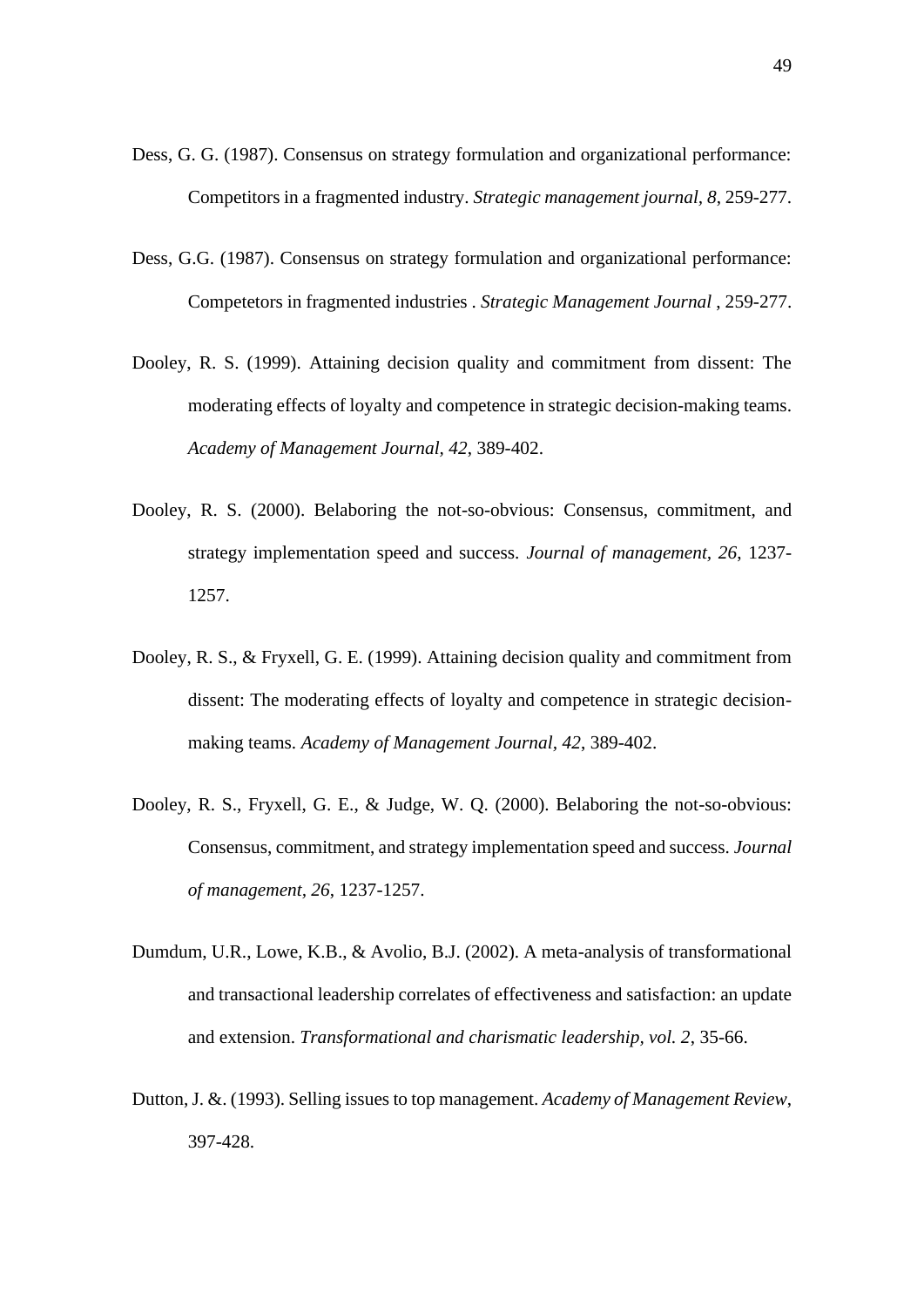- Dutton, J. A. (1997). Reading the wind: How middle managers assess the context for selling issues to top managers. *Strategic Management Journal*, 407-423.
- Dutton, J. E. (2001). Moves that matter: Issue selling and organizational change. *Academy of Management Journal, 44*, 716-736.
- Dutton, J. E., Ashford, S. J., O'Neill, R. M., & Lawrence, K. A. (2001). Moves that matter: Issue selling and organizational change. *Academy of Management Journal, 44*, 716-736.
- Dutton, J.E., & Ashford, S.J. (1993). Selling issues to top management. *Academy of Management Review*, 397-428.
- Dutton, J.E., Ashford, S.J., O'Neill, R.M., Hayes, E., & Wierba, E.E. (1997). Reading the wind: How middle managers assess the context for selling issues to top managers. *Strategic Management Journal*, 407-423.
- Edmondson, A. C. (2003). A dynamic model of top management team effectiveness: Managing unstructured task streams. *Leadership Quarterly, 14*, 297-325.
- Edmondson, A. C. (2007). Methodological fit in management field research. *Academy of management review, 32*, 1246-1264.
- Edmondson, A. C., & McManus, S. E. (2007). Methodological fit in management field research. *Academy of Management Review*, 1246-1264.
- Edmondson, A. C., & McManus, S. E. (2007). Methodological fit in management field research. *Academy of management review, 32*, 1246-1264.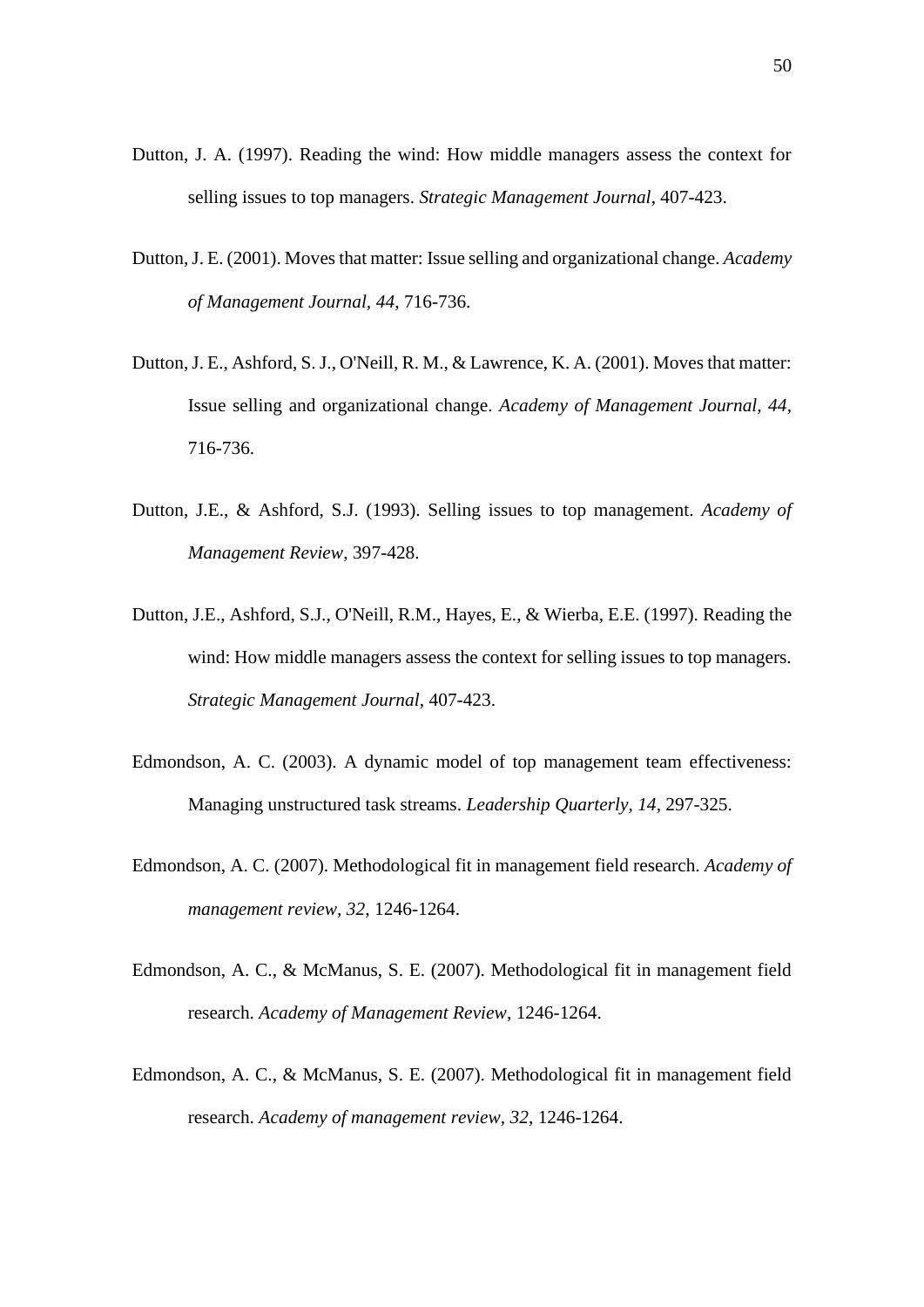- Edmondson, A. C., Roberto, M. A., & Watkins, M. D. (2003). A dynamic model of top management team effectiveness: Managing unstructured task streams. *Leadership Quarterly, 14*, 297-325.
- Elenkov, D. S. (2005). Strategic leadership and executive innovation influence: an international multi‐cluster comparative study. *Strategic Management Journal, 26*, 665-682.
- Elenkov, D. S., Judge, W., & Wright, P. (2005). Strategic leadership and executive innovation influence: an international multi‐cluster comparative study. *Strategic Management Journal, 26*, 665-682.
- Ely, K. Z. (2009). Leadership development: Training design strategies for growing adaptability in leaders. *The peak performing organization*, 175-196.
- Ely, K., Zaccaro, S. J., & Conjar, E. A. (2009). Leadership development: Training design strategies for growing adaptability in leaders. *The peak performing organization*, 175-196.
- Eriksson, P. &. (2008). *Qualitative methods in business research: A practical guide to social research.* Sage.
- Eriksson, P., & Kovalainen, A. (2008). *Qualitative methods in business research: A practical guide to social research.* Sage.
- Floyd, S. &. (1992b). Middle management involvement in strategy and its association with strategic type: A research note. . *Strategic Management Journal, 13*, 153- 167.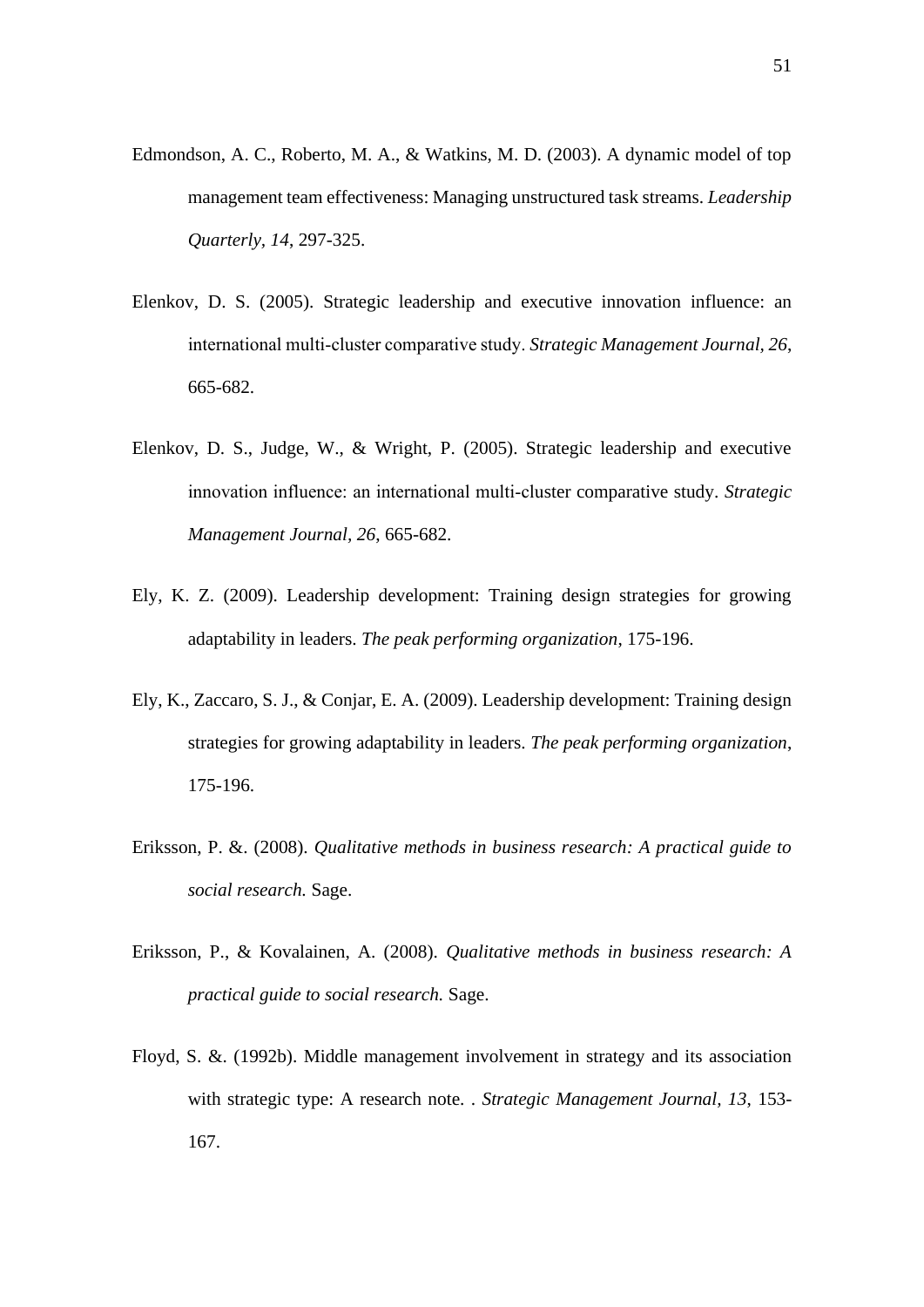- Floyd, S. W. (1992). Middle management involvement in strategy and its association with strategic type: A research note. *Strategic Management Journal*, 153-167.
- Floyd, S. W. (1992a). Managing strategic consensus: The foundation of effective implementation. . *Academy of Management Executive, 6* , 27-39.
- Floyd, S. W. (1997). Middle management's strategic influence and organizational performance. *Journal of Management Studies, 34*, 465-485.
- Floyd, S. W. (1999). Knowledge creation and social networks in corporate entrepreneurship: The renewal of organizational capability. *Entrepreneurship Theory and Practice*, 123-144.
- Floyd, S. W. (2000). Strategizing throughout the organization: Managing role conflict in strategic renewal. *Academy of Management Review*, 154-177.
- Floyd, S. W., & Lane, P. J. (2000). Strategizing throughout the organization: Managing role conflict in strategic renewal. *Academy of Management Review*, 154-177.
- Floyd, S. W., & Wooldridge, B. (1992). Middle management involvement in strategy and its association with strategic type: A research note. *Strategic Management Journal*, 153-167.
- Floyd, S. W., & Wooldridge, B. (1992a). Managing strategic consensus: The foundation of effective implementation. *Academy of Management Executive, 6*, 27-39.
- Floyd, S. W., & Wooldridge, B. (1997). Middle management's strategic influence and organizational performance. *Journal of Management Studies, 34*, 465-485.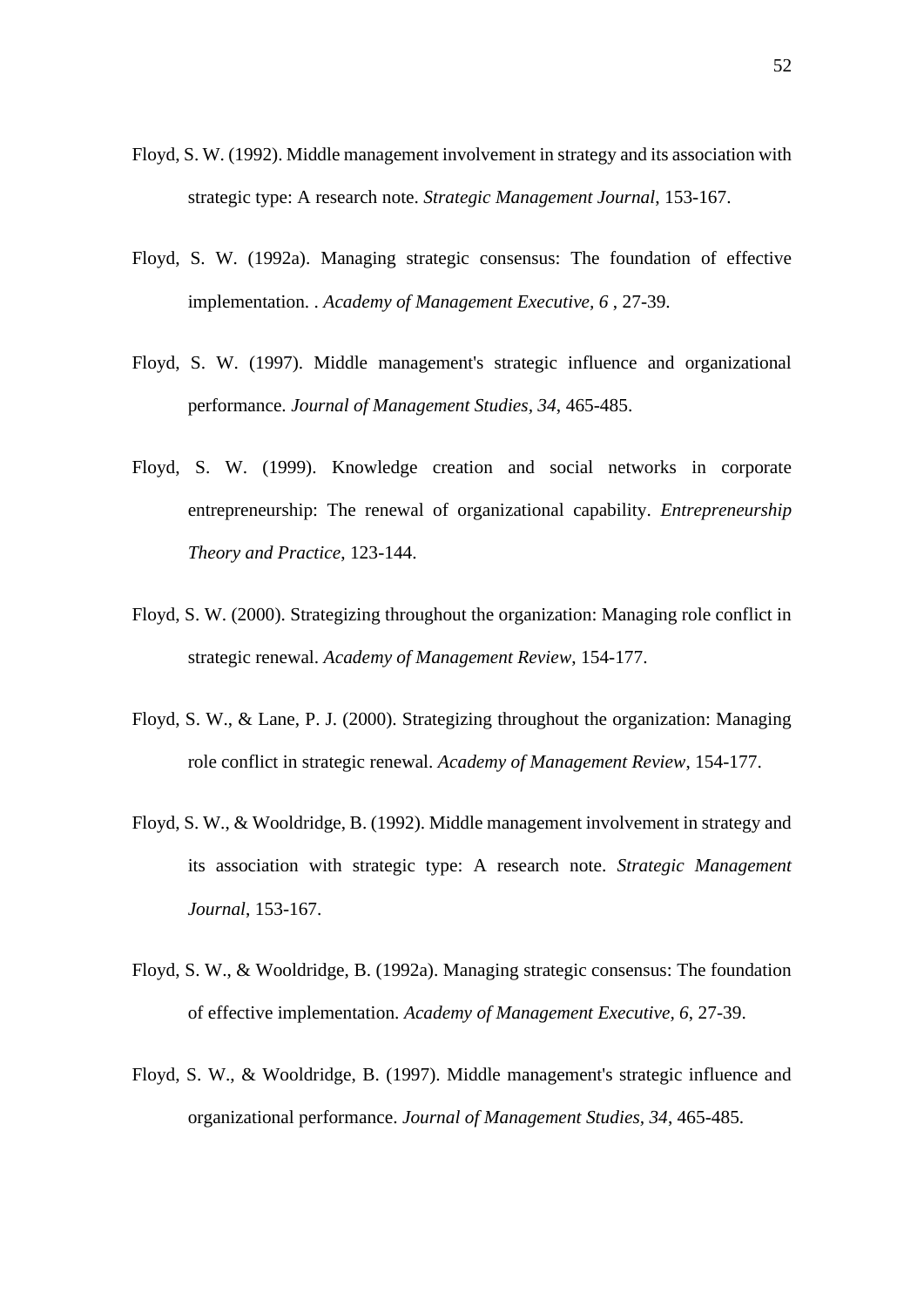- Floyd, S. W., & Wooldridge, B. (1999). Knowledge creation and social networks in corporate entrepreneurship: The renewal of organizational capability. *Entrepreneurship Theory and Practice*, 123-144.
- Floyd, S.W., & Woolridge, B. (1992b). Middle management involvement in strategy and its association with strategic type: A research note. *Strategic Management Journal, 13*, 153-167.
- Flyvbjerg, B. (2006). Five misunderstandings about Case-Study Research. *Qualitative Inquiry*, 219-245.
- Flyvbjerg, B. (2016). Five misunderstandings about Case-Study Research. *Qualitative Inquiry*, 219-245.
- Ford, J.K., Weissbein, D.A., & Plamondon, K.E. (2003, vol. 20). Distinguishing organizational from strategy commitment: linking officers commitment to community policing to job performance behaviours and satisfaction. *Justice Quarterly*, 159-185.
- Frohman, L.W., and Johnson, A.L. (1993). *The middle management challenge: moving from crisis to empowerment.* New York: McGraw-Hill.
- Fusco, J. C. (1997). Better policies provide key to implementing project management. *Project Management Journal*, 37-43.
- Gagnon, M. A., & Michael, J. H. (2003). 'Employee strategic alignment at a wood manufacturer: an exploratory analysis using lean manufacturing. *Forest Products Journal*, 24-33.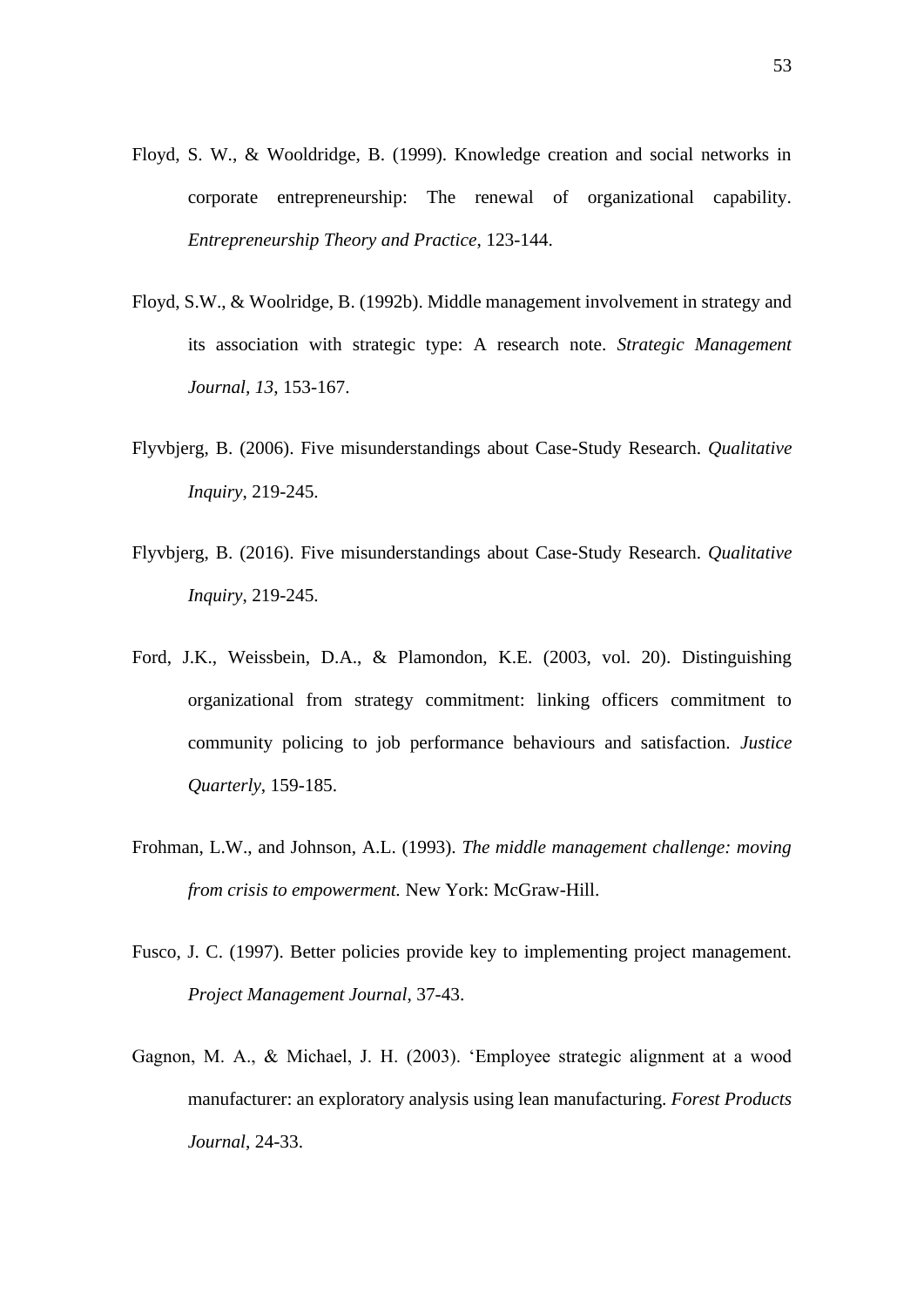- Gagnon, M.A., Jansen, K.J., & Judd, M.H. (2008). Employee alignment with strategic change: a study of strategy-supportive behaviour among blue-collar employees. *Journal of Managerial Issues*, 425-445.
- Galbraith, J. R., & Nathanson, D. A. (1978). *Strategy implementation: The role of structure and process.* St. Paul, MN: West Publishing.
- Griffin, M. A. (2010). Leader vision and the development of adaptive and proactive performance: a longitudinal study. *Journal of applied psychology, 95*, 1-174.
- Griffin, M. A., Parker, S. K., & Mason, C. M. (2010). Leader vision and the development of adaptive and proactive performance: a longitudinal study. *Journal of applied psychology, 95*, 1-174.
- Groves, K.S. (2006). Leader emotional expressivity, visionair leadership, and organizational change. *Leadership & Organization Development Journal, Vol. 27*, 566-583.
- Guth, W. D. (1986). Strategy implementation versus middle management self-interest. *Strategic Management Journal*, 313-327.
- Guth, W. D., & MacMillan, I. C. (1986). Strategy implementation versus middle management self-interest. *Strategic Management Journal*, 313-327.
- Guth, W. M. (1986). Strategy implementation versus middle management self-interest. *Strategic Management Journal*, Vol.7, 313-327.
- Hailey, V. H. (2002). Devising context sensitive approaches to change: The example of Glaxo welcome. *Long Range Planning*, 153-178.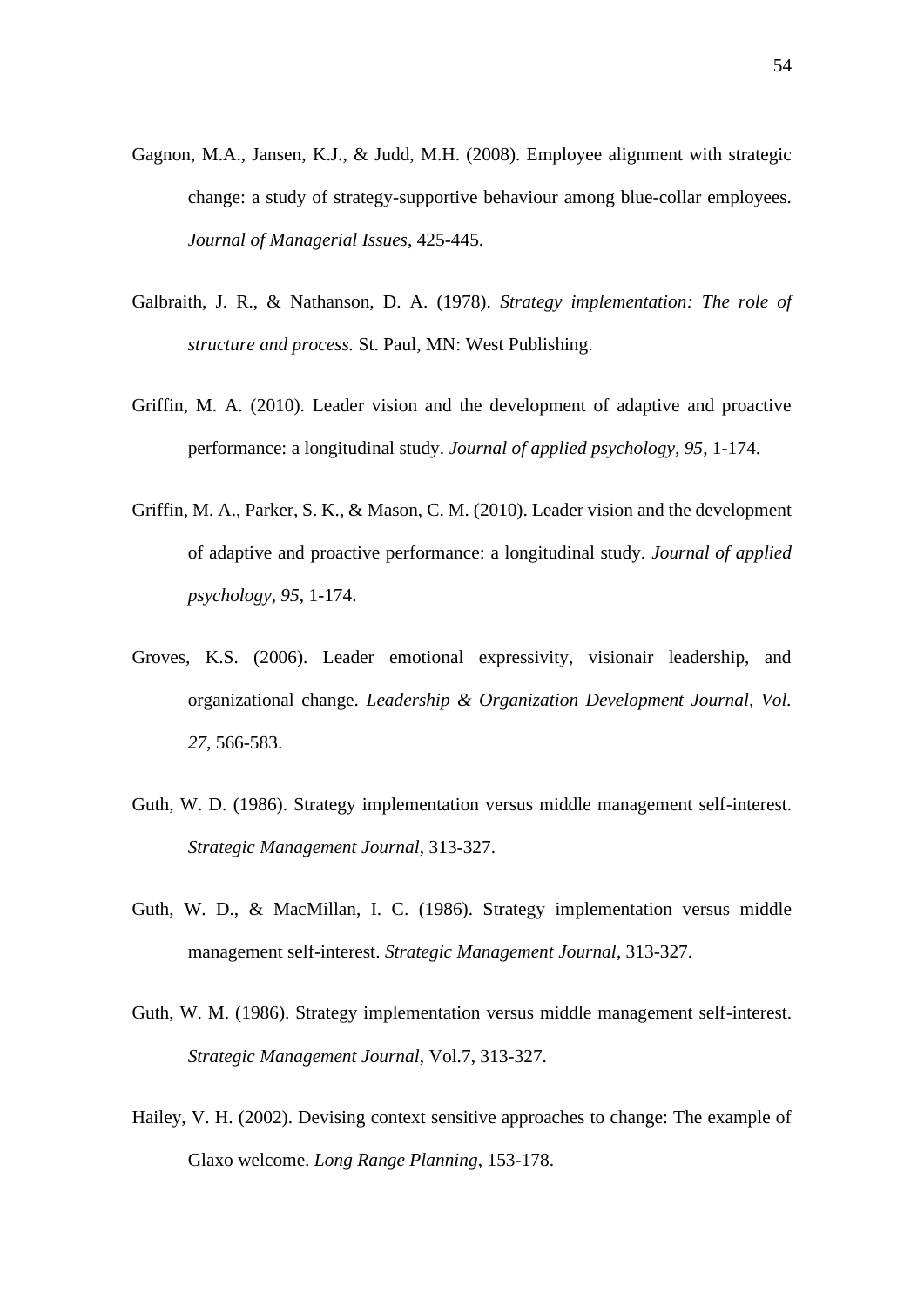- Hailey, V. H., & Balogun, J. (2002). Devising context sensitive approaches to change: The example of Glaxo welcome. *Long Range Planning*, 153-178.
- Hambrick, D. C, & Cannella, A. A., Jr. (1989). Strategy implementation as substance and selling. *Academy of Management Executive, 3(4)*, 278-285.
- Hambrick, D. C. (1984). Upper echelons: The organization as a reflection of its top managers. . *Academy of management review, 9*, 193-206.
- Hambrick, D. C. (1989). Strategy implementation as substance and selling. *Academy of Management Executive, 3(4)*, 278-285.
- Hambrick, D. C., & Mason, P. A. (1984). Upper echelons: The organization as a reflection of its top managers. *Academy of management review, 9*, 193-206.
- Herold, D. M. (2008). The effects of transformational and change leadership on employees' commitment to a change: A multilevel study. *Journal of applied psychology, 93*, 2-346.
- Herold, D. M., Fedor, D. B., Caldwell, S., & Liu, Y. (2008). The effects of transformational and change leadership on employees' commitment to a change: A multilevel study. *Journal of applied psychology, 93*, 2-346.
- Herscovitch, L., & Meyer, J.P. (2002). Commitment to organizational change: extension of the three component model. *Journal of Applied Psychology, vol. 87*, 474-487.
- Hoon, C. (2007). Committees as strategic practice: The role of strategic conversation in a public administration. *Human Relations, 60*, 921-952.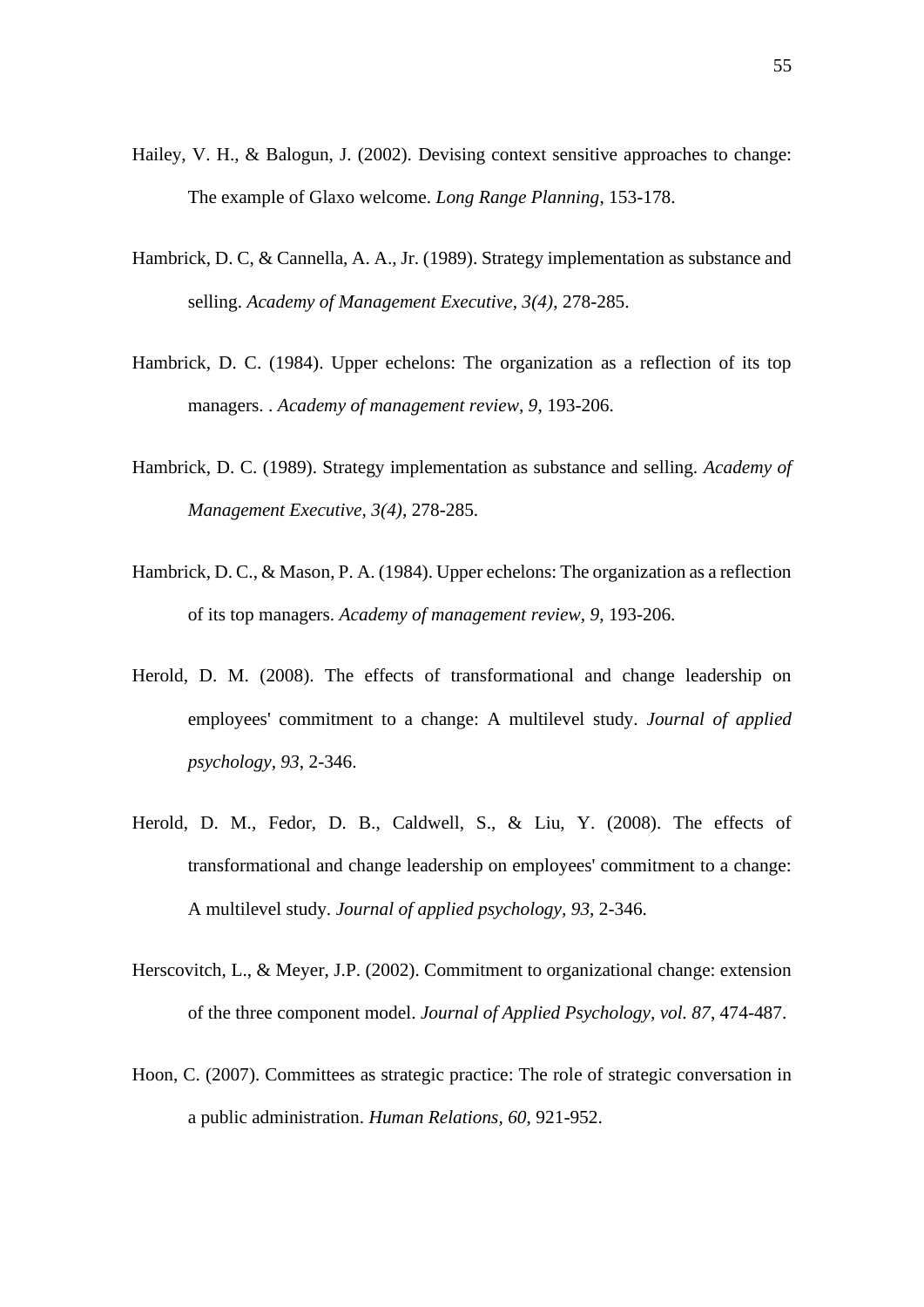- Hoon, C. (2007). Committees as strategic practice: The role of strategic conversation in a public administration. *Human Relations, 60*, 921-952.
- Hutzschenreuter, T. &. (2006). Strategy-process research: What have we learned and what is still to be explored. *Journal of Management, 32*, 673-720.
- Hutzschenreuter, T., & Kleindienst, I. (2006). Strategy-process research: What have we learned and what is still to be explored. *Journal of Management, 32*, 673-720.
- Huy, Q. (2011). How Middle Managers' group-focus emotions and social identities influence strategic implementation. *Strategic Management Journal*, 1387-1410.
- Huy, Q. (2011). How middle managers' group-focus emotions and social identities influence strategy implementation. *Strategic Management Journal*, 1387-1410.
- Huy, Q. (2011). How middle managers' group-focus emotions and social identities influence strategy implementation. *Strategic Management Journal*, 1387-1410.
- Huy, Q. N. (2002). Emotional balancing of organizational continuity and radical change: The contribution of middle managers. . *Administrative Science Quarterly, 47*, 31- 69.
- Huy, Q. N. (2002). Emotional balancing of organizational continuity and radical change: The contribution of middle managers. *Administrative Science Quarterly, 47*, 31- 69.
- Isaacson, W. (2012). The real leadership lessons of Steve Jobs. *Harvard Business Review*, 93-102.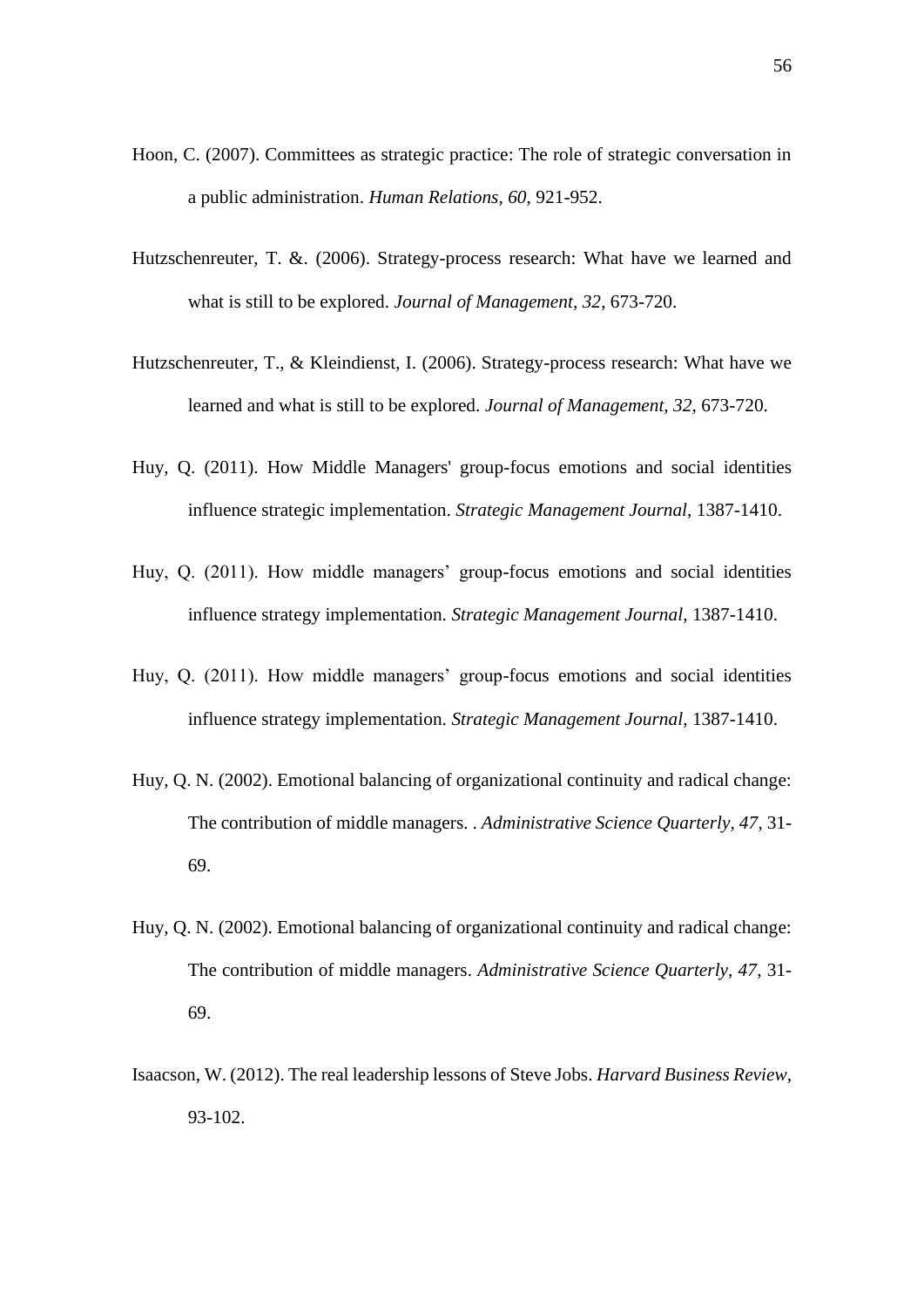- Ivanova, M. (2013). The influence of leadership in project management (Thesis). *Erasmus University*.
- Ivanova, M. (2013). The influence of leadership in project management (Thesis). *Erasmus University*.
- Jaros, S. (2010). Commitment of organizational change: A critical review. *Journal of Change Management*, 79-108.
- Jarzabkowski, P. &. (2009). Strategy-as-practice: review and future directions for the field. . *International Journal of Management Reviews, 11*, 69-95.
- Jarzabkowski, P., & Spee, A. (2009). Strategy-as-practice: review and future directions for the field. *International Journal of Management Reviews, 11*, 69-95.
- Kanter, R. (1982). The middle manager as innovator. *Harvard Business Review*, 95-105.
- Kanter, R.M. (1982). The middle manager as innovator. *Harvard Business Review*, 95- 105.
- Ketokivi, M. &. (2004). 04. Strategic planning as an integrative device. *Administrative Science Quarterly, 49*, 337-365.
- Ketokivi, M., & Castaner, X. (2004). 04. Strategic planning as an integrative device. *Administrative Science Quarterly, 49*, 337-365.
- Kirkpatrick, S. A. (1996). Direct and indirect effects of three core charismatic leadership components on performance and attitudes. *Journal of applied psychology, 81*, 1- 36.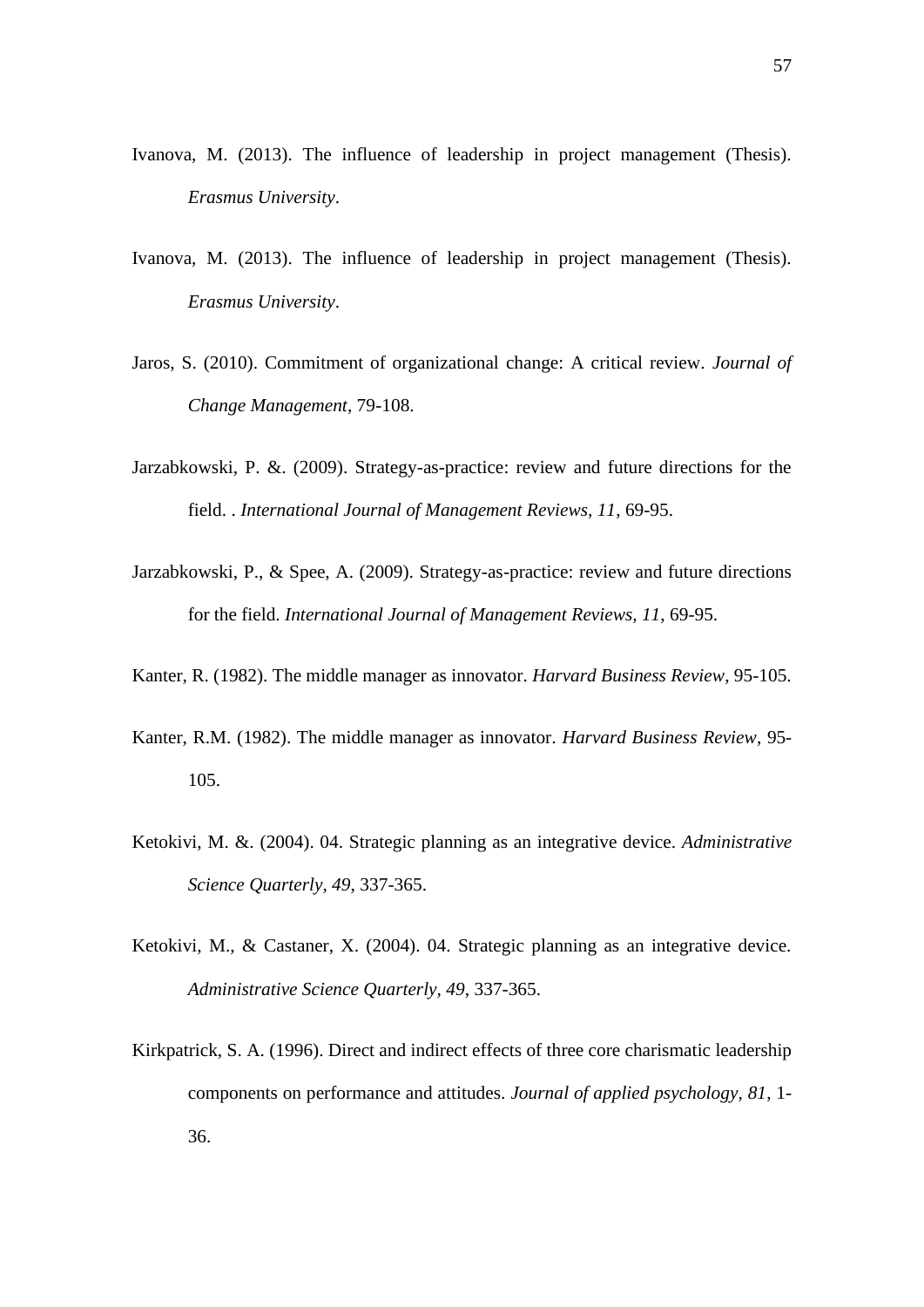- Kirkpatrick, S. A., & Locke, E. A. (1996). Direct and indirect effects of three core charismatic leadership components on performance and attitudes. *Journal of applied psychology, 81*, 1-36.
- Kohles, J. C., Bligh, M. C., & Carsten, M. K. (2012). A follower-centric approach to the vision integration process. *The Leadership Quarterly*, 476-487.
- Korsgaard, M. A. (1995). Building commitment, attachment, and trust in strategic decision-making teams: The role of procedural justice. *Academy of Management journal, 38*, 60-84.
- Korsgaard, M. A., Schweiger, D. M., & Sapienza, H. J. (1995). Building commitment, attachment, and trust in strategic decision-making teams: The role of procedural justice. *Academy of Management journal, 38*, 60-84.
- Labianca, G. G. (2000). A grounded model of organizational schema change during empowerment. *Organization Science*, 235-257.
- Labianca, G., Gray, B., & Brass, D. J. (2000). A grounded model of organizational schema change during empowerment. *Organization Science*, 235-257.
- Larwoord, L., & Falbe, C.M. (1995). Structure and meaning of organizational vision. *Academy of Management Journal*, 740-769.
- Lee, E. &. (2016). The implementation imperative: Why one should implement even imperfect strategies perfectly. *Strategic Management Journal*, 1529-1546.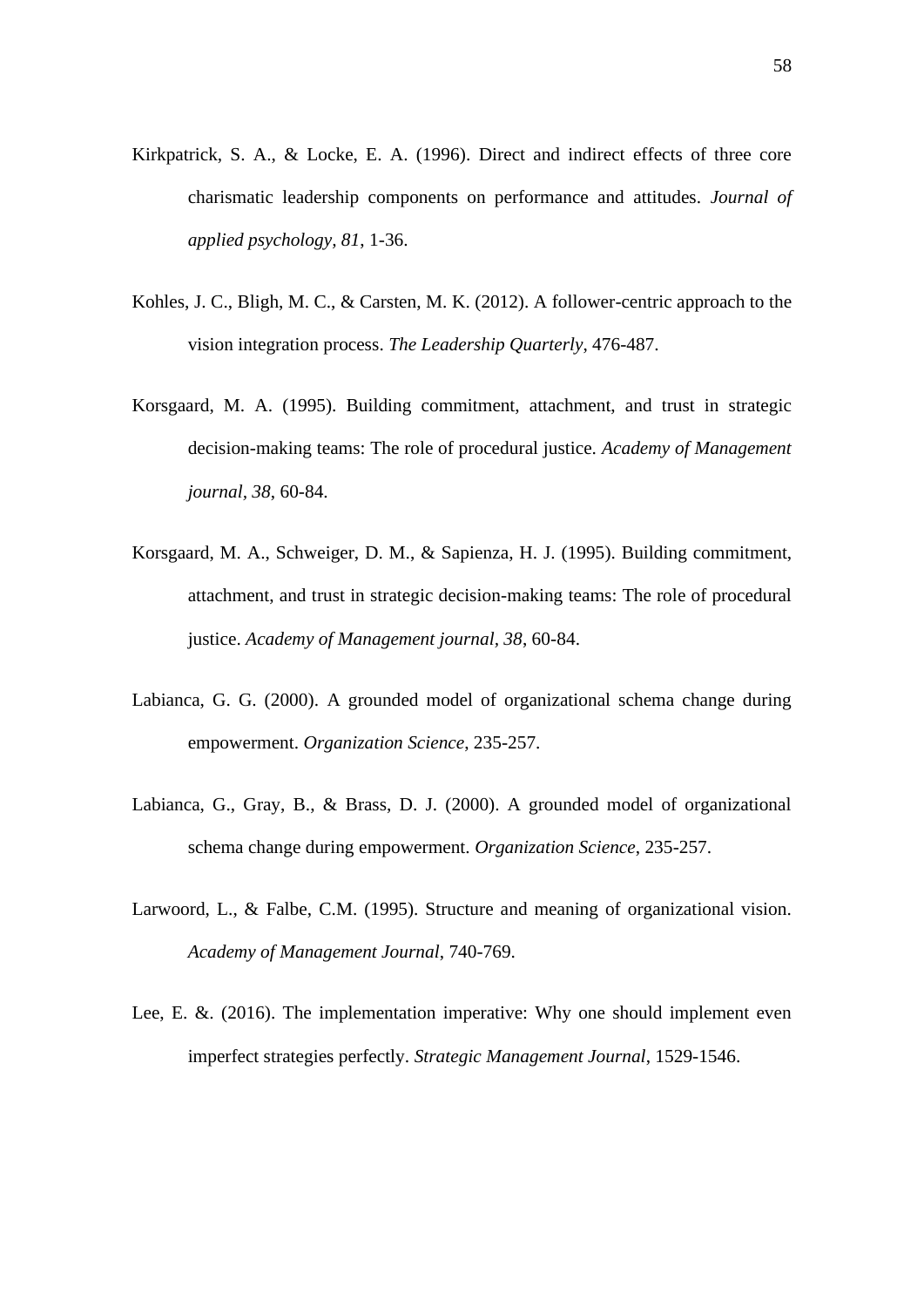- Lee, E., & Puranam, P. (2016). The implementation imperative: Why one should implement even imperfect strategies perfectly. *Strategic Management Journal*, 1529-1546.
- Liao, H., & Chuang A.C. (2007, vol. 92). Transforming service employees and climate: a multilevel, multisource examination of transformational leadership in building long-term service relationships. *Journal of Applied Psychology*, 1006-1019.
- Liao, H., & Chuang, A.C. (2007). Transforming service employees and climate: a multilevel, multisource examination of transformational leadership in building long-term service relationships. *Journal of Applied Psychology*, 1006-1019.
- Lichtenstein, B.B., Uhl-Bien, M., Marion, R., Seers, A., Orton, J.D., Schreiber, C. (2007). *Complexity leadership theory: an interactive perspective on leading in complex adaptive systems.* Mansfield, MA: ISCE Publisher.
- Love, L. P. (2002). Explicitly articulated strategy and firm performance under alternative levels of centralization. *Journal of Management, 28*, 611-627.
- Love, L.G., Priem, R.L., & Lumpkin, G.T. (2002). Explicitly articulated strategy and firm performance under alternative levels of centralization. *Journal of Management, 28*, 611-627.
- Lowe, K.B., & Gardner, W.L. (2000). Ten years of the Leadership Quarterly: contributions and challenges for the future. *Leadership Quarterly*, 459-514.
- Mantere., S. (2008). Role expectations and middle manager strategic agency. *Journal of management studies, 45*, 294-316.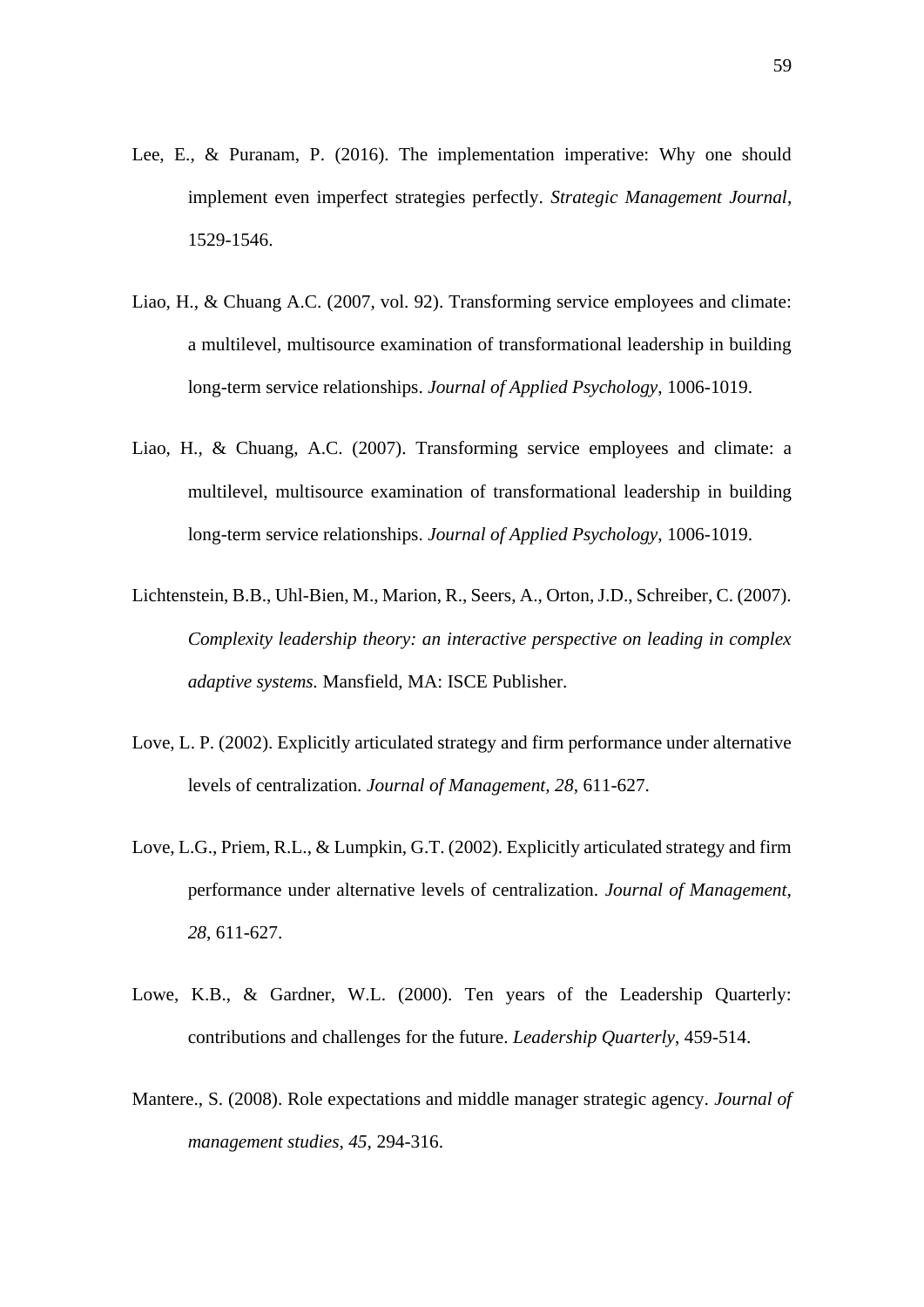- Martin, J. A. (2010). Rewiring: Cross business-unit collaborations and performance in multi business organizations. *Academy of Management Journal, 53*, 265-301. .
- Martin, J. A., & Eisenhardt, K. M. (2010). Rewiring: Cross business-unit collaborations and performance in multi business organizations. *Academy of Management Journal, 53*, 265-301.
- Meyer, C. (2006). Destructive dynamics of middle management intervention in postmerger processes. *The Journal of Applied Behavioral Science*, 397-419.
- Meyer, C.B. (2006). Destructive dynamics of middle management intervention in postmerger processes. *The Journal of Applied Behavioral Science*, 397-419.
- Meyer, J.P., & Herscovitch, L. (2001). Commitment in the workplace: toward a general model. *Human Resource Management Review, vol. 11*, 299-326.
- Meyer, J.P., Srinivas, E.S., Lal, J.B., & Topolnytsky, L. (2007). Employee commitment and support for an organizational change: test of the three-component model. *Journal Occupational and Organizational Psychology*, 185-211.
- Miles, R. E., & Snow C. C. (1978). *Organizational strategy, structure, and process.* New York: McGraw-Hill.
- Miller, D., & Friesen, P. H. . (1984). *Organizations: A quantum view.* Englewood Cliffs, NJ: Prentice-Hall.
- Mintzberg, H. (1978). Patterns in strategy formation. *Management science, 24*, 934-948.

Mintzberg, H. (1978). Patterns in strategy formation. *Management science, 24*, 934-948.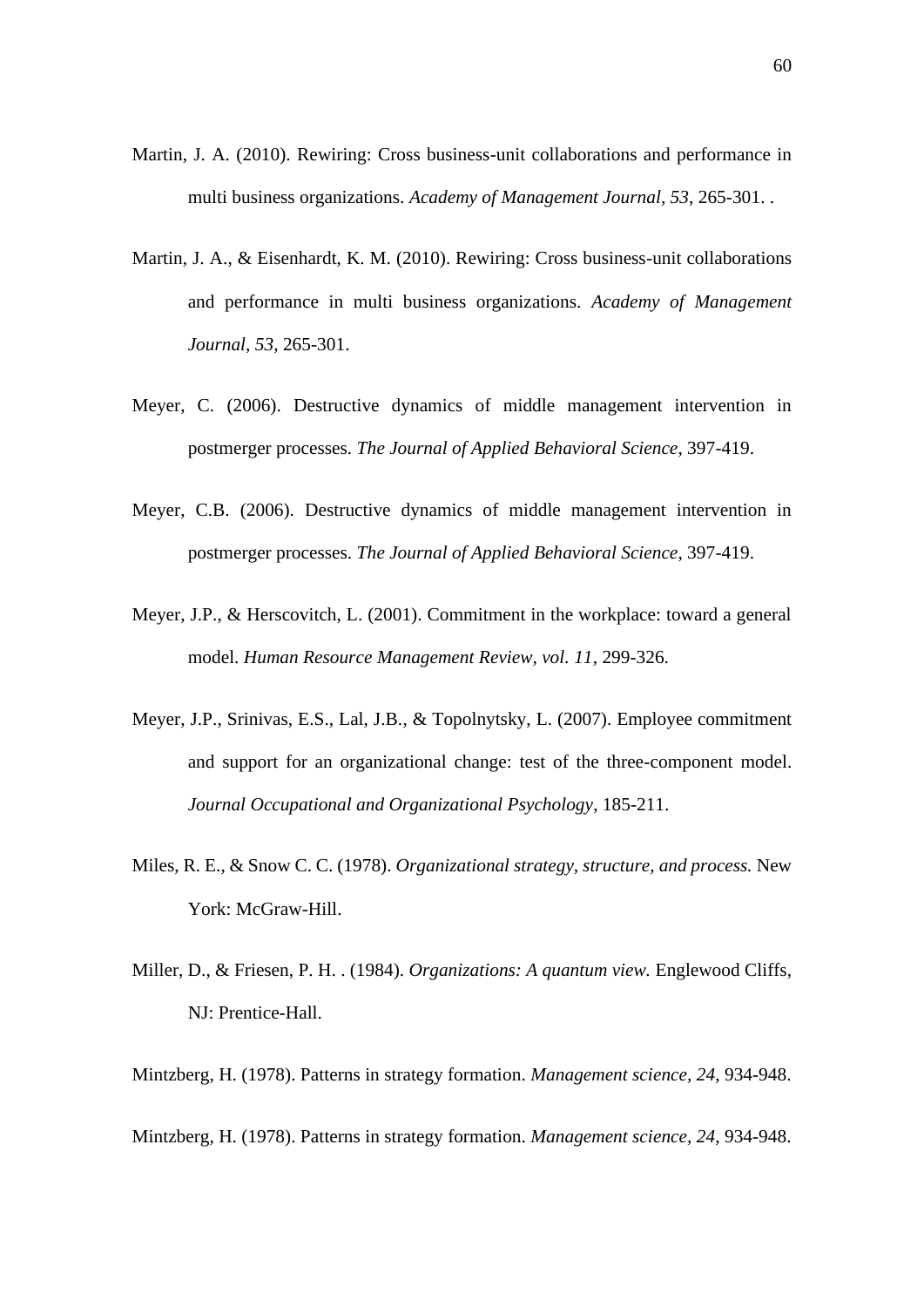- Morgeson, F. D. (2010, 36). Leadership in teams: A functional apporach to understanding leadership structures and processes. *Journal of Management*, 5-39.
- Morgeson, F.P., DeRue, S. D., & Karam, E.P. (2010, 36). Leadership in teams: A functional apporach to understanding leadership structures and processes. *Journal of Management*, 5-39.
- Moss, S. (2009). Cultivating the regulatory focus of followers to amplify their sensitivity to transformational leadership. *Journal of Leadership and Organisational Studies, 15*, 3-241.
- Moss, S. (2009). Cultivating the regulatory focus of followers to amplify their sensitivity to transformational leadership. *Journal of Leadership and Organisational Studies, 15*, 3-241.
- Mussenbrock, S. (2009). The Impact of top management's vision on middle management's involvement in the firm's goal development.
- Neilson, G. M. (2008). The secrets to successful strategy execution. *Harvard Business Review*, 83-92.
- Neilson, G.L.,, Martin, K.L., & Powers, E. (2008). The secrets to successful strategy execution. *Harvard Business Review*, 83-92.
- Noble, C. H. (1999). The eclectic roots of strategy implementation research. *Journal of Business Research, 45*, 119-134.
- Noble, C. H. (1999). The eclectic roots of strategy implementation research. *Journal of Business Research*, 119-134.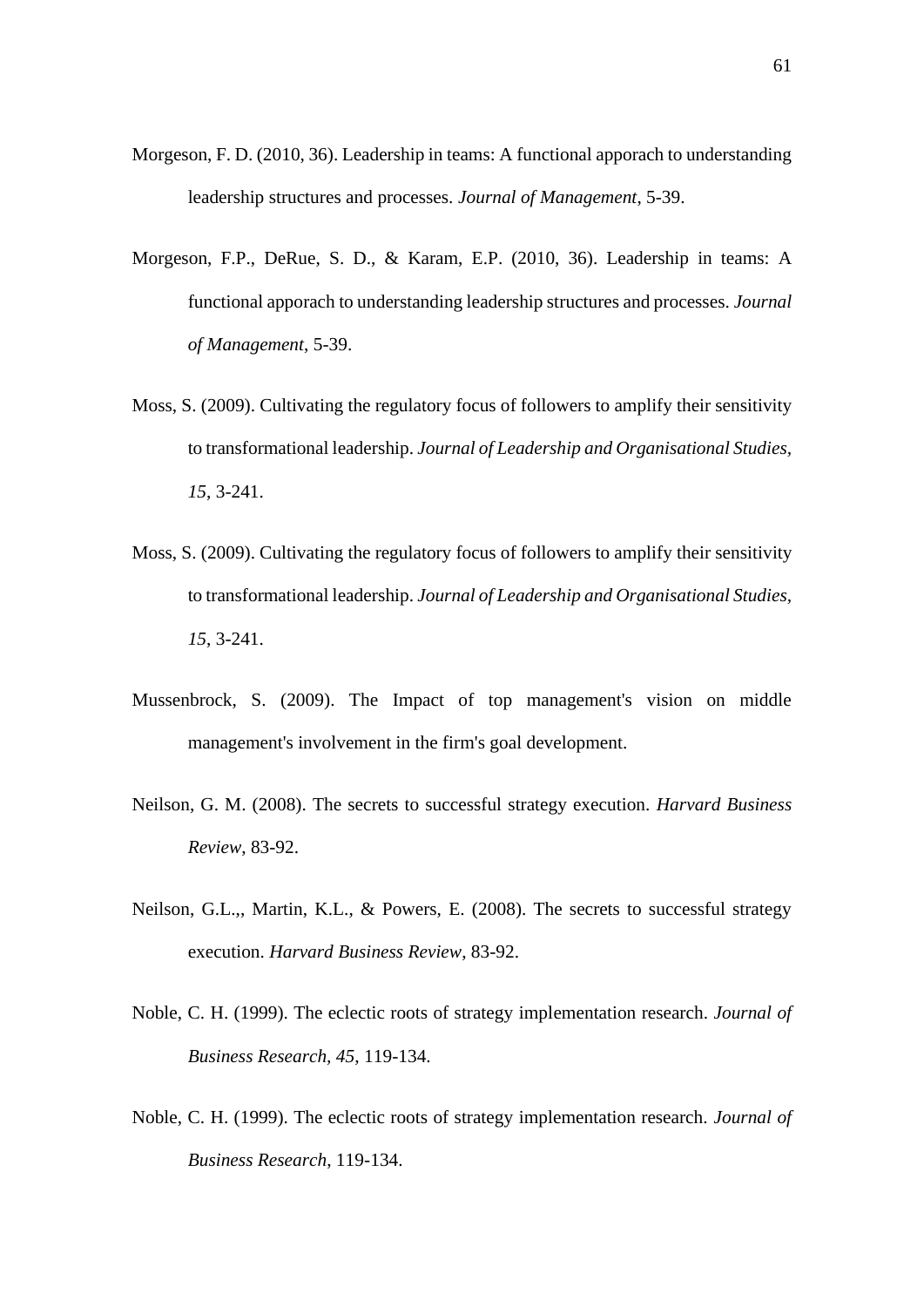- Noble, C. H. (1999). The eclectic roots of strategy implementation research. *Journal of Business Research, 45*, 119-134.
- Noble, C.H., & Mokwa, M.P. (1999). Implementing marketing strategies: developing and testing a managerial theory. *Journal of Marketing*, 57-73.
- Nuran, A. D. (2012). Strategic alignment and new product development: drivers and performance effects. *Strategic alignment and new product development*, 304-318.
- Nutt, P. C. (1987). Identifying and appraising how managers install strategy. *Strategic Management Journal, vol. 8*, 1-14.
- O'Reilly, C. A. (2010). How leadership matters: The effects of leaders' alignment on strategy implementation. *Leadership Quarterly, 21*, 104-113.
- O'Reilly, C. A., Caldwell, D. F., Chatman, J. A., Lapiz, M., & Self, W. (2010). How leadership matters: The effects of leaders' alignment on strategy implementation. *Leadership Quarterly, 21*, 104-113.
- Oswald, S.L., Mossholder, K.W., & Harris, S.G,. (1994). Vision salience and strategic involvement: Implications for psychological attachment to organization and job. *Strategic management journal*, 477-489.
- Pappas, J. M. (2004). Middle managers' sttrategic influence: investigating network centrality and perceptual deviance. *Academy of Management Best Conference Paper*.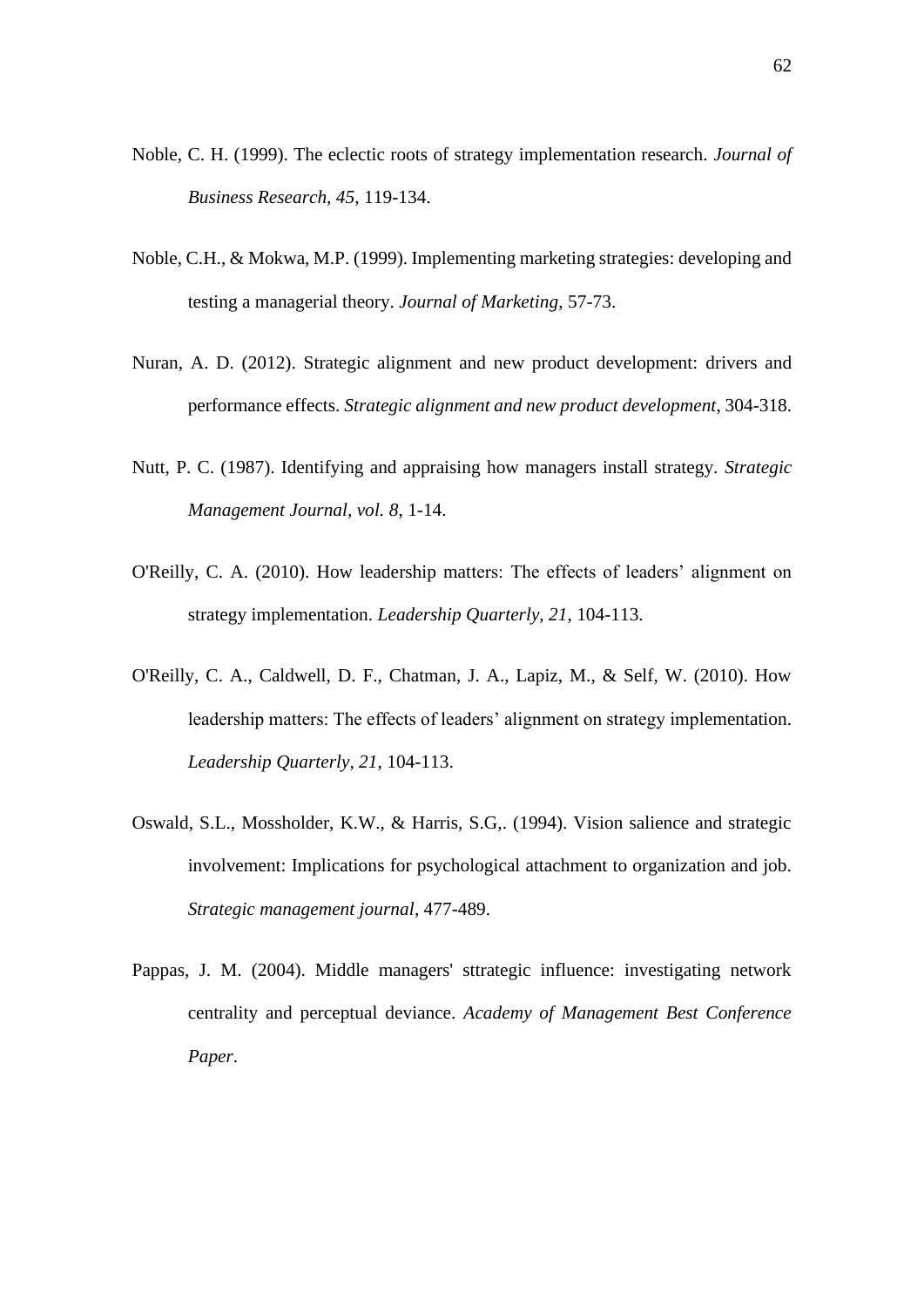- Piccolo, R.F., & Colquitt, J.A. (2006). Transformational leadership and job behaviors: the mediating role of core job characteristics . *Academy of Management Journal*, 327-340.
- Pickard, P. (2013). *Research methods in information.* Facet publishing.
- Pickard, P.J. (2013). *Research methods in information.* Facet publishing.
- Porter, M. (1996). What is Strategy? *Harvard Business Review*, 4-21.
- Porter, M. T. (2015). Why strategy matters now. *The New England Journal of Medicine*, 1681-1684.
- Porter, M.E. (1996). What is Strategy? *Harvard Business Review*, 4-21.
- Porter, M.E, Thomas H. & Lee, M.D. (2015). Why strategy matters now. *The New England Journal of Medicine*, 1681-1684.
- Powell, T.C. (1992). Organizational alignment as competitive advantage. *Strategic Management Journal, vol. 13*, 119-134.
- Raes, A. G. (2007). Top management team and middle managers. *Small Group Research, 38*, 360-386.
- Raes, A.M.L., Glunk, U., Heijltjes M.G., & Roe, R.A. (2007). Top management team and middle managers. *Small Group Research, 38*, 360-386.
- Rafferty, A.E., & Griffin, M.A. (2004). Dimensions of transformational leadership: conceptual and empirical extensions . *Leadership Quarterly, vol. 15*, 329-354.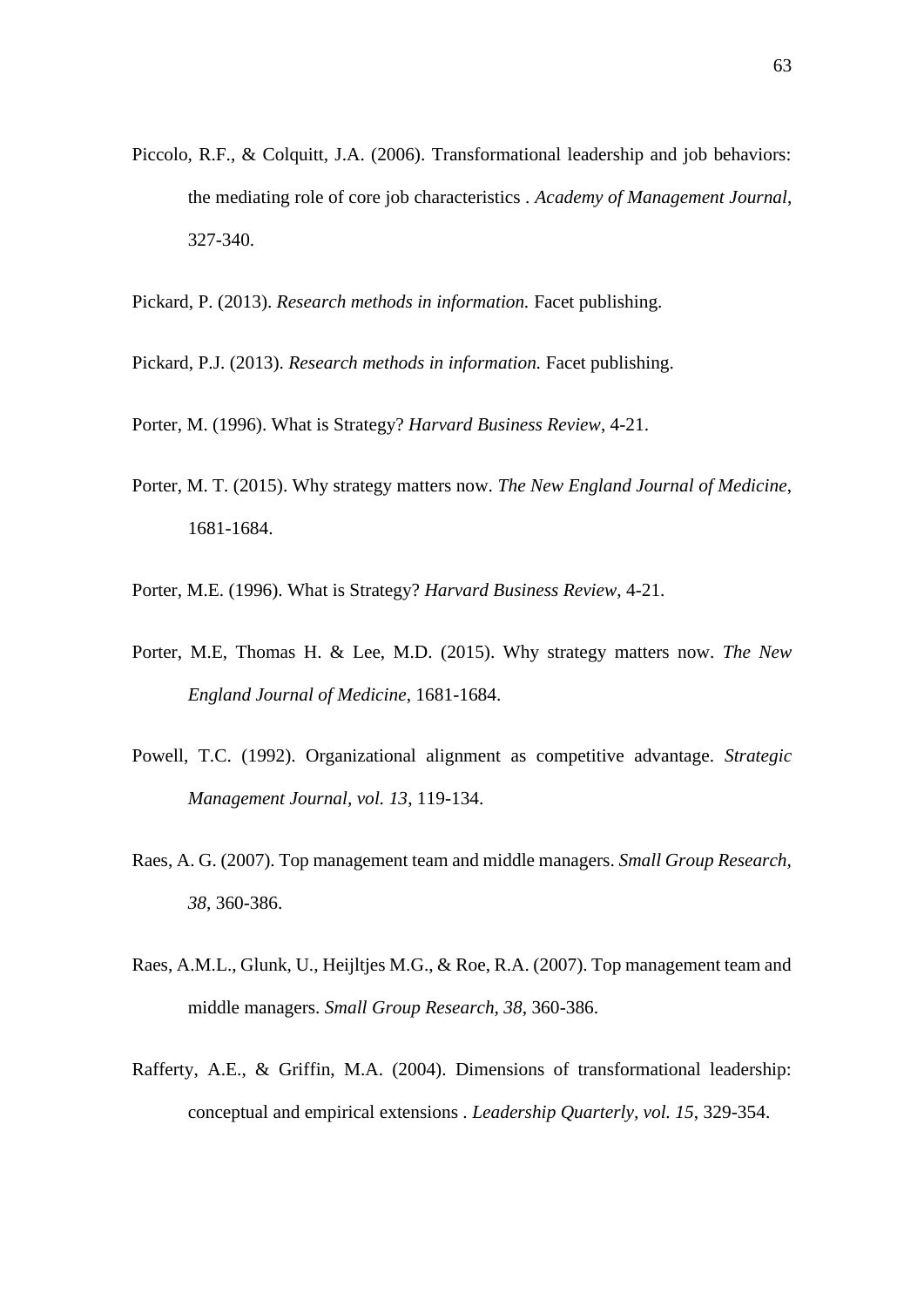- Ramaseshan, B., Ishak, A., & Rabbanee, F. K. (2013). The Role of marketing managers' commitment and involvement in marketing strategy implementation. *Journal of Strategic Marketing*, 465-483.
- Rumelt, R. P. (1974). *Strategy, structure and economic performance.* Cambridge, MA: Harvard University Press.
- S., M. (2008). Role expectations and middle manager strategic agency. *Journal of management studies, 45*, 294-316.

Saunders, M. L. (2007). *Research methods.* Pearson Education Limited, England.

- Saunders, M., Lewis, P., & Thornhill, A. (2007). *Research methods.* Pearson Education Limited: England.
- Schaubroeck, J., Lam, S.S.K., & Cha, S.E. (2007). Embracing transformational leadership: team values and the impact of leader behavior on team performance. *Journal of Applied Psychology*, 1020-1030.
- Schendel, D. E., & Hofer, C. W. (1979). *Strategic Management: A New View of Business Policy and Planning.* Boston, MA: Little, Brown.
- Shamir, B., House, R.J., & Arthur, M.B. (1993). The motivational effects of charismatic leadership: a self-concept based theory. *Organization Science*, 577-594.
- Shipley, R. &. (2006). Can vision motivate planning action? *Planning, Practice & Research, 21*, 223-244.
- Shipley, R., & Michela, J. L. (2006). Can vision motivate planning action? *Planning, Practice & Research, 21*, 223-244.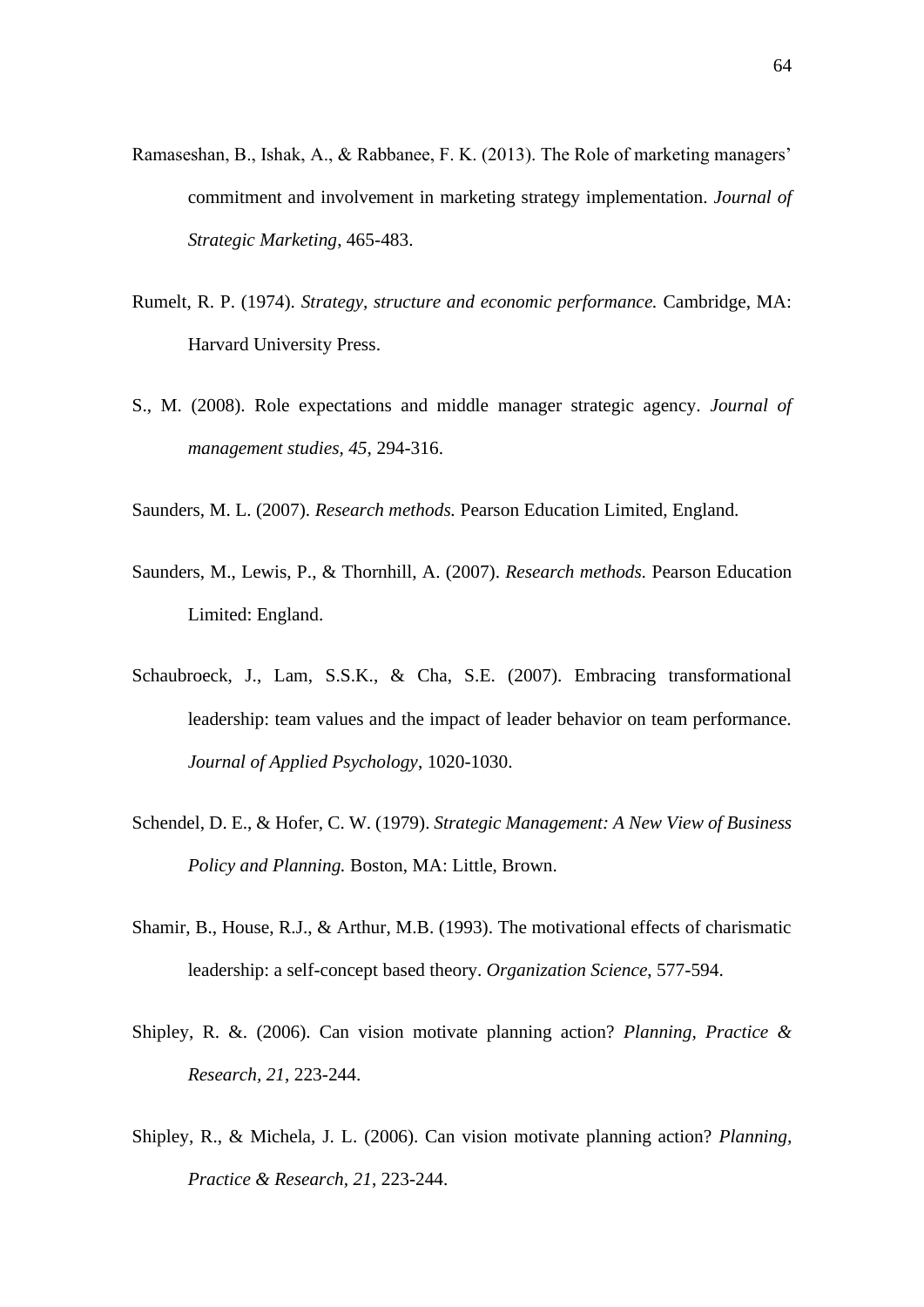- Stam, D. L. (2014). An image of who we might become: Vision communication, possible selves, and vision pursuit. *Organization Science, 25*, 1172-1194.
- Stam, D., Lord, R. G., Knippenberg, D. V., & Wisse, B. (2014). An image of who we might become: Vision communication, possible selves, and vision pursuit. *Organization Science, 25*, 1172-1194.
- Strange, J.M., & Mumford, M.D. . (2002). The origins of vision: charismatic versus ideological leadership. *Leadership Quarterly*, 343-377.
- Tellis, W. (1997). Application of a case study methodology. *The Qualitative Report*, 1- 19.
- Tellis, W.M. (1997). Application of a case study methodology. *The Qualitative Report*, 1-19.
- Tsoukas, H. . (1989). The validitiy of idiographic research explanations. *Academy of Management Review, vol. 14*, 551-561.
- Turner-Parish, J., Cadwallader, S., & Busch, P. (2008). Want to, need to, ought to: employee commitment to organizational change. *Journal of Organizational Change Management, vol. 21*, 32-52.
- Uhl-Bien, M., Marion, R. Mckelvey, B. . (2007, vol. 18). Complexity leadership theory: shifting leadership from the industrial age to the knowldege era. *Leadership Quarterly*, 298-318.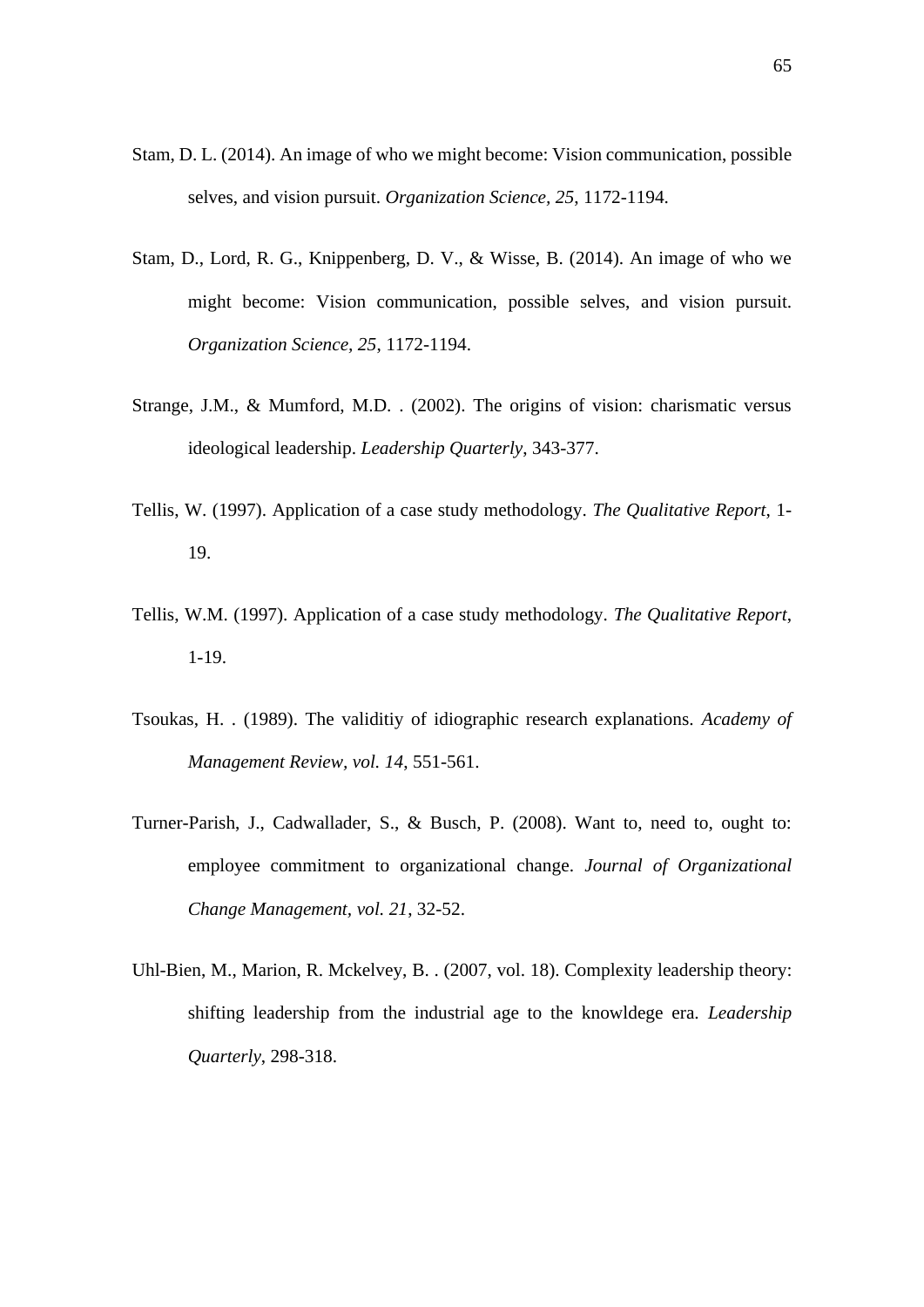- Van de Ven, A.H., & Poole, M.S. (1991). In search of theories of development and change. *University of Minnesota, Strategic Managerment Research Center, Discussion Paper*.
- Van de Ven, H. (1992, vol. 13). Suggestions for studying strategy process; a research note. *Strategic Management Journal* , 169-188.
- Van Riel, C.B.M., Berens, G., & Dijkstra, M. (2009). Stimulating strategically aligned behaviour among employees. *Journal of Management Studies*, `197-1226.
- Venkatraman, N. (1989). Strategic alignment of business enterprise: The construct, dimensionality and measurement. *Management Science*, 942-962.
- Venkatraman, N., & Prescott, J.E. (1990). Environment-strategy co-alignment: An empirical test of its performance implications. *Strategic Management Journal*, 1- 23.
- Venus, M. S. (2013). Leader emotion as a catalyst of effective leader communication of visions, value-laden messages, and goals. *Organizational Behavior and Human Decision Processes, 122*, 53-68.
- Venus, M., Stam, D., & Van Knippenberg, D. (2013). Leader emotion as a catalyst of effective leader communication of visions, value-laden messages, and goals. *Organizational Behavior and Human Decision Processes, 122*, 53-68.
- Verschuren, P. &. (2007). *Het ontwerpen van een onderzoek.* Den Haag: Lemma uitgevers.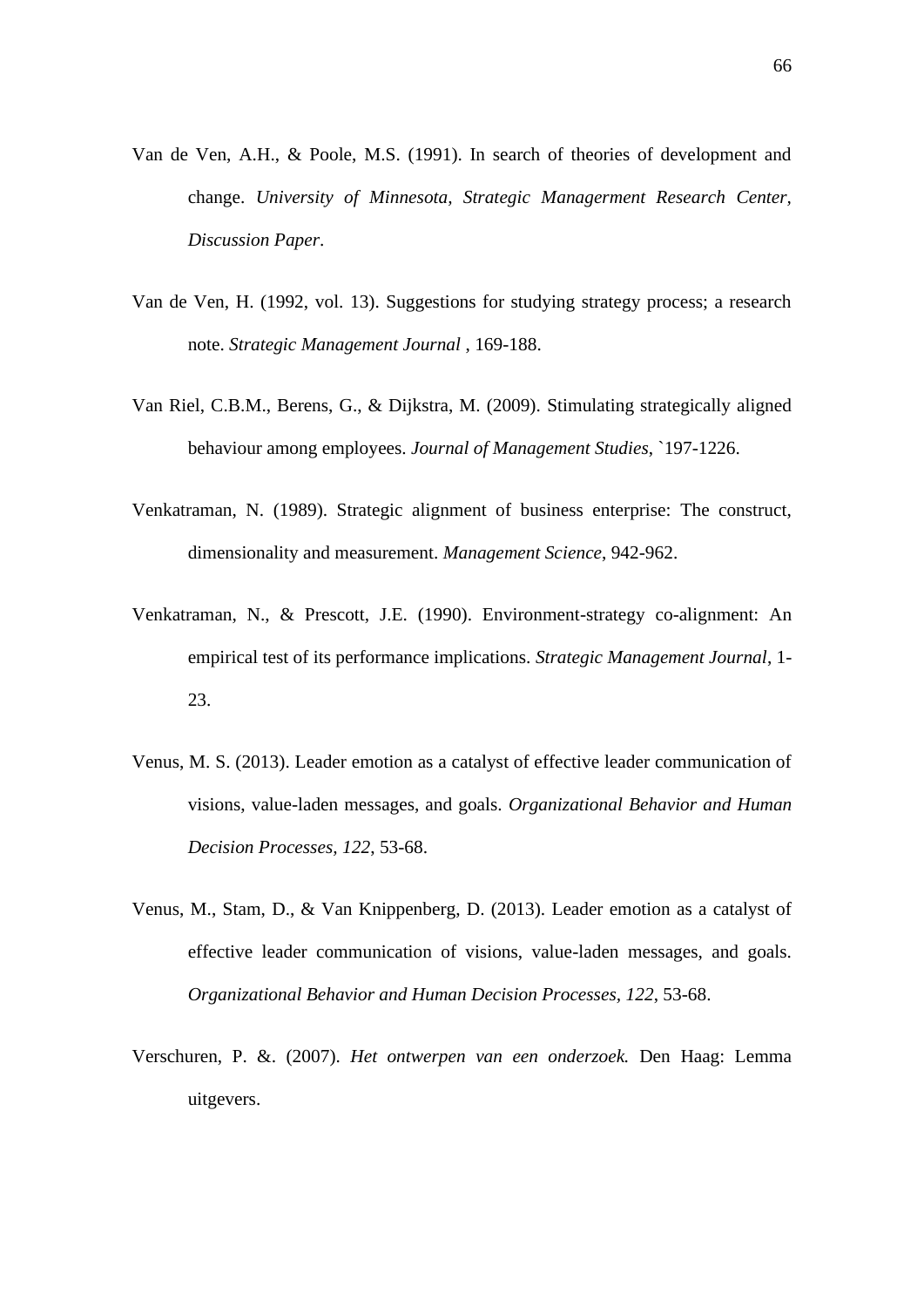- Verschuren, P., & Doorewaard, H. (2007). *Het ontwerpen van een onderzoek.* Den Haag: Lemma uitgevers.
- Waldman, D.A., Ramirez, G.G., House, R.J., & Puranam, P. (2001). Does leadership matter? CEO leadership attributes and profitablity under conditions of perceived environmental uncertainty. *Academy of Management Journal, vol. 44*, 134-143.
- Walsh, J. (1995). Managerial and organizational cogintion: Notes from a trip down memory lane. *Informs*, 241-33.
- Walsh, J.P. (1995). Managerial and organizational cogintion: Notes from a trip down memory lane. *Informs*, 241-33.
- Walumbwa, F.O., Àvolio, B.J., & Zhu, W. (2008). How transformational leadership weaves its influence on individual job performance: the role of identification and efficacy beliefs. *Personnel Psychology*, 793-825.
- Wang, H., Law, K.S., Hackett, R.D., Wang, D.X., & Chen, Z.X. . (2005). Leader member exchange as a mediator of the relationship between transformational leaders and followers' performance and organizational citizenship behavior . *Academy of Management Journal* , 420-432.
- Westley, F. M. (1989). Visionary leadership and strategic management. *Strategic Management Journal* , 17-32.
- Westley, F., Mintzberg, H. (1989). Visionary leadership and strategic management. *Strategic Management Journal*, 17-32.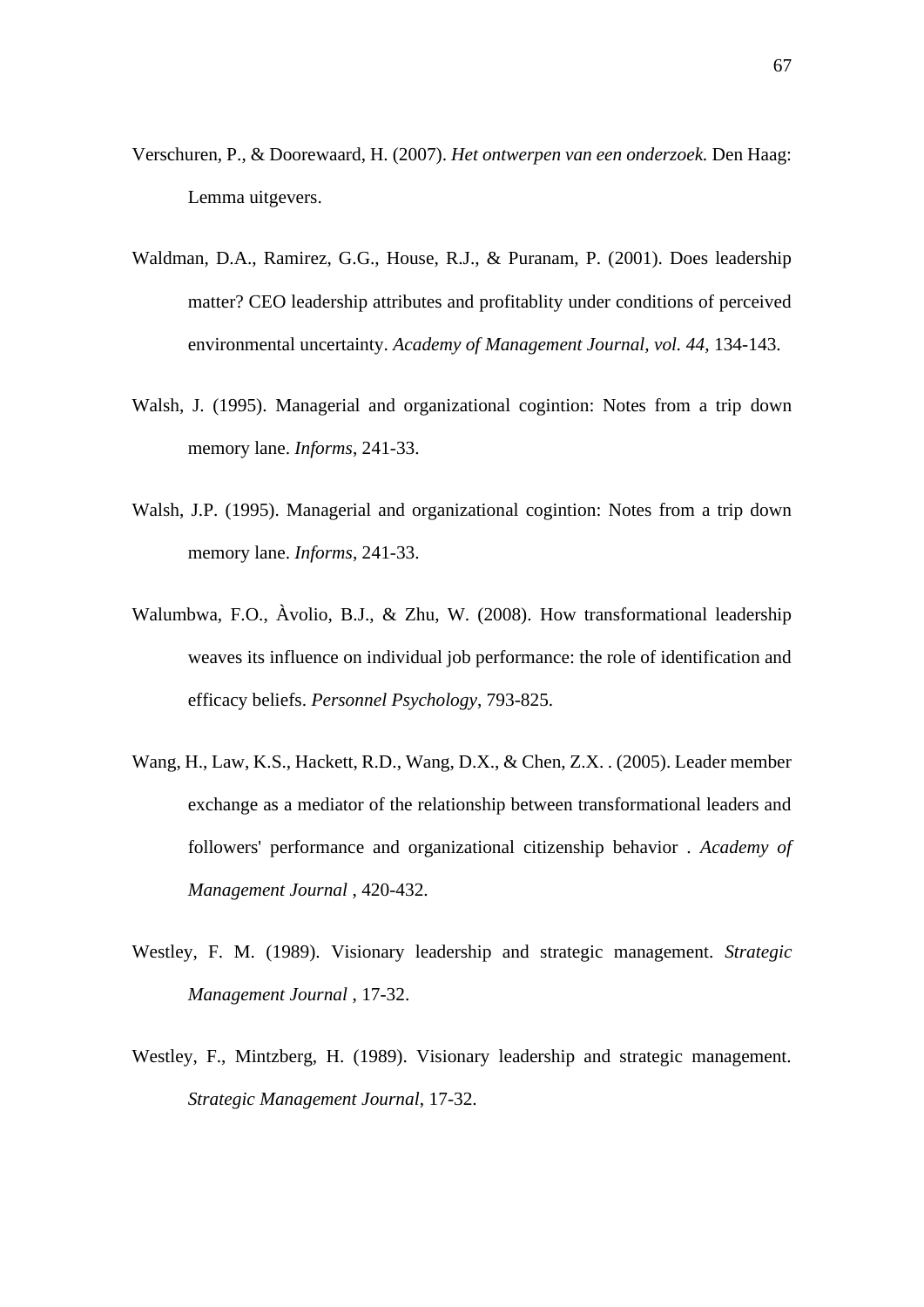- Wooldridge, B. &. (1990). The strategy process, middle management involvement, and organizational performance. *Strategic Management Journal*, 231-241.
- Wooldridge, B. F. (1990). The strategy process, middle management involvement, and organizational performance. *Strategic Management Journal*, Vol. 11, 231-241.
- Wooldridge, B. S. (2008). The middle management perspective on strategy process: Contributions, synthesis, and future research. *Journal of Management*, 1190- 1221.
- Wooldridge, B., & Floyd, S. W. (1990). The strategy process, middle management involvement, and organizational performance. *Strategic Management Journal*, 231-241.
- Wooldridge, B., Schmid, T., & Floyd, S. W. (2008). The middle management perspective on strategy process: Contributions, synthesis, and future research. *Journal of Management*, 1190-1221.
- Wu, C., Neubert, M.J., & Yi, X. (2007). Transformational leadership, cohesion perceptions and employee cynicism about organizational change: The mediating role of justice perceptions. *The Journal of Applied Behavioural Science, vol. 43*, 241-271.
- Yin, R. (2003). *Case study research: Design and methods (3rd ed.).* Thousand Oaks, CA: Sage.
- Yin, R.K. (2003). *Case study research: Design and methods (3rd ed.).* Thousand Oaks, CA: Sage.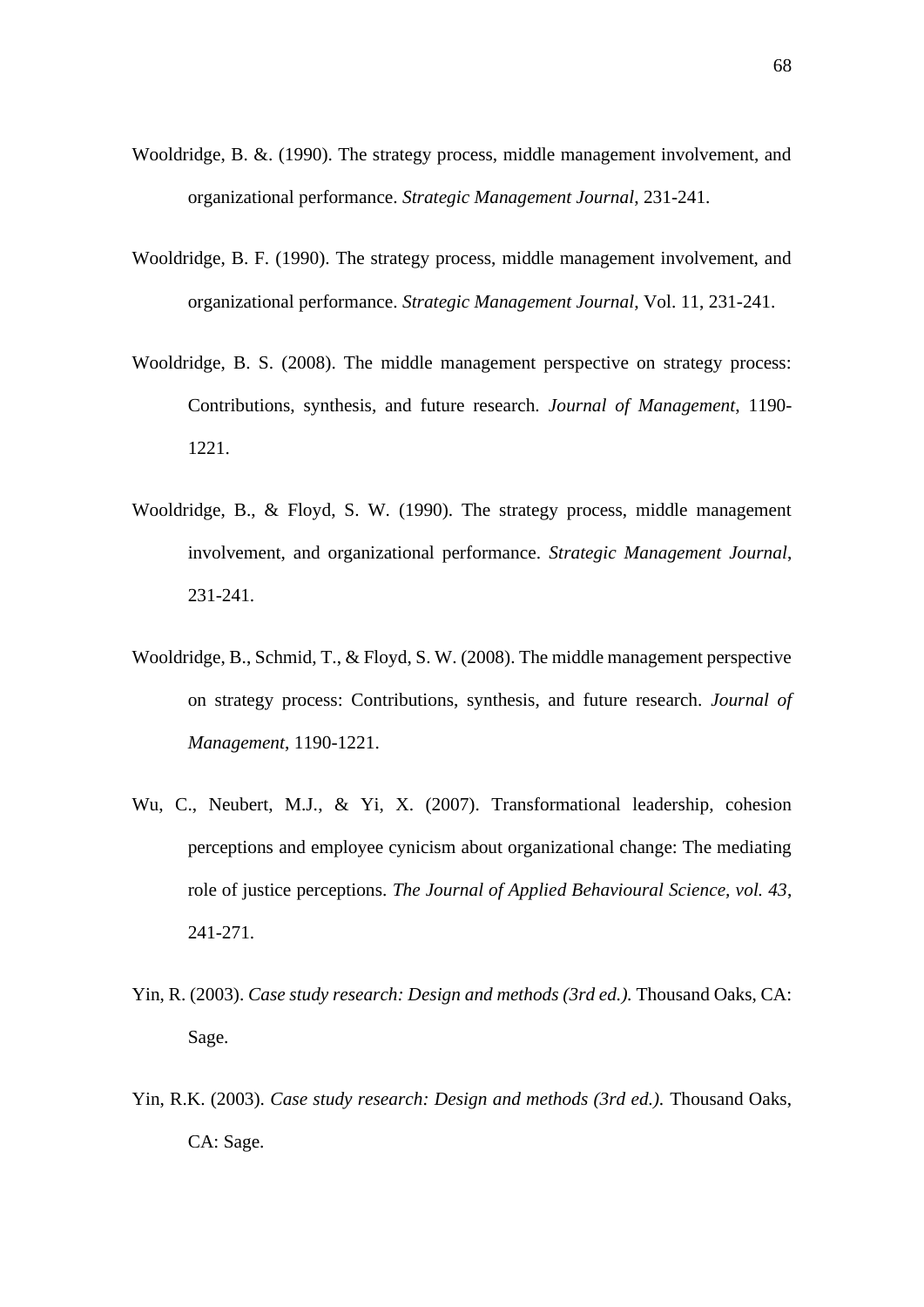Yin, R.K. (2014, 5th edn). *Case study research: design and methods.* Thousand Oaks, CA: Sage.

Yukl, G. (2002). *Leadership in organizations.* New Jersey: Prentice Hall.

Yukl, G. (285-305). *Leadership in organizations.* New Jersey: Prentice Hall.

Yukl, G.A. (2006). Leadership in organizations. *Upper Saddle River*, 542.

### **APPENDICES**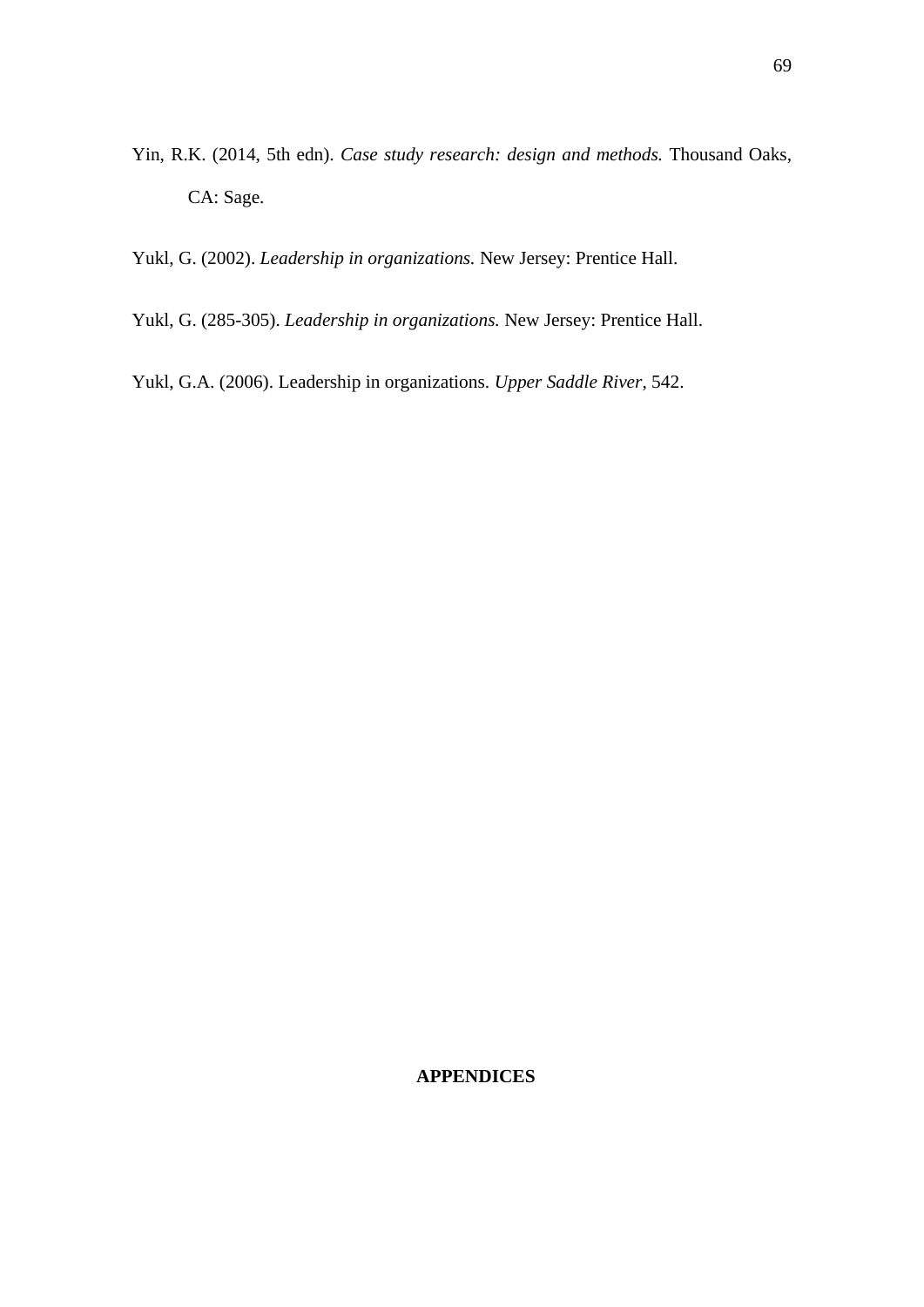## **Appendice A**

## **Invitation**

### Dear manager,

As part of my master thesis in Business Administration I am conducting interviews to increase understanding of the impact on visionary leadership on strategic commitment among middle management.

As a manager within AccorInvest you are in an ideal position to give valuable first hand information. From that perspective I kindly would like to invite you for an interview.

The interview takes around 30 minutes and is highly informal. I will simply try to capture your thoughts and perspectives on top management leadership and the extent to which you are committed to the company strategy. Your responses to the questions will be kept confidential. Each interview will be assigned a numerical code to help ensure that personal identifiers are not revealed during the analysis and formulation of findings.

Thank you in advance for your participation and contribution to this research study.

Best regards,

Gracita Linger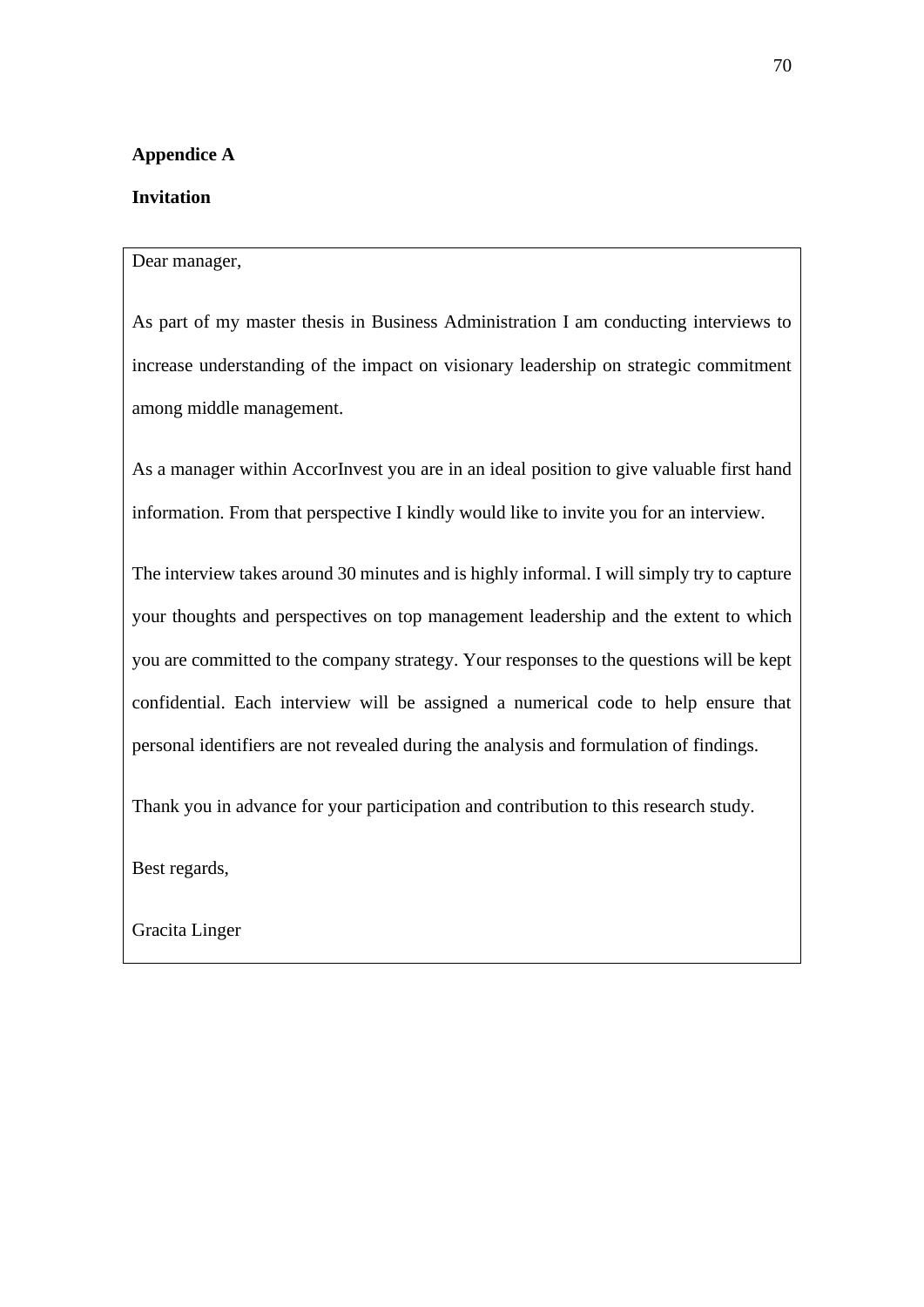# **Appendice B**

## **Interview protocol top management**

| Date        |  |
|-------------|--|
|             |  |
| Interviewee |  |
|             |  |
| Position    |  |
|             |  |
| Department  |  |
|             |  |
| Country     |  |
|             |  |

# **Organizational function**

- What is your function within the company?
- What is the function of middle management?

## **Vision**

- What does this company stand for and what does it aim to achieve?
- What is the company's vision?
- What is the rationale behind this vision?
- How do you communicate this vision communicated?

## **Middle management**

- What is middle management's role with regard to the vision?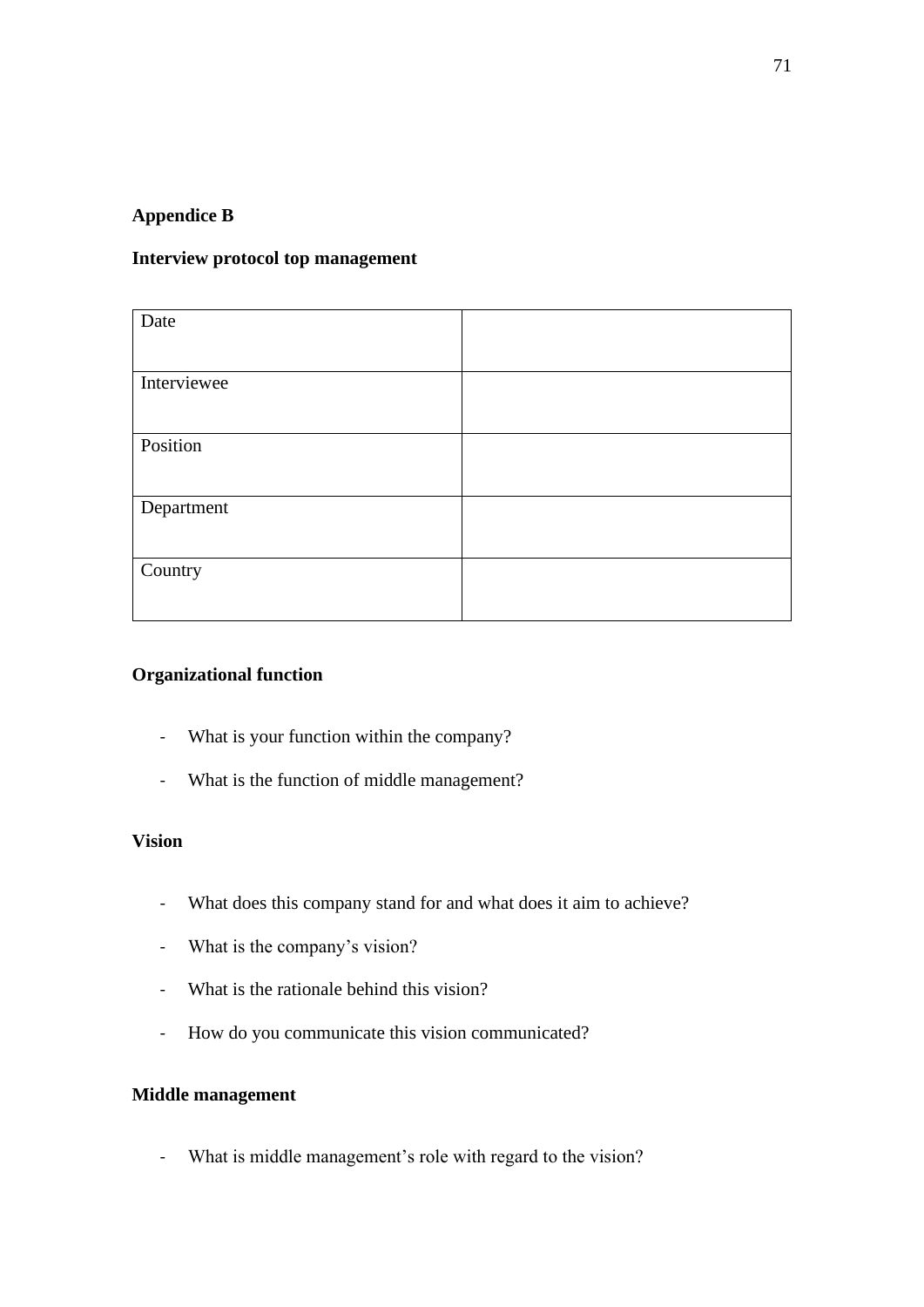What do you expect from them?

## **Strategy and middle management**

- What is the strategy of the company?
- To what extent do you involve middle management in formulating the strategy of the company?
- To what extent does middle management support the company strategy?

### **Leadership and the relationship with middle management**

- How important do you consider leadership in regard to execution of the company strategy?
- What characterizes your leadership style?
- How do think your leadership supports the strategy and the vision of the organization?
- How would you describe your relationship with middle management?
- What seems to be their attitude towards you?
- What kind of feeling do you have in dealing with them?
- How do you perceive the following elements in your relationship to middle management? Trust, communication, and autonomy.
- Do you consider middle management as an influential force within the company?

### **Strategic commitment among middle management**

What are blocking elements when it comes to strategic commitment among middle management?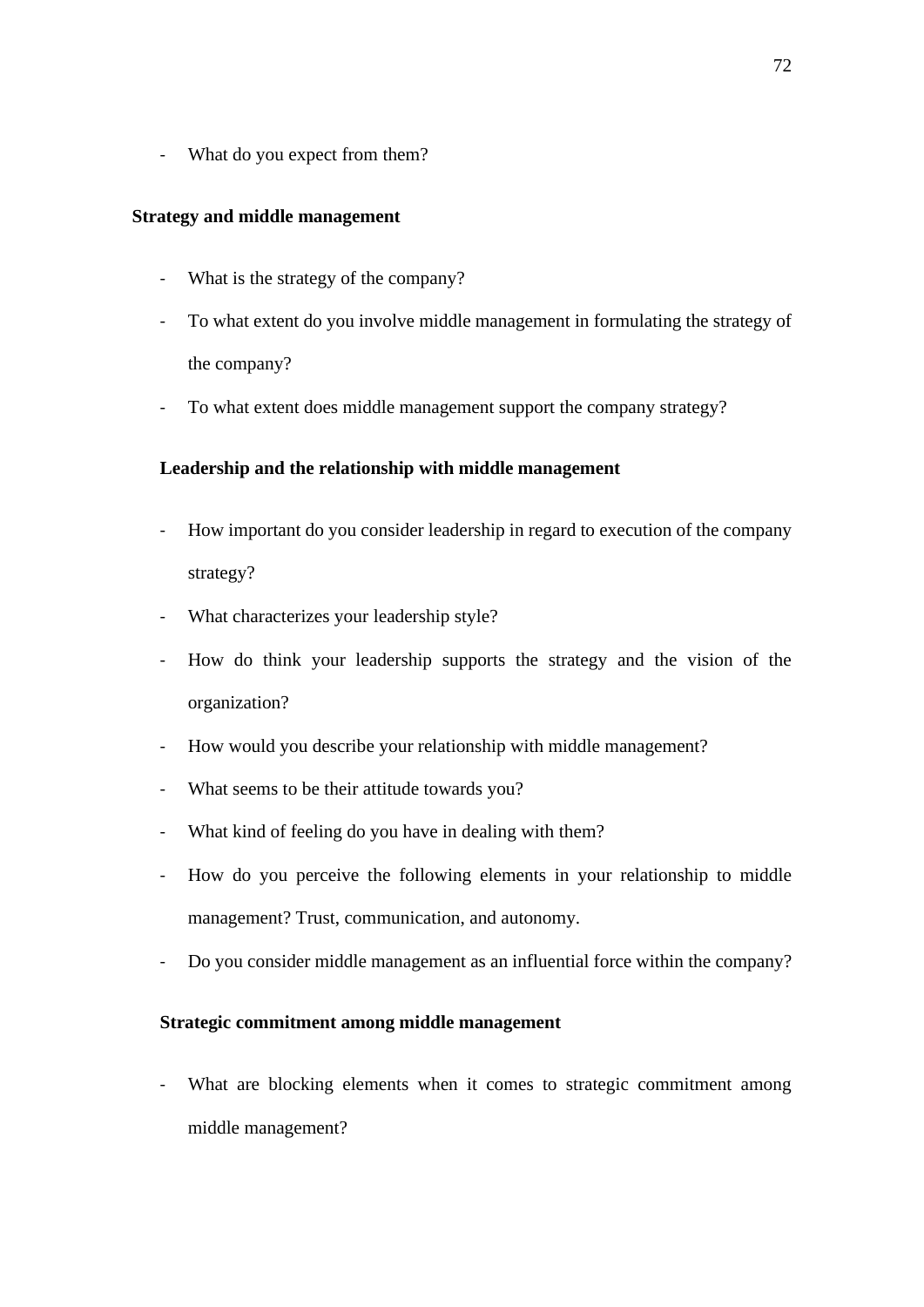- What are positive elements when it comes to strategic commitment among middle management?
- To what extent are you content with the strategic commitment among middle management?

# **Appendice C**

## **Interview with middle management**

| Date        |  |
|-------------|--|
| Interviewee |  |
| Position    |  |
|             |  |
| Department  |  |
| Country     |  |

# **Organizational function**

- What is your function?

# **Vision**

- What do you consider as to what this company stands for and aims to achieve?
- What is the company's vision?
- How do you perceive the vision?
- How is the vision communicated to you?
- Does the vision give you a useful direction?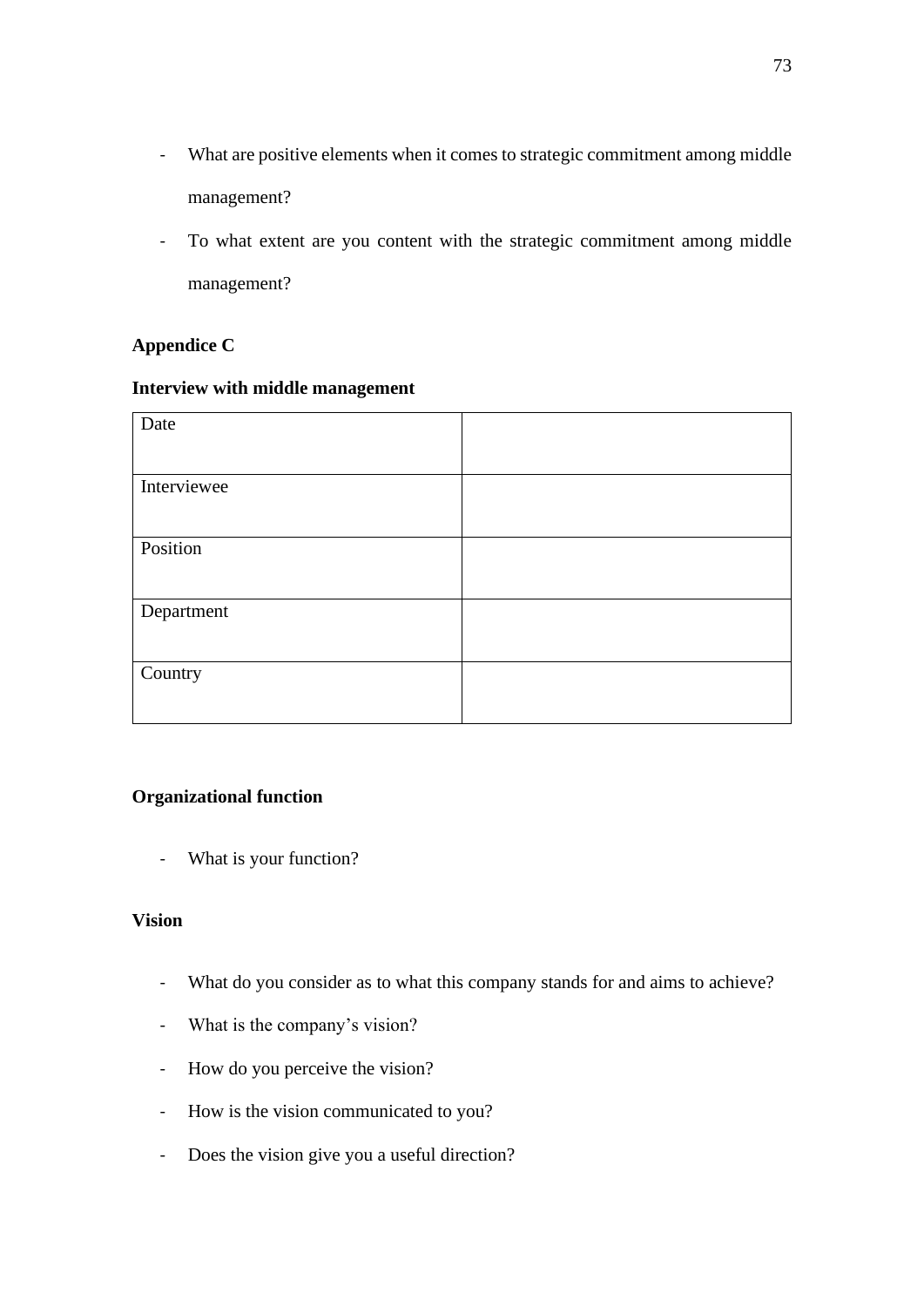- How does the formulated vision facilitate you in fulfilling your role in within the company/developing goals?
- What are positive and negative elements of the vision?

### **Strategy and commitment**

- What is the strategy of the company?
- To what extent where you involved in formulating the strategy of the company?
- To what extent are you in support of the company strategy?

## **Leadership and the relationship with top management**

- How would you describe top management's leadership style?
- What characterizes their leadership style?
- How do you think that top management's leadership supports the strategy and the vision of the company?
- How would you describe your relationship with top management?
- What kind of feeling do you have in dealing with them?
- What seems to be their attitude towards you?
- How do you perceive the following elements in your relationship with top management? Trust, communication, and autonomy.
- Do you consider yourself as an influential person within the company?